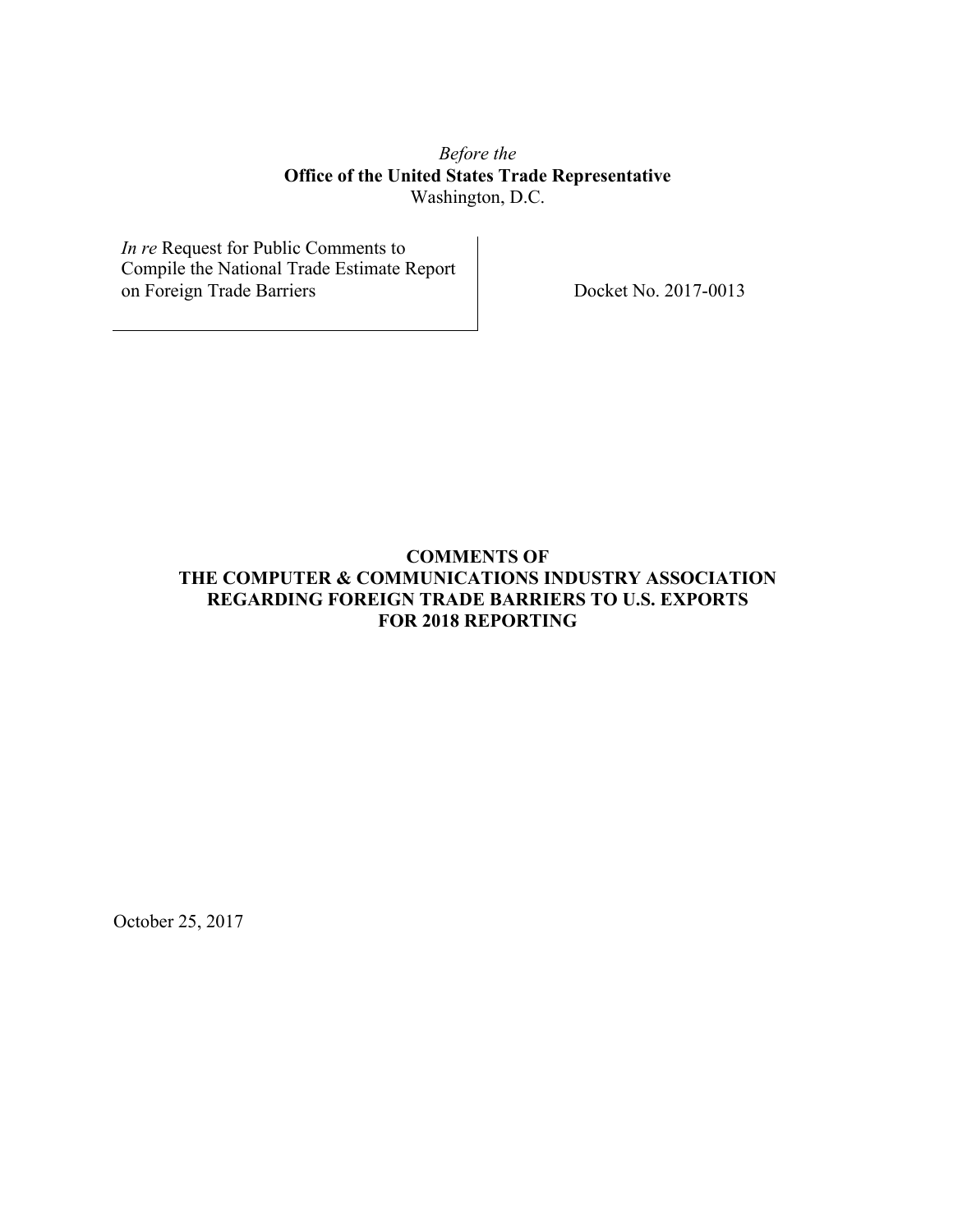#### **Executive Summary**

Pursuant to the request for comments issued by the Office of the United States Trade Representative (USTR) and published in the Federal Register at 82 Fed. Reg. 36,069 (Aug. 2, 2017), the Computer & Communications Industry Association (CCIA) submits the following comments for consideration as USTR composes its annual National Trade Estimate Report on Foreign Trade Barriers (NTE).

CCIA welcomes USTR's deepened focus and renewed commitment to reducing unjustified barriers to digital trade. The Internet is now an integral component to international trade in both services and goods. According to the U.S. International Trade Commission, digital trade added \$517.10-\$710 billion to U.S. GDP in 2011 alone. However, in recent years countries have begun adopting laws and regulations that hinder the further growth of cross-border delivery of Internet services. Under the guise of promoting domestic innovation, national security, and privacy protections, countries are increasingly adopting discriminatory policies that disadvantage U.S. technology companies in particular and pose significant barriers to cross-border delivery of Internet services. As the Internet continues its exponential growth and becomes even more intertwined with international commerce, it is essential that such barriers are identified and quelled.

CCIA's comments first recommend a strategy forward for U.S. trade policy, including a recommendation to use the ongoing renegotiation of the North American Free Trade Agreement (NAFTA) as an opportunity to create the global model for modern trade agreements. Second, the comments provide a general overview of six key barriers to digital trade: (a) data and infrastructure localization mandates, (b) filtering and blocking, (c) legal liability for online intermediaries, (d) imbalanced copyright and *sui generis* content/link taxes, (e) "backdoor" access to secure technologies, and (f) undue restrictions on "rich interaction applications." Finally, CCIA highlights countries whose current and proposed regimes pose a threat to digital trade and negatively affect foreign investment by U.S. technology companies.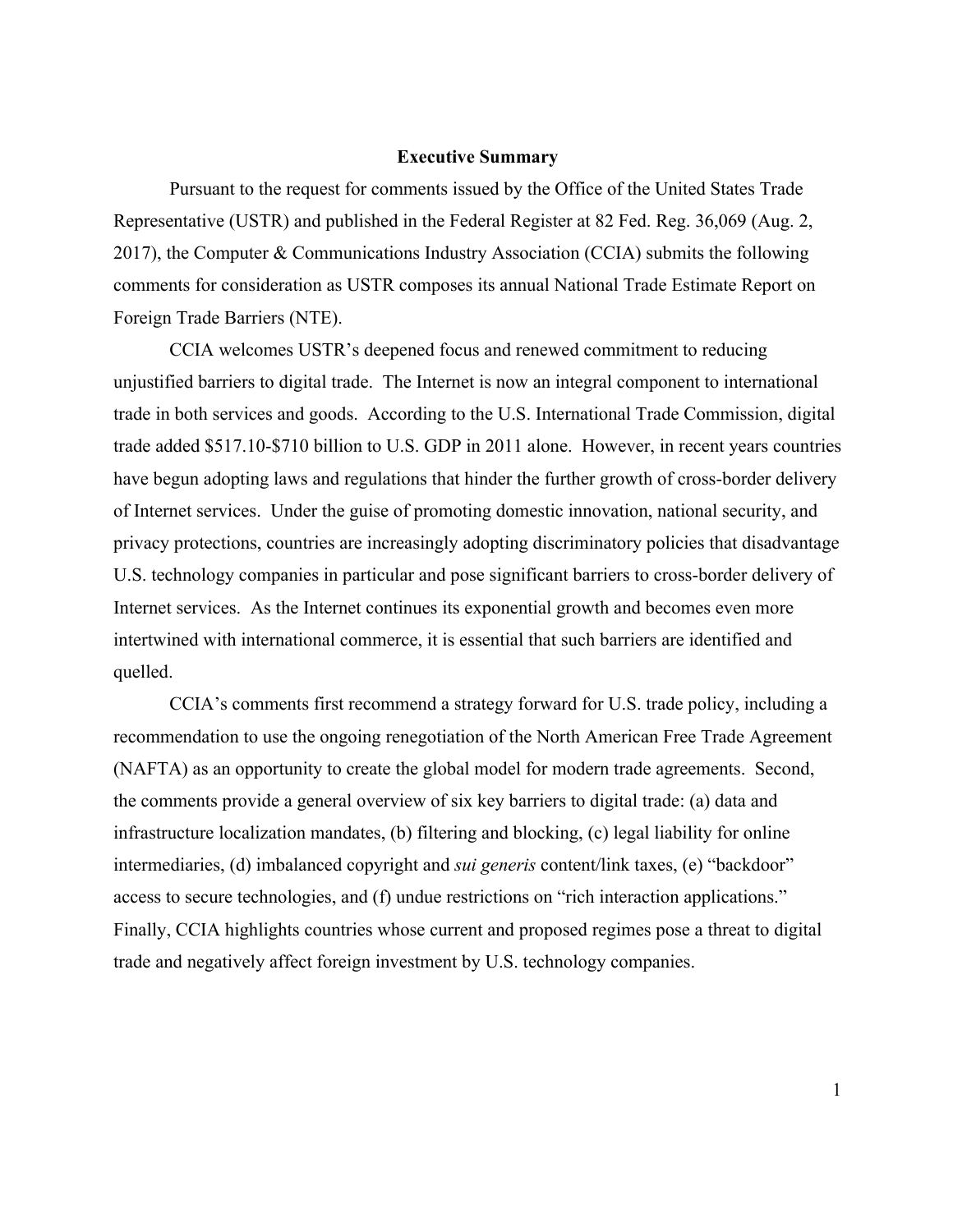# **Table of Contents**

| I.             |                                                             |  |
|----------------|-------------------------------------------------------------|--|
| <b>II.</b>     |                                                             |  |
| $\mathbf{A}$ . |                                                             |  |
| <b>B.</b>      |                                                             |  |
| $\mathbf{C}$ . |                                                             |  |
| D.             | Imbalanced Copyright and Sui Generis Context/Link Taxes  11 |  |
| E.             |                                                             |  |
| F.             |                                                             |  |
| III.           |                                                             |  |
| $\mathbf{A}$ . |                                                             |  |
| <b>B.</b>      |                                                             |  |
| <b>B.</b>      |                                                             |  |
| $\mathbf{C}$ . |                                                             |  |
| D.             |                                                             |  |
| E.             |                                                             |  |
| $\mathbf{F}$ . |                                                             |  |
| G.             |                                                             |  |
| Н.             |                                                             |  |
| L.             |                                                             |  |
| J.             |                                                             |  |
| <b>K.</b>      |                                                             |  |
| L.             |                                                             |  |
| <b>M.</b>      |                                                             |  |
| N.             |                                                             |  |
| <b>O.</b>      |                                                             |  |
| <b>P.</b>      |                                                             |  |
| <b>O.</b>      |                                                             |  |
| R.             |                                                             |  |
| IV.            |                                                             |  |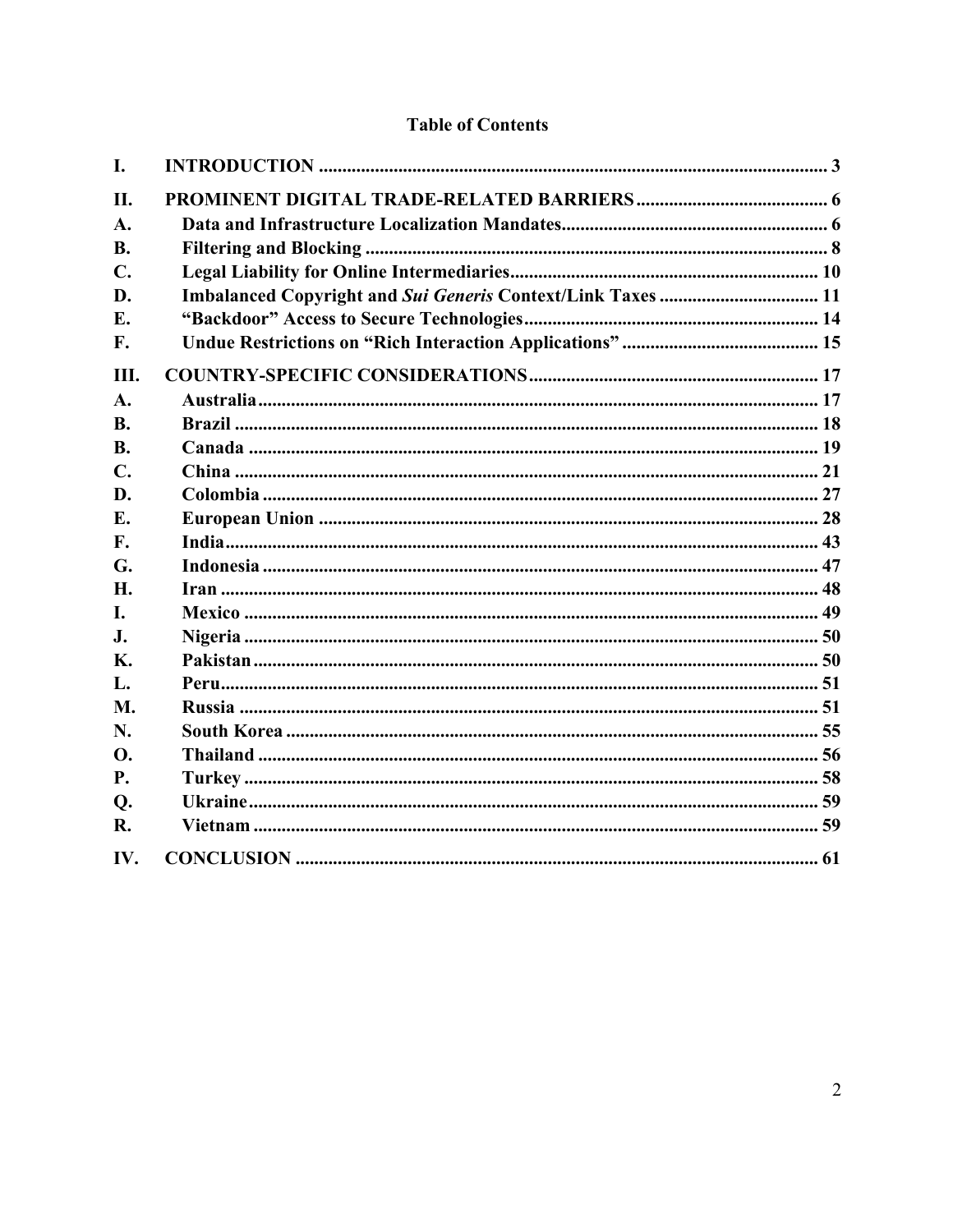# **I. INTRODUCTION**

1

CCIA represents technology products and services providers of all sizes, including computer hardware and software, electronic commerce, telecommunications and Internet products and services. CCIA members employ more than 750,000 workers and generate annual revenues in excess of \$540 billion.<sup>1</sup>

CCIA thanks USTR for highlighting digital trade as a key priority for the Administration in the 2017 NTE, and encourages USTR to build upon this work in years to come, given the increasing centrality of digital and Internet technologies to U.S. trade.<sup>2</sup> The United States is a world leader in high-tech innovation and Internet technology — a central component of crossborder trade in both goods and services.<sup>3</sup> The removal of foreign obstacles to Internet-enabled, international commerce and export of Internet-enabled products and services is thus increasingly critical to the growth of the American economy.<sup>4</sup> As the U.S. International Trade Commission (USITC) noted in a 2013 report, "[s]tudies that have quantified the economic contributions of the Internet have generally found that it has made significant contributions to U.S. output,

<sup>&</sup>lt;sup>1</sup> A list of CCIA members is available at https://www.ccianet.org/members.

<sup>2</sup> *See* Office of the U.S. Trade Rep., *Key Barriers to Digital Trade*, (last modified Mar. 2017), https://ustr.gov/about-us/policy-offices/press-office/fact-sheets/2017/march/key-barriers-digital-trade ("In this year's National Trade Estimate (NTE), USTR maintains and deepens its focus on barriers to digital trade.") [hereinafter "*2017 Key Barriers to Digital Trade*"]. 3 In the cloud computing industry alone, 4 U.S.-based companies (Amazon Web Services, Microsoft, IBM, and

Google) control more than half of the worldwide cloud computing market. This dominance is projected to grow. For example, Amazon Web Services' third quarter revenue in 2016 jumped from \$2.56B to \$3.66B during the same period in 2017 - representing a 43% growth. Katherine Noyes, *Four U.S. Companies Rule the World's Cloud Infrastructure*, COMPUTER WORLD (Aug. 1, 2016); Louis Columbus, *Roundup of Cloud Computing Forecasts 2017*, FORBES (Apr. 29, 2017), https://www.forbes.com/sites/louiscolumbus/2017/04/29/roundup-of-cloud-computingforecasts-2017/#27db189331e8. 4 One paper calculates that the Internet represents approximately 6% of the total U.S. economy, with mobile

Internet and app services alone contributing to 3.11% of U.S. GDP. Christopher Hooton, *Refreshing Our Understanding of the Internet Economy*, INTERNET ASS'N (Jan. 2017), https://cdn1.internetassociation.org/wpcontent/uploads/2017/01/Refreshing-Our-Understanding-Economy-Internet-Association.pdf. In 2012, technology and Internet related industries represented 20% of the top 20 companies in the world, 40% of the top 5. In 2017, technology and internet-related industries represent 40% of the top 20 companies and 100% of the top 5. Mary Meeker, *Internet Trends 2017*, at 324-25 (2017), http://www.kpcb.com/internet-trends.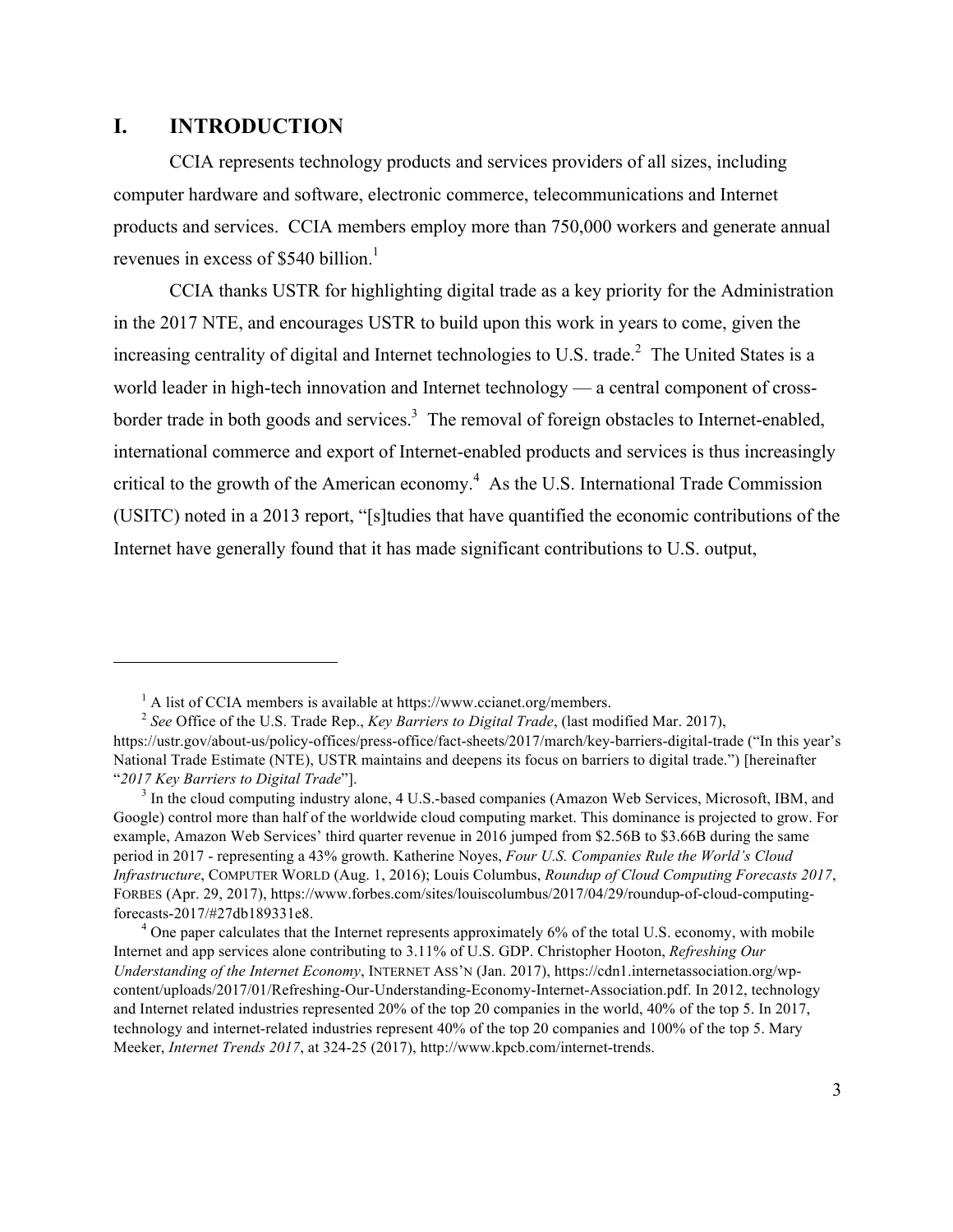employment, consumer welfare, trade, innovation, productivity, and corporate financial performance."<sup>5</sup>

International markets continue to present the most significant growth opportunities for major U.S. companies, even as international competition has grown. In 2014, nine out of the top ten "global Internet properties" were made in the United States, but 79% of their users came from outside the United States.<sup>6</sup> Today, only six of those leading brands are U.S.-based,<sup>7</sup> vying for some 3.7 billion Internet users across the world.<sup>8</sup> Last year, China overtook the United States as the largest market in the world for the iOS App Store revenue, earning 15% more than the United States over the third quarter of  $2016$ .<sup>9</sup>

These changing dynamics are not only driven by competitive market forces. Countries recognize the immense value that a strong digital industry contributes to the national economy, and with the predominance of U.S. companies in this sector, governments are increasingly adopting policies designed to favor domestic innovation and specifically target U.S. companies ushering in a new form of discrimination.<sup>10</sup>

1

https://abc.xyz/investor/news/earnings/2017/Q2\_alphabet\_earnings/. Similarly, 86.3% of Facebook's daily active users lie outside of the U.S. and Canada, while fewer than 50% of Facebook users were international in 2008. *Compare* Facebook Q2 2017 Results, https://s21.q4cdn.com/399680738/files/doc\_presentations/FB-Q2'17- Earnings-Presentation.pdf *with* Miguel Helft, *Facebook Makes Headway Around the World*, N.Y. TIMES (July 7, 2010), http://www.nytimes.com/2010/07/08/technology/companies/08facebook.html.

https://techcrunch.com/2016/10/20/china-overtakes-the-u-s-in-ios-app-store-revenue/ (referencing Lexi Snow, *Q3 2016 Index: China Hits an iOS App Store Milestone*, APP ANNIE (Oct. 20, 2016),

<sup>5</sup> U.S. Int'l Trade Comm'n, *Digital Trade in the U.S. and Global Economies, Part 1* (July 2013), http://www.usitc.gov/publications/332/pub4415.pdf.

<sup>6</sup> Mary Meeker, *Internet Trends 2014*, at 130 (2014), http://www.kpcb.com/blog/2014-internet-trends. By way of specific example, Google's total international revenue was 39% of its overall sales in 2005, whereas in 2017 52% of its revenue comes from outside the United States. *Compare* Press Release, Google, *Google Announces Fourth Quarter and Fiscal Year 2005 Results* (Jan. 31, 2006),

https://investor.google.com/earnings/2005/Q4\_google\_earnings.html *with* Press Release, Alphabet, *Alphabet Announces Second Quarter 2017 Results* (July 24, 2017),

<sup>7</sup> Mary Meeker, *Internet Trends 2016*, at 187 (2016), http://www.kpcb.com/blog/2016-internet-trends-report.

<sup>8</sup> *Internet Live Stats*, http://www.internetlivestats.com/internet-users/ (last visited Oct. 3, 2017).

<sup>9</sup> Sarah Perez, *China Overtakes the U.S. in App Store Revenue*, TECHCRUNCH (Oct. 20, 2016),

https://www.appannie.com/insights/market-data/q3-2016-index-china-hits-ios-app-store-milestone/).

<sup>10</sup> WORLD ECONOMIC FORUM, *Internet Fragmentation: An Overview* at 35-36 (2016),

http://www3.weforum.org/docs/WEF\_FII\_Internet\_Fragmentation\_An\_Overview\_2016.pdf [hereinafter *"Internet Fragmentation"*] ("[G]overnments are often tempted to play for time and pursue approaches that preference national/regional players and digital spaces, including by restraining first-moving companies from abroad. In this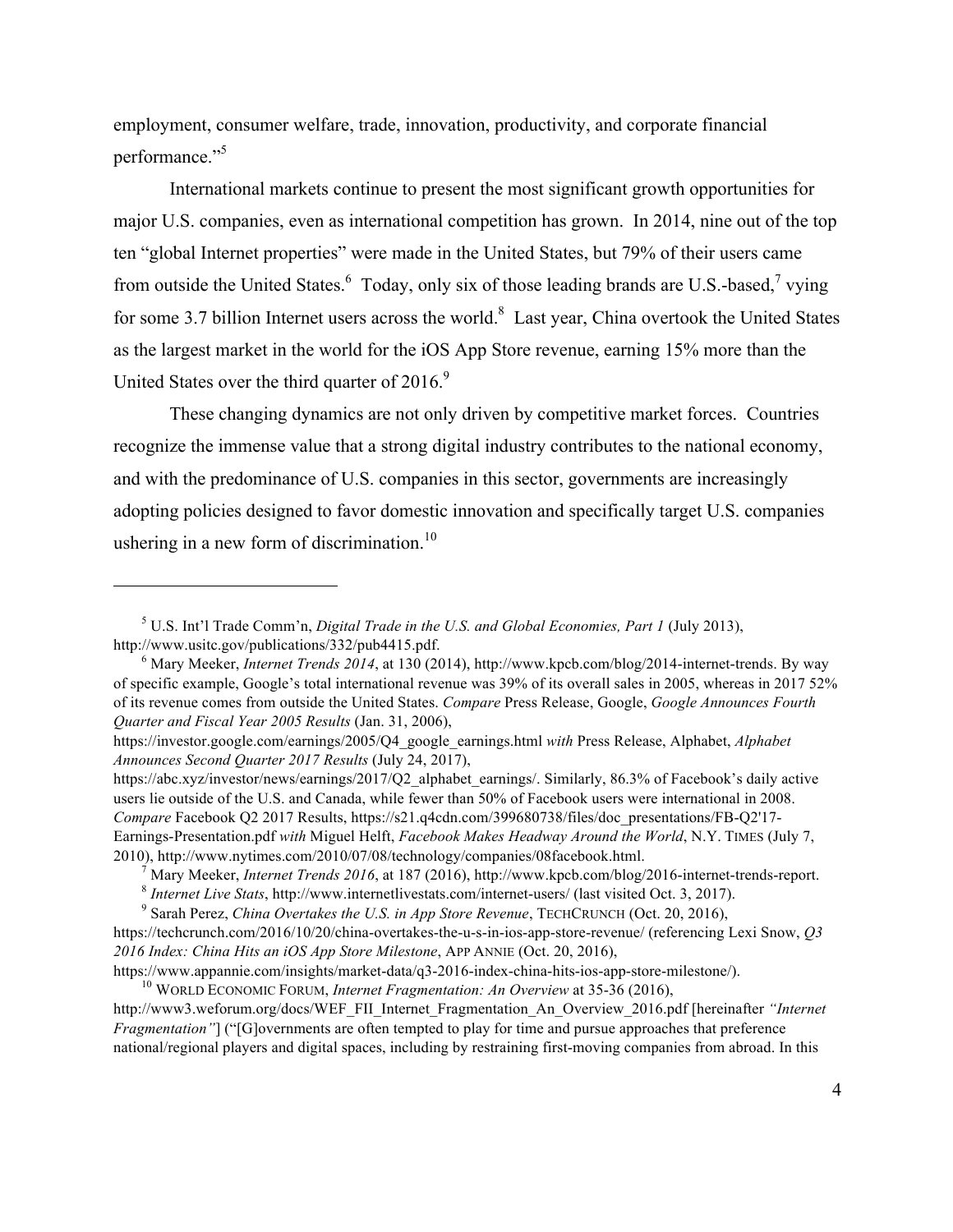The United States must retain its global dominance in technology products and services and continue to drive innovation at home and abroad. The Administration has committed itself to revitalizing American trade and prioritizing U.S. industries, the vast majority of which create, provide, or rely on Internet technologies. To fully realize this goal, the United States must develop a trade agenda and craft agreements that will reflect our global digital economy and set the stage for all future trade agreements.

U.S. trade policies and priorities have not sufficiently adapted to reflect the importance of Internet-enabled trade to the U.S. economy. While trade policy has dramatically reduced barriers to trade in goods, the United States is gradually becoming a services economy, with service industries employing a large majority of U.S. private-sector workers, and digital services increasingly integrated into manufacturing, agriculture, and other traditional U.S. sectors.<sup>11</sup> Meanwhile, the United States is the largest global exporter of services, exporting \$733 billion in 2016.<sup>12</sup> The Internet has been the single biggest component of the cross-border trade in services, with many of those services facilitating the international goods trade as well. The U.S. trade agenda should recognize these trends and commit to removing barriers in the delivery of such services.

The renegotiation of the North American Free Trade Agreement (NAFTA) — first negotiated in the infancy of the commercial Internet — is a key opportunity to incorporate provisions focused on liberalizing digital trade and enabling innovation in the agreement. While NAFTA has been a net economic success for the United States,<sup>13</sup> a modern overhaul is much

context, the predominance of US technology companies in key market segments has led some governments to consider or adopt laws and regulatory practices that hinder certain kinds of operations and transactions or block the use of particular tools, be it social networking platforms or cross-border delivery via 3D printing.").<br><sup>11</sup> BUREAU OF LABOR STATISTICS, Current Employment Statistics, Employees on Nonfarm Payrolls by Industry

Sector (last modified Oct. 6, 2017), http://www.bls.gov/web/empsit/ceseeb1a.htm. 12 WORLD TRADE ORGANIZATION, *World Trade Statistical Review*, at 104 (2017),

https://www.wto.org/english/res\_e/statis\_e/wts2017\_e/wts2017\_e.pdf. *Compare* WORLD TRADE ORGANIZATION, International Trade Statistics 2015, at 46 (2015), https://www.wto.org/english/res\_e/statis\_e/its2015\_e/its2015\_e.pdf (noting that the U.S. exported \$688 billion in 2014).

<sup>13</sup> U.S. CHAMBER OF COMMERCE, *NAFTA Works for America*, https://www.uschamber.com/nafta-works (last visited Oct. 11, 2017) (noting that trade with Canada and Mexico supports 14 million American jobs and nearly 4 million of those jobs are supported by the increase in trade generated by NAFTA); Amanda Waldron, *NAFTA*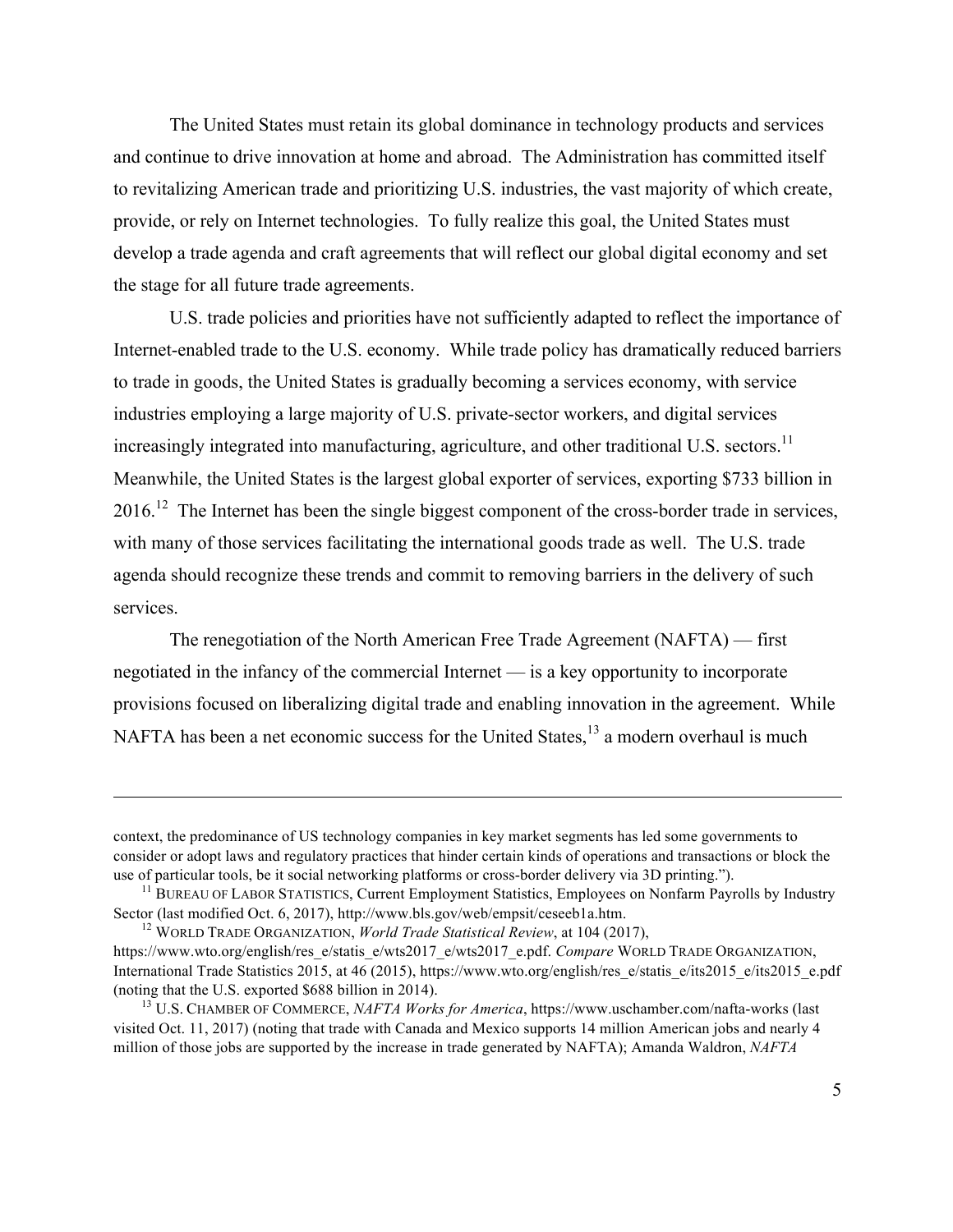needed for the 23-year-old agreement to factor in the growth of the digital economy. As outlined in our comments below, this includes commitments from the three parties to (1) protect the free flow of data across borders and (2) maintain balanced copyright and protections for online intermediaries. CCIA applauds USTR for including cross-border data flows in the stated NAFTA objectives, calling for "rules to ensure that NAFTA countries do not impose measures that restrict cross-border data flows and do not require the use or installation of local computing facilities."<sup>14</sup> However, to fulfill its commitment to growing the Internet sector and remain compliant with international commitments, USTR must also commit to upholding and promoting U.S. rules on balanced copyright in NAFTA. Carefully tailored protections for intermediaries and balanced copyright law are equally as important as open data flows to the continued growth of the digital economy, building off a record of success since their first inclusion in free trade agreements nearly 15 years ago. Copyright balance is a critical aspect of digital trade and should be incorporated into the Administration's trade policy.

Modernizing U.S. trade policy also calls for maintaining and expanding the NTE Report's focus on digital trade barriers. CCIA commends USTR for doing so in the 2017 NTE Report<sup>15</sup> and hopes that USTR will continue to highlight digital trade barriers in the 2018 Report.

# **II. PROMINENT DIGITAL TRADE-RELATED BARRIERS**

# **A. Data and Infrastructure Localization Mandates**

As CCIA has noted in previous NTE filings,  $16$  a number of countries continue to pursue data localization policies, including mandated server localization and data storage.<sup>17</sup> In a 2017

*Renegotiation: Separating Fact From Fiction*, BROOKINGS (Aug. 17, 2017) ("NAFTA has allowed U.S. companies to access new markets for their exports, reduce their costs of production, and create even more jobs.").

<sup>&</sup>lt;sup>14</sup> Office of the U.S. Trade Rep., Summary of Objectives for the NAFTA Renegotiation, at 8-9 (July 17, 2017), https://ustr.gov/sites/default/files/files/Press/Releases/NAFTAObjectives.pdf. 15 *See <sup>2017</sup> Key Barriers to Digital Trade*, *supra* note 2 ("In this year's National Trade Estimate (NTE), USTR

maintains and deepens its focus on barriers to digital trade.").<br><sup>16</sup> Comments of the Computer & Commc'ns Indus. Ass'n, *In re Request for Public Comments To Compile the* 

*National Trade Estimate Report on Foreign Trade Barriers*, Dkt. No. 2016-0007, filed Oct. 26, 2016, *available at*  http://www.ccianet.org/wp-content/uploads/2016/10/CCIA-Comments-for-2017-NTE.pdf [hereinafter "CCIA NTE Comments 2016"]; Comments of the Computer & Commc'ns Indus. Ass'n, *In re Request for Public Comments To Compile the National Trade Estimate Report on Foreign Trade Barriers*, Docket No. 2015-0014, filed Oct. 28, 2015, *available at* http://www.ccianet.org/wp-content/uploads/2015/10/CCIA-NTE-2016.pdf.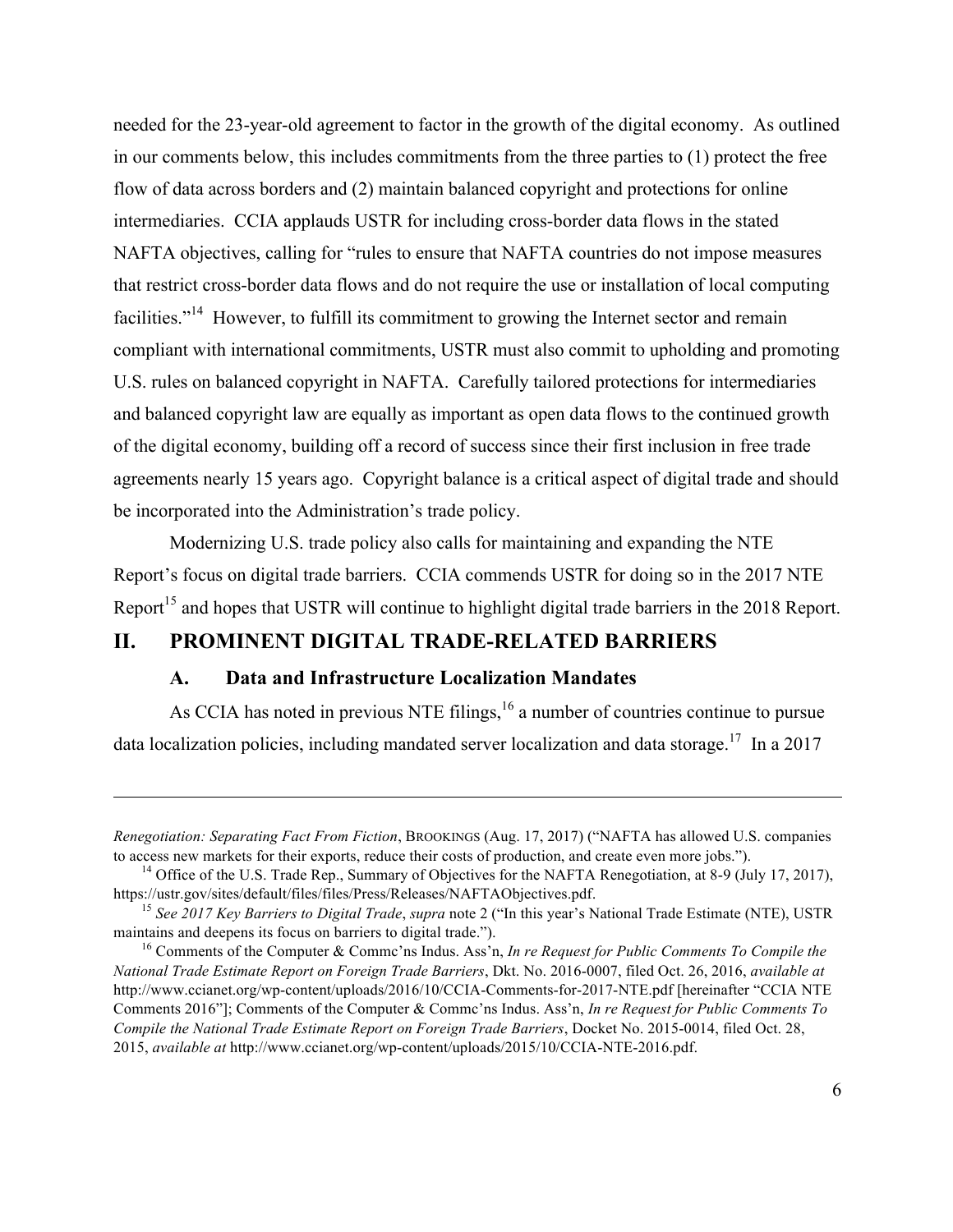report, the ITC included estimates that such localization measures have doubled in the last six years.18 Citing domestic privacy protections, defense against foreign espionage, law enforcement needs, and the promotion of local economic development, foreign governments are considering these policies at an increasing rate. While rarely the stated intention, in practice many of these policies effectively keep foreign competitors out of their markets.

Political motivations aside, data localization requirements in fact tend to undermine their stated goals. Rather than ensuring user privacy or data security, forced localization creates a host of new targets of opportunity for hackers, criminals, and foreign intelligence agencies.<sup>19</sup> Data localization rules often centralize information in hotbeds for digital criminal activity, including Indonesia, Brazil, Vietnam, and Russia, working against data security best practices that emphasize decentralization over single points of failure.<sup>20</sup> Data localization measures also distract from the development of global efforts to counter criminal activity online, while undermining the international cooperation that is necessary to promote cross-border law enforcement access.<sup>21</sup> Rather than promote domestic industry, data localization policies are likely to hinder economic development,<sup>22</sup> restrict domestic economic activity,<sup>23</sup> and impede

<sup>&</sup>lt;sup>17</sup> A recent study by the Information Technology  $\&$  Innovation Foundation listed of most of the word's formal data localization policies identifying over 30 countries that have enacted such policies as of April 2017. *See* Nigel Cory, *Cross-Border Data Flows: Where are the Barriers, and What Do They Cost?*, INFORMATION TECHNOLOGY & INNOVATION FOUNDATION at 20 (May 2017), http://www2.itif.org/2017-cross-border-data-flows.pdf. *See also*  Albright Stonebridge Group, *Data Localization: A Challenge to Global Commerce and the Free Flow of Information* at 6 (Sept. 2015),

http://www.albrightstonebridge.com/files/ASG%20Data%20Localization%20Report%20%20September%202015.p df.

<sup>18</sup> U.S. Int'l Trade Comm'n, *Global Digital Trade 1: Market Opportunities and Key Foreign Trade Restrictions*, at 16 (Aug. 2017), https://www.usitc.gov/publications/332/pub4716.pdf [hereinafter "*2017 Global Digital Trade 1"*]. 19 Anupam Chander & Uyên P. Lê, *Data Nationalism*, 64 EMORY L.J. 677, 718-19 (2015),

http://law.emory.edu/elj/\_documents/volumes/64/3/articles/chander-le.pdf.

<sup>20</sup> Rohin Dharmakumar, *India's Internet Privacy Woes*, FORBES INDIA (Aug. 23, 2013), http://forbesindia.com/article/checkin/indias-internet-privacy-woes/35971/1. *See generally* Patrick S. Ryan *et al*., *When the Cloud Goes Local: The Global Problem with Data Localization*, IEEE COMPUTER, vol. 46, no. 12, at 54- 59 (Dec. 2013), http://www.computer.org/csdl/mags/co/2013/12/mco2013120054-abs.html.

<sup>21</sup> Vivek Krishnamurthy, *Cloudy with a Conflict of Laws*, BERKMAN CTR. FOR INTERNET & SOC'Y, Research Publication No. 2016-3 (Feb. 16, 2016), https://ssrn.com/abstract=2733350.

<sup>22</sup> *See* Leviathan Security Group, *Quantifying the Costs of Forced Localization* (2015), http://static1.squarespace.com/static/556340ece4b0869396f21099/t/559dad76e4b0899d97726a8b/1436396918881/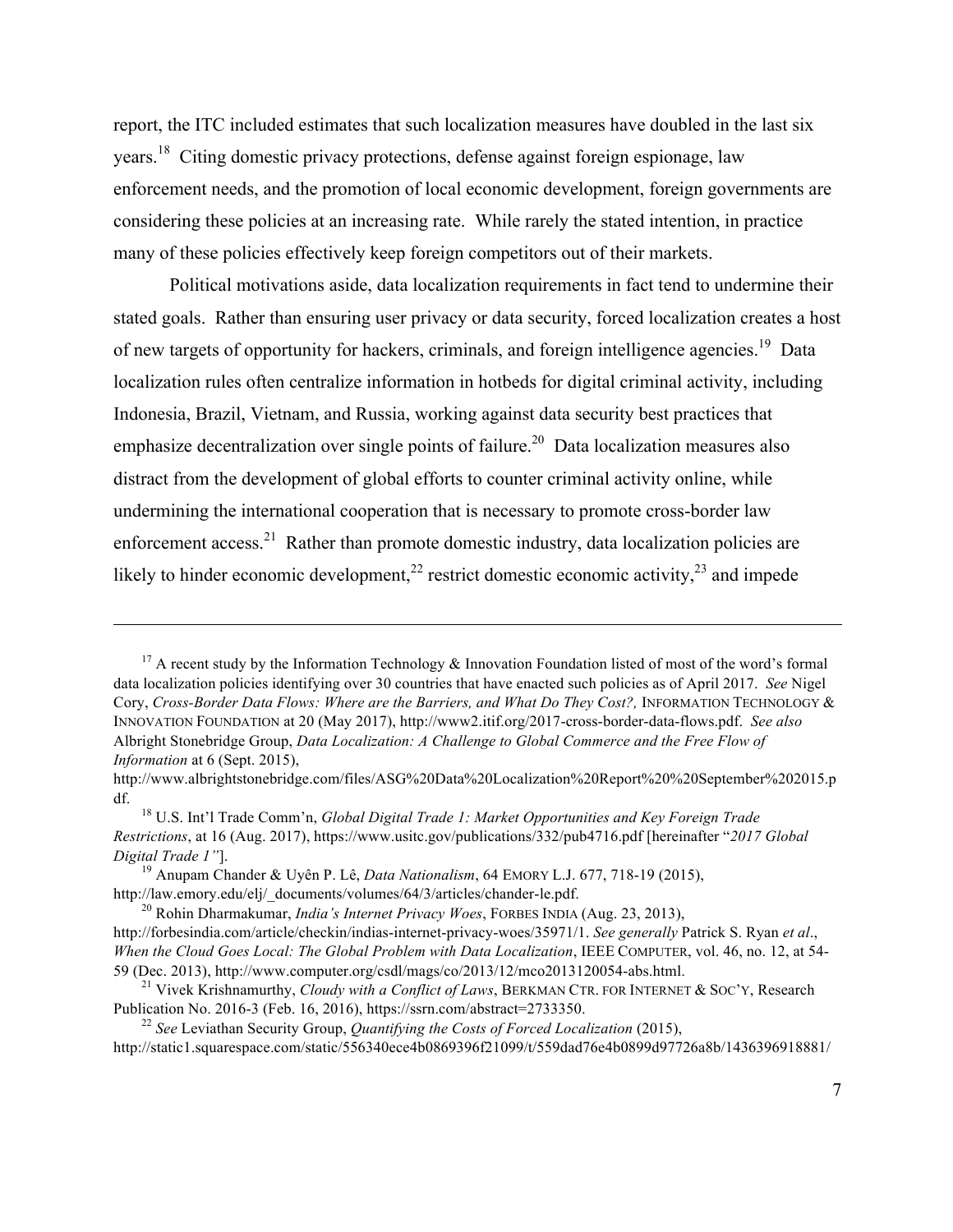global competitiveness.24 Data localization policies may also be in violation of international obligations. To remain compliant with international trade rules, measures that restrict trade in services must be necessary to achieve specific legitimate national security or public policy objectives, and must not be applied in a discriminatory manner or in a way that amounts to a disguised restriction on trade in services.<sup>25</sup> Data localization mandates almost invariably fail to meet this standard. In addition, these regulations are often vaguely construed, inadequately articulated and, therefore, nearly impossible to effectively implement.<sup>26</sup>

#### **B. Filtering and Blocking**

Perhaps the most apparent barriers to digital trade are the outright filtering and blocking of U.S. Internet platforms and online content, with one recent study finding that countries lose \$23.6 million (per 10 million in population) for every day that the Internet is shut down.<sup>27</sup> Despite these costs, governments continue to filter and block Internet content, platforms, and

http://unctad.org/en/PublicationsLibrary/dtlstict2016d1\_en.pdf ("[I]f data protection regulations go 'too far' they may have a negative impact on trade, innovation and competition."); *ITIF supra* note 4 at 6-7 ("At the firm level, barriers to data flows make firms less competitive, as a company will be forced to spend more than necessary on IT services. Companies will likely have to pay more for data-storage services, especially those in smaller countries (which will not naturally be home to a data center). Such barriers also prevent companies from transferring data that's needed for day-to-day activities, such as for human resources, which means companies may have to pay for duplicative services.").<br><sup>25</sup> Article XIV - XIV *bis* of the General Agreement on Trade in Services provides these exceptions. General

Agreement on Trade in Services Apr. 15, 1994, Marrakesh Agreement Establishing the World Trade Organization, Annex 1B, 1869 U.N.T.S. 183, 33 I.L.M. 1167 (1994). 26 *See* Chander & Lê, *Data Nationalism*, *supra* note 19; U.S. Int'l Trade Comm'n, *Digital Trade in the U.S. and* 

*Global Economies, Part 2* (2014), http://www.usitc.gov/publications/332/pub4485.pdf [hereinafter "*2014 Digital Trade in the U.S. and Global Economies, Part 2"*].

<sup>27</sup> DELOITTE, *The Economic Impact of Disruptions to Internet Connectivity, A Report for Facebook,* at 6 (Oct. 2016), http://globalnetworkinitiative.org/sites/default/files/The-Economic-Impact-of-Disruptions-to-Internet-Connectivity-Deloitte.pdf.

Quantifying+the+Cost+of+Forced+Localization.pdf (finding that "local companies would be required to pay 30- 60% more for their computing needs than if they could go outside their country's borders).

<sup>23</sup> Matthias Bauer *et al*., *The Costs of Data Localization: Friendly Fire on Economic Recovery*, ECIPE (2014), http://www.ecipe.org/media/publication\_pdfs/OCC32014\_\_1.pdf.

 $^{24}$  For example, foreign investment will likely decline. Given the high cost of constructing data centers, many companies will simply opt out of serving markets with onerous data localization requirements, especially small- and medium-sized businesses. In 2013, the average cost of data centers in Brazil and Chile were \$60.3 million and \$43 million, respectively. Loretta Chao & Paulo Trevisani, *Brazil Legislators Bear Down on Internet Bill Push for Data Localization*, WALL ST. J. (Nov. 13, 2013),

http://online.wsj.com/articles/SB10001424052702304868404579194290325348688. *See also* U.N. Conference on Trade and Development, *Data Protection Regulations and International Data Flows* at 3, (2016),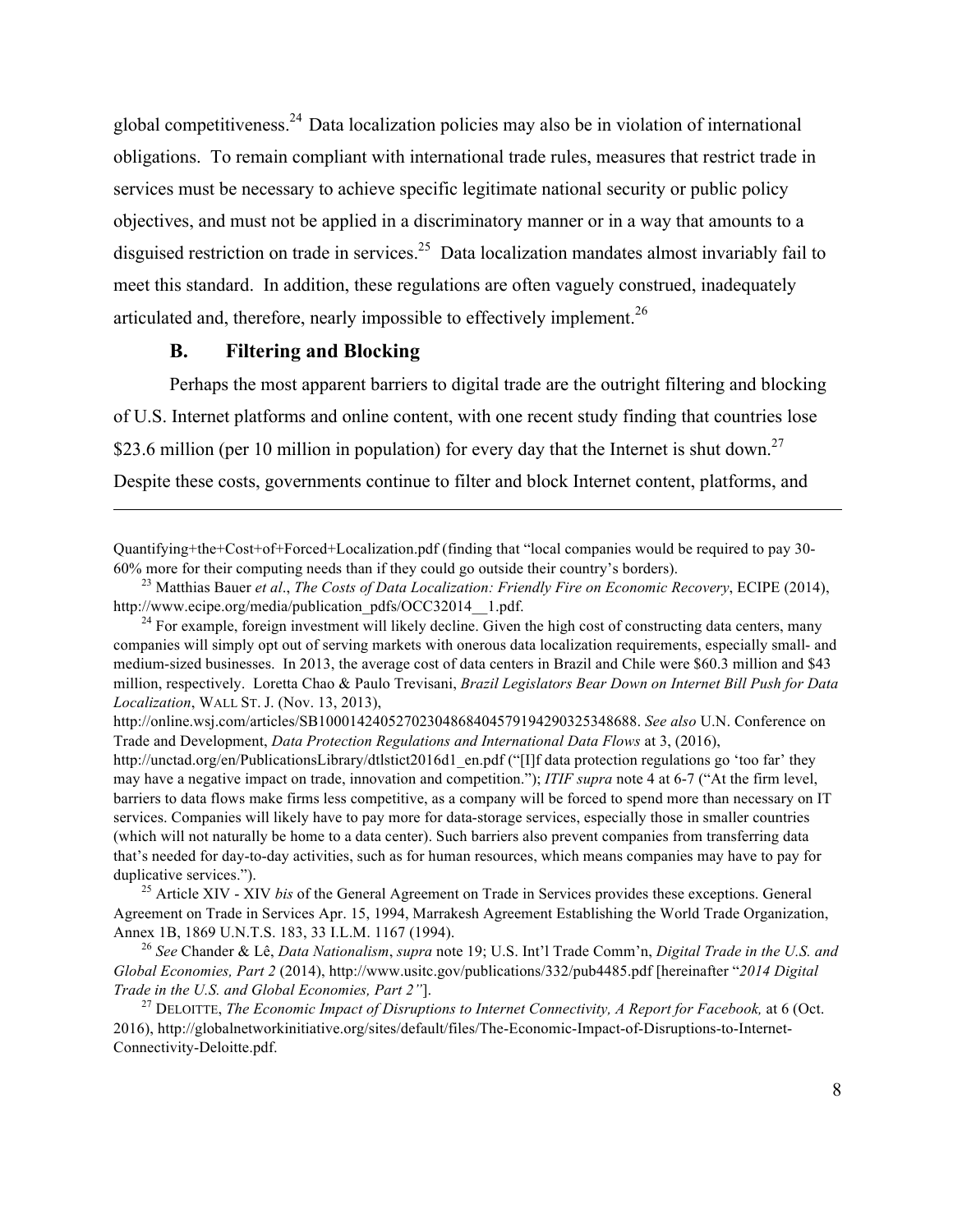services for various reasons. For example, as discussed further below, the services of many U.S. Internet platforms are either blocked or severely restricted in the world's largest online market: China. In its 2016 report, Freedom House assessed that global Internet freedom declined for the sixth consecutive year due to growing online censorship and monitoring practices.<sup>28</sup> It also reported that since June 2015, 34 out of the 65 countries assessed in the report have been on a negative trajectory,<sup>29</sup> increasing political censorship, prosecutions for speech, and surveillance. The same report observed a new key trend where governments are increasingly targeting messaging and voice communications apps, while others are cracking down on users expressing political views on social media.<sup>30</sup> Whether deliberate or not, these practices clearly have tradedistorting effects well beyond the services directly involved. When a social media or video platform is blocked, it is not only harmful to the service and users in question, but it also immediately affects content providers, advertisers, and small businesses using the service to find and interact with new and existing customers. A recent Brookings Institution estimate pegged the global loss of intermittent blackouts at no less than \$2.4 billion in one year.<sup>31</sup> Such blocking is likely to violate international commitments, such as the World Trade Organization's rules on market access and national treatment.

Methods of filtering and blocking generally consist of (a) legal or regulatory obligations imposed upon intermediary services, (b) network-level blocking and/or filtering achieved through state control of or influence over communications infrastructure, or (c) technology mandates that either hobble user privacy and security, or that force product manufacturers to include intrusive monitoring technology.<sup>32</sup> Known offenders who use some or all of these

<sup>28</sup> FREEDOM HOUSE, *Freedom on the Net 2016: Silencing the Messenger: Communication Apps Under Pressure*  (2016), https://freedomhouse.org/sites/default/files/FOTN\_2016\_BOOKLET\_FINAL.pdf [hereinafter "*Freedom House 2016"*].

<sup>29</sup> *Id*. at 2.

<sup>&</sup>lt;sup>30</sup> *Id.* at 1 ("Using in some countries were put behind bar for simply 'liking' offending material on Facebook, or for not denouncing critical messages sent to them by others. . .The number of countries where such arrests occur has increased by over 50 % since 2013.").<br><sup>31</sup> Darrell M. West, *Global Economy Loses Billions from Internet Shutdowns*, BROOKINGS INSTITUTION (Oct. 6,

<sup>2016),</sup> https://www.brookings.edu/wp-content/uploads/2016/10/intenet-shutdowns-v-3.pdf [hereinafter Darrell M. West, *Internet Shutdowns*].

<sup>32</sup> *Internet Fragmentation*, *supra* note 10.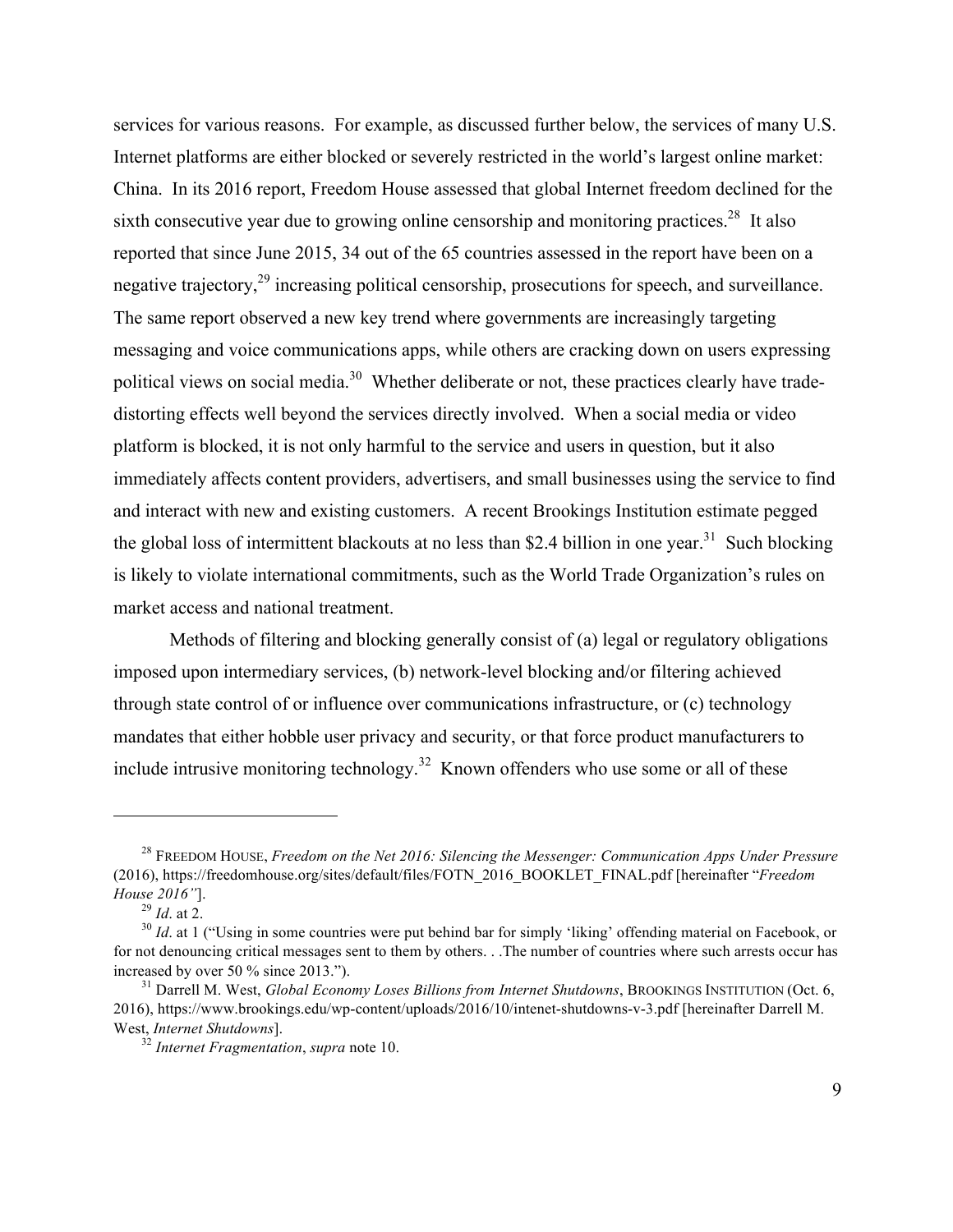practices include Afghanistan, Burma, China, Cuba, Egypt, Guatemala, Indonesia, Iran, Kazakhstan, North Korea, Pakistan, Saudi Arabia, Syria, Tunisia, Turkey, Turkmenistan, Uzbekistan, and Vietnam.<sup>33</sup> States are often disinclined to explain or justify blocking Internet content, and in many cases restrictions are not developed in a transparent manner. This lack of clarity is sometimes used against foreign firms to the advantage of domestic ones.<sup>34</sup>

A similar barrier to cross-border data flows is gateway filtering. When countries operate national firewalls, all foreign websites and services must pass through "gateways." Domestic Internet content, however, does not pass through the gateways to reach its own domestic market. This has the effect of systemically affecting the speed and quality of service of foreign websites and services vis-à-vis domestic Internet content.<sup>35</sup>

As CCIA has previously stated, U.S. trade policy should ensure that insofar as any filtering or blocking is conducted against online content, policies are applied equally to both domestic and foreign websites. Furthermore, such restrictions must comply with WTO principles of transparency, necessity, being as minimally restrictive as possible, and the provision of due process to affected parties.

# **C. Legal Liability for Online Intermediaries**

Foreign countries have frequently imposed substantial penalties on U.S. Internet companies for conduct of third parties — something that is not permitted under U.S. law and that impedes the ability of U.S. online services to be a platform for trade.<sup>36</sup> U.S. firms operating as online intermediaries face an increasingly hostile environment in a variety of international markets which impedes U.S. Internet companies from expanding services abroad. This hurts not only Internet companies, but also denies local small and medium-sized enterprises Internetenabled access to the global marketplace, similarly discouraging investment in and growth of

<sup>33</sup> Darrell M. West, *Internet Shutdowns*, *supra* note 31; *Freedom House 2016 supra* note 28. 34 *<sup>2014</sup> Digital Trade in the U.S. and Global Economies, Part 2*, *supra* note 26, at 98.

<sup>35</sup> *See* Paul Mozur & Carlos Tejada, *China's 'Wall' Hits Business*, WALL ST. J. (Feb. 13, 2013), http://online.wsj.com/articles/SB10001424127887323926104578277511385052752.

<sup>36</sup> *See generally* Ali Sternburg & Matt Schruers, *Modernizing Liability Rules to Promote Internet Trade*, CCIA (2013), http://cdn.ccianet.org/wp-content/uploads/2013/09/CCIA-Liability-Rules-Paper.pdf.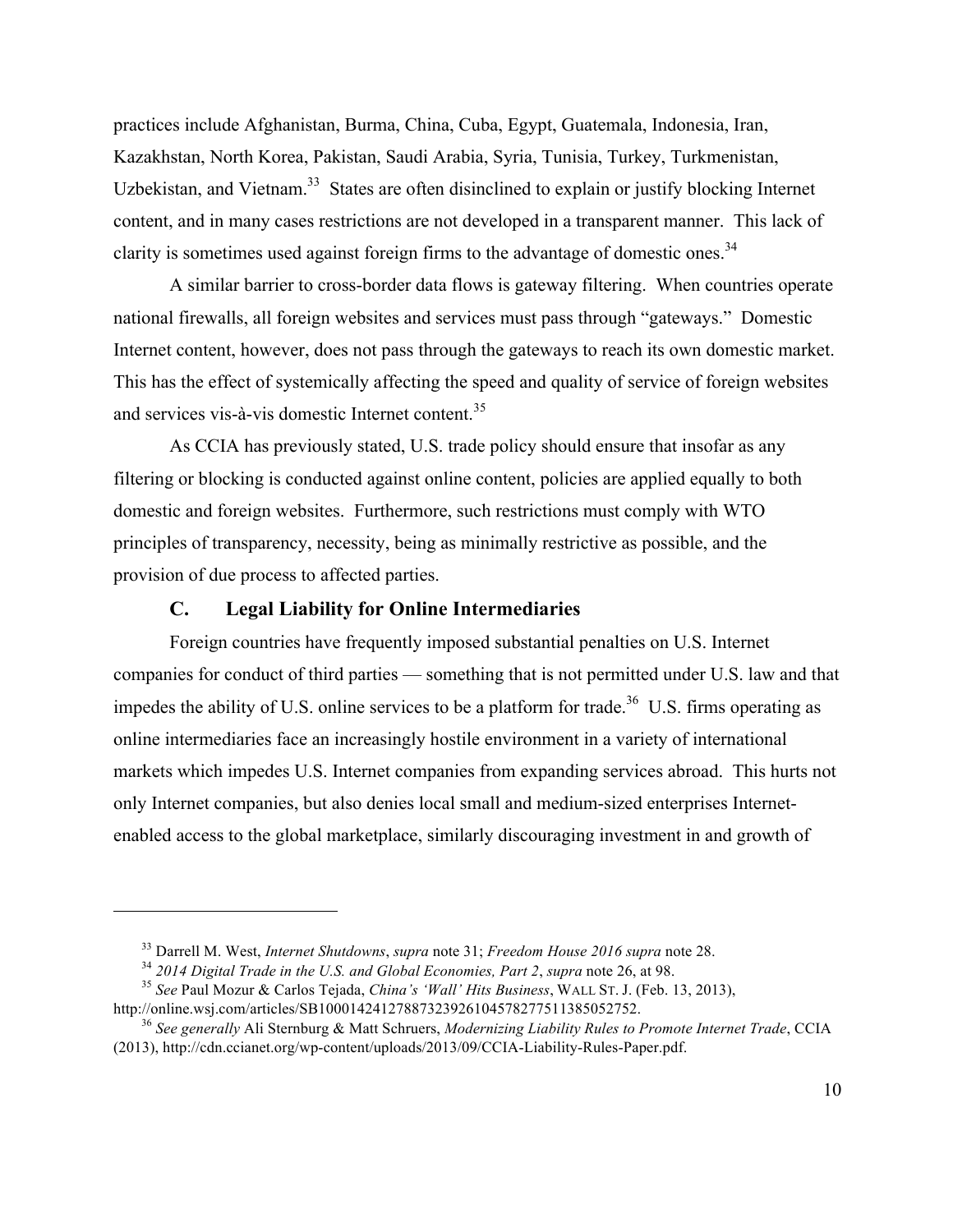domestic startups.37 While U.S. Internet businesses have thrived domestically under carefully crafted legal frameworks, international asymmetries in liability rules frequently favor domestic plaintiffs.38

The United States must utilize trade agreements in order to rectify the barriers these legal asymmetries create. Requiring U.S. trading partners to implement analogous intermediary protections has been a central U.S. trade policy for well over a decade, a policy aimed at enabling the export of U.S. online services by preventing other countries from imposing crippling liability on these services. However, a concerning trend among U.S. trading partners is a failure to fully implement carefully negotiated intermediary protections in the context of copyright liability, as discussed in the next section.<sup>39</sup>

# **D. Imbalanced Copyright and** *Sui Generis* **Context/Link Taxes**

Balanced copyright rules such as fair use and related limitations and exceptions have been critical to the growth of the U.S. technology and Internet economy.<sup>40</sup> They are also a defining aspect of U.S. trade policy. Beginning with free trade agreements with Chile and Singapore in 2003, every modern U.S. trade agreement has ensured some measure of copyright balance, at least through the inclusion of intermediary protections.<sup>41</sup> USTR also stated this year

<sup>37</sup> Matthew Le Merle *et al.*, *The Impact of U.S. Internet Copyright Regulations on Early-Stage Investment: A Quantitative Study*, BOOZ & CO. (2011),

http://static1.squarespace.com/static/5481bc79e4b01c4bf3ceed80/t/54877560e4b0716e0e088c54/1418163552585/I mpact-US-Internet-Copyright-Regulations-Early-Stage-Investment.pdf.

<sup>38</sup> For a general overview of these issues, *see* Ignacio Garrote Fernández-Díez, *Comparative Analysis on National Approaches to the Liability of Internet Intermediaries for Infringement of Copyright and Related Rights*, http://www.wipo.int/export/sites/www/copyright/en/doc/liability\_of\_internet\_intermediaries\_garrote.pdf (comparative analysis on national approaches to the liability of Internet intermediaries for infringement of copyright and related rights).

<sup>39</sup> CCIA has further expanded on this issue in other forums. *See* Comments of CCIA, *In re* 2017 Special 301 Review, Dkt. No. USTR-2016-0026, filed Feb. 9, 2017 [hereinafter "2017 CCIA Special 301 Comments"].<br><sup>40</sup> In 2014, fair use industries accounted for 16 % of the economy, employed 1 in 8 workers, and contributed

<sup>\$2.8</sup> trillion to the GDP. Exports of goods and services related to fair use increased by 21 percent from \$304 billion in 2010 to \$368 billion in 2014 driven by increases in service-sector exports. COMPUTER & COMM'NS INDUS. ASS'N.*, Fair Use in the U.S. Economy* (2017), *available at* http://www.ccianet.org/wpcontent/uploads/2017/06/Fair-Use-in-the-U.S.-Economy-2017.pdf.

<sup>41</sup> *See* U.S-Austl. Free Trade Agreement, May 18, 2004, 43 I.L.M. 1248, art. 17.11, para. 29; U.S.-Bahr. Free Trade Agreement, Dec. 7, 2005, 44 I.L.M. 544, art. 14.10, para. 29; U.S.-Chile Free Trade Agreement, June 6, 2003, 42 I.L.M. 1026, art. 17.11, para. 23; U.S.-Colom. Free Trade Agreement, Nov. 22, 2006, art. 16.11, para. 29; U.S.-S. Kor. Free Trade Agreement, June. 30, 2007, art. 18.10, para. 30; U.S.-Morocco Free Trade Agreement, June 15,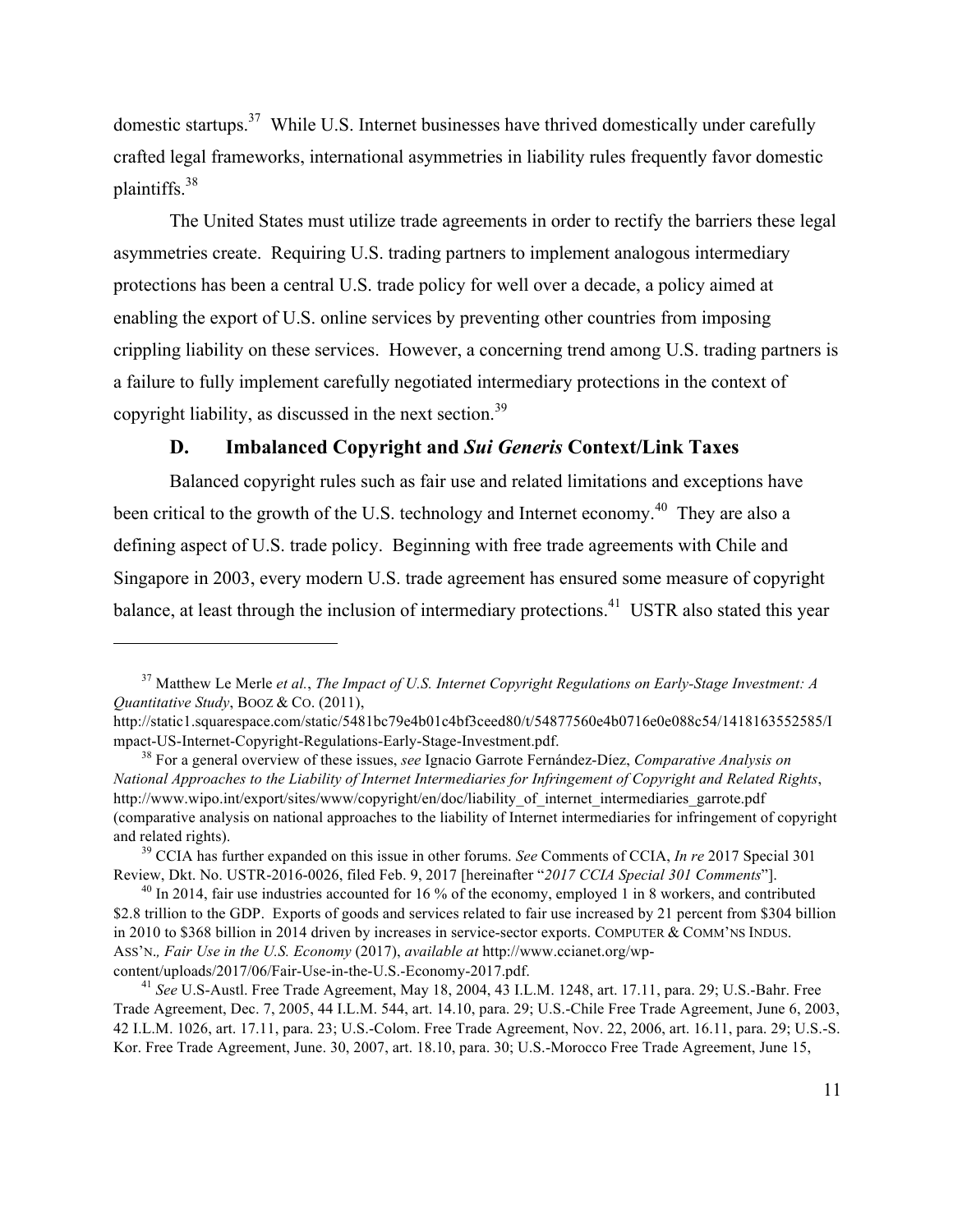its commitment to seek "the commitment of our free trade agreement partners to continuously seek to achieve an appropriate balance in their copyright systems, including through copyright exceptions and limitations."<sup>42</sup>

Within the last thirty years, such rules have enabled the development of innovative new products and services such as the VCR, DVR, iPod, cloud computing, search engines, social media services, and 3D printing. Similarly, users of copyrighted works — including consumers, libraries, museums, reporters, and creators — depend upon concepts like fair use and other limitations and exceptions to engage in research, reporting, parody, and political discourse.

These innovations are jeopardized by weak or nonexistent limitations and exceptions in the copyright laws of other countries.<sup>43</sup> While many of the countries outlined below and discussed in prior NTE Reports either have adopted or proposed strong copyright enforcement rules, few of these countries have implemented U.S.-style fair use or other flexible copyright limitations and exceptions. Such exceptions are necessary to enable U.S. innovation abroad.

Some countries are going further and creating new rights. For example, as the 2017 NTE described (discussed *infra* pp. 28), legislatures in Europe and elsewhere have increasingly proposed or implemented new publisher subsidies styled as so-called "neighboring rights" related to copyright — that may be invoked against online news search and aggregation services and, as USTR notes, raise concerns from a trade perspective.<sup>44</sup> A recent USITC report also

(2017), https://ustr.gov/sites/default/files/files/reports/2017/NTE/2017%20NTE.pdf [hereinafter "*2017 NTE"*].

<sup>2004,</sup> art. 15.11, para. 28; U.S.-Oman Free Trade Agreement, Jan. 19, 2006, art. 15.10, para. 29; U.S.-Pan. Trade Promotion Agreement, June 28, 2007, art. 15.11, para. 27; U.S.-Sing. Free Trade Agreement, May 6, 2003, 42 I.L.M. 1026, art. 16.9, para. 22. 42 OFFICE OF U.S. TRADE REP., *The Digital 2 Dozen* (2017), *available at*

https://ustr.gov/sites/default/files/Digital-2-Dozen-Updated.pdf.<br><sup>43</sup> This is exacerbated when the U.S. trade agenda does not include commitments to upholding long-standing limitations and exceptions to copyright around the world. *See* Jonathan Band, *Keeping the DMCA's Grand Bargain in NAFTA*, DISRUPTIVE COMPETITION PROJECT (Oct. 2, 2017), http://www.project-disco.org/intellectualproperty/100217-keeping-dmcas-grand-bargain-nafta/ ("The balanced structure of the DMCA has been reflected in our trade agreements for the purpose of benefitting the overseas operations of both the content industry and the service providers. Precisely because the free trade agreements embodied the DMCA's evenhanded approach, USTR negotiated the copyright sections of these agreements with relatively little domestic controversy. Now, however, the content providers seek to depart from this framework in NAFTA; they hope to achieve the DMCA's benefit—the TPM provisions—without the tradeoff they have agreed to repeatedly since 1998."). 44 Office of the U.S. Trade Rep., *2017 National Trade Estimate Report on Foreign Trade Barriers* at 162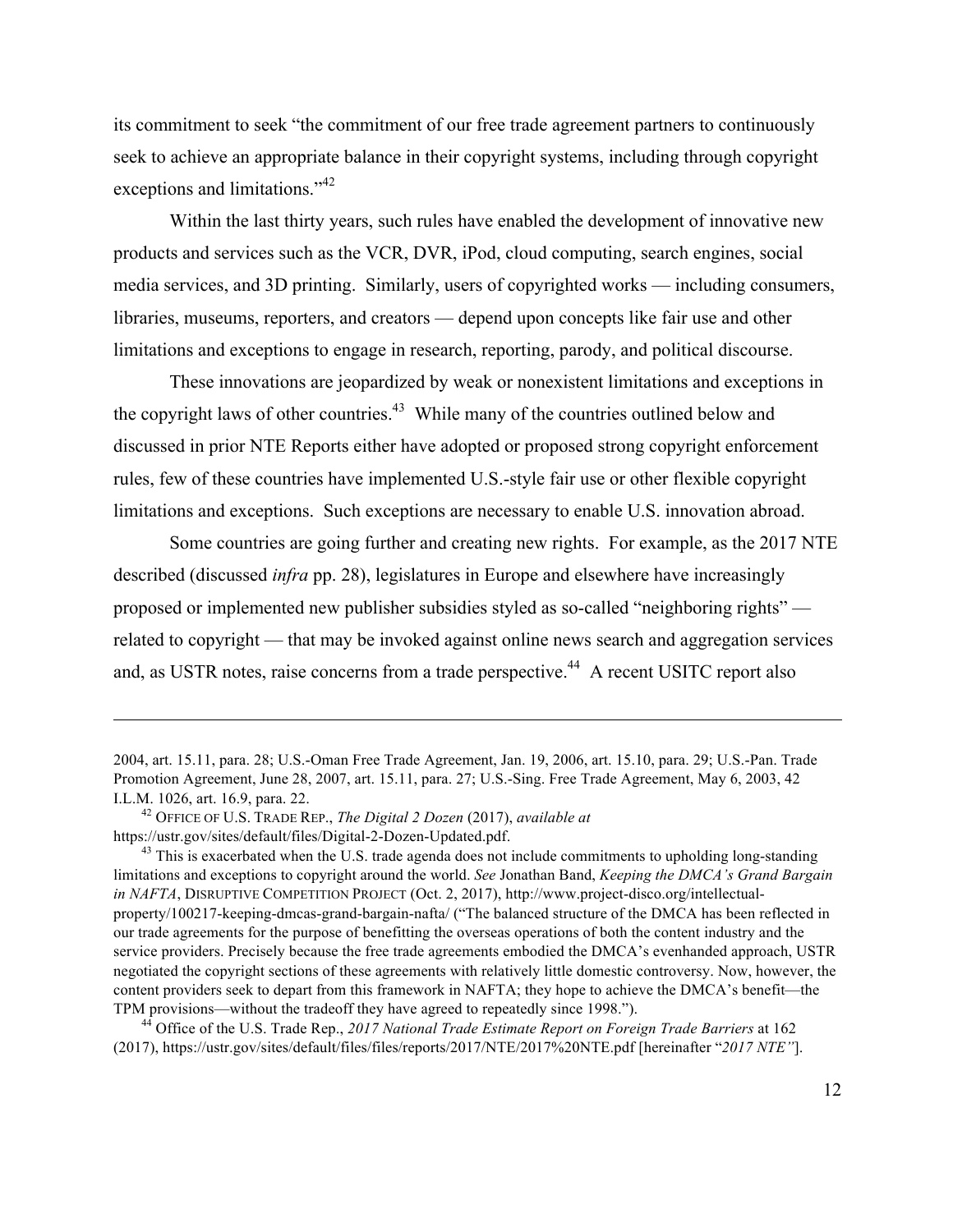observed that these laws tend to have "generated unintended consequences" to small online publishers.45 Service providers of online search, news aggregation, and social media platforms are compelled to pay for the "privilege" of quoting from news publications. This proposal is often referred to as a "snippet tax." It is also at times formally described as "ancillary copyright" in that it is allegedly an "ancillary" IP right — yet it is in fact inconsistent with international IP law, violates international trade obligations, and constitutes a TRIPS-violating barrier to trade. While only the European Union is seriously contemplating ancillary/neighboring rights protection at the moment, other jurisdictions have at times considered such proposals. This issue is discussed in greater detail below, in the European Union section (discussed *infra* pp. 28).

As identified above, countries frequently impose penalties on U.S. Internet companies for the conduct of third parties. This is especially true in the context of copyright enforcement. Countries are increasingly using outdated Internet service liability laws that impose substantial penalties. These practices deter investment and market entry, impeding legitimate online services. Countries that have imposed copyright liability on online intermediaries contrary to the laws of the United States include France, Germany, India, Italy, and Vietnam.<sup>46</sup> Another concerning trend is the failure of current U.S. trading partners to fully implement carefully negotiated intermediary protections in free trade agreements. This is illustrated by Australia and Colombia's lack of compliance (discussed *infra* pp. 17 and pp. 27). USTR has highlighted failures to comply with trading obligations and inadequate intermediary liability protections in past Special 301 Reports, indicating the importance of such projections to trade relations.<sup>47</sup>

<sup>45</sup> *2017 Global Digital Trade I*, *supra* note 18, at 291-92 ("Small online publishers have been reluctant to demand fees from online platforms because they rely on traffic from those search engines, and industry experts have stated that ancillary copyright laws have not generated increased fees to publishers; rather, they have acted as a barrier to entry for news aggregators."). 46 Rachel F. Fefer, et al, *Digital Trade and U.S. Trade Policy*, CONGRESSIONAL RESEARCH SERVICE, at 17 (Jun.

<sup>6, 2017),</sup> https://fas.org/sgp/crs/misc/R44565.pdf. 47 OFFICE OF THE U.S. TRADE REP., 2009 Special 301 Report (2009) (watching Chile for failing to implement

provisions of the FTA regarding Internet service provider liability); OFFICE OF THE U.S. TRADE REP., 2016 Special 301 Report, at 47 (2016) (watch listing Ukraine, which has no specific intermediary liability FTA commitment as being based in part upon the "lack of transparent and predictable provisions on intermediary liability").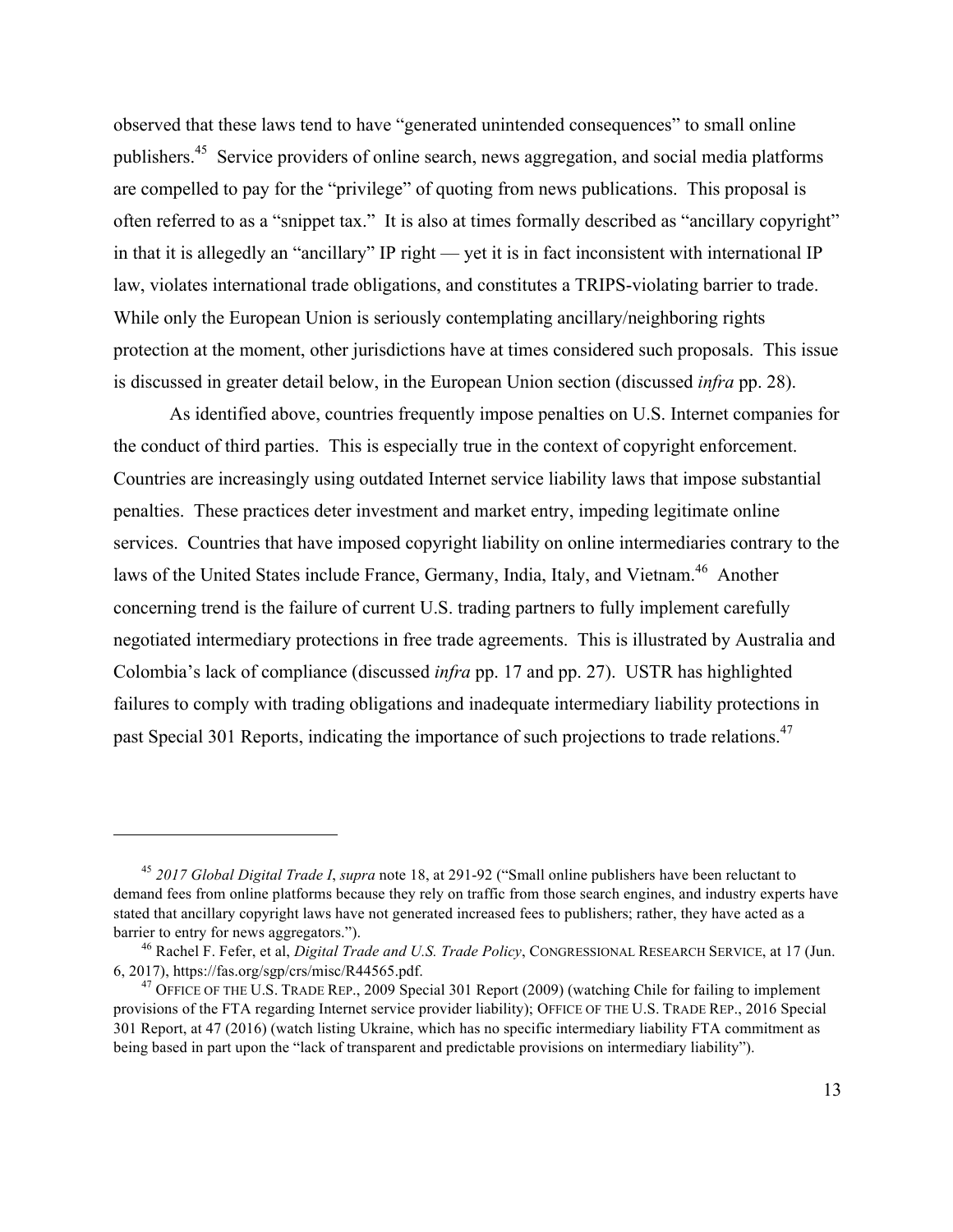#### **E. "Backdoor" Access to Secure Technologies**

Providers of digital devices and services have for many years sought to improve the security of their platforms through the deployment of technologies that safeguard the communications and commercial transactions that they enable. Strong encryption has been increasingly enabled on now-ubiquitous smartphones and deployed end-to-end on consumergrade communications services and browsers. Encrypted devices and connections protect users' sensitive personal and financial information from bad actors who might attempt exploit that information.<sup>48</sup>

Many countries, at the behest of their respective national security and law enforcement authorities, are considering or have implemented laws that mandate access to encrypted communications. Often the relevant provisions are not explicit, but they mandate facilitated access, technical assistance, or compliance with otherwise infeasible judicial orders. Countries considering anti-encryption laws include the United Kingdom, France, Germany, Australia.<sup>49</sup> Brazil, India, and China.<sup>50</sup> Russia has already imposed this requirement on companies operating in its jurisdiction through its "Yarovaya" laws. $51$ 

These exceptional access regimes run contrary to the consensus assessments of security technologists because they are technically and economically infeasible to develop and

<sup>48</sup> Bijan Madhani, *Blast from the Past: Learning Lessons from Previous Panics Over Ubiquitous Strong Encryption*, DISRUPTIVE COMPETITION PROJECT (Sept. 10, 2015), http://www.project-disco.org/privacy/091015 blast-from-the-past-learning-lessons-from-previous-panics-over-ubiquitous-strong-encryption/.

<sup>&</sup>lt;sup>49</sup> Australia also pushed this past summer for a joint measure to expand powers to weaken encryption at a meeting of ministers from the "Five Eyes" intelligence network of the U.S., U.K, Canada, Australia, and New Zealand. *Australia to Seek Greater Powers on Encrypted Messaging at 'Five Eyes' Meeting*, REUTERS (June 25, 2017), https://www.reuters.com/article/us-australia-security-messaging/australia-to-seek-greater-powers-onencrypted-messaging-at-five-eyes-meeting-idUSKBN19G044. 50 Kevin Collier, *The Countries That Are Considering Banning Encryption*, VOCATIV (Apr. 11, 2016),

http://www.vocativ.com/307667/encryption-law-europe-asia/; Jeremy Malcom, *Australian PM Calls for End-to-End Encryption*, ELECTRONIC FRONTIER FOUNDATION (July 14, 2017), https://www.eff.org/deeplinks/2017/07/australianpm-calls-end-end-encryption-ban-says-laws-mathematics-dont-apply-down. 51 Alec Luhn, *Russia Passes 'Big Brother' Anti-terror Laws*, THE GUARDIAN (June 26, 2016),

https://www.theguardian.com/world/2016/jun/26/russia-passes-big-brother-anti-terror-laws.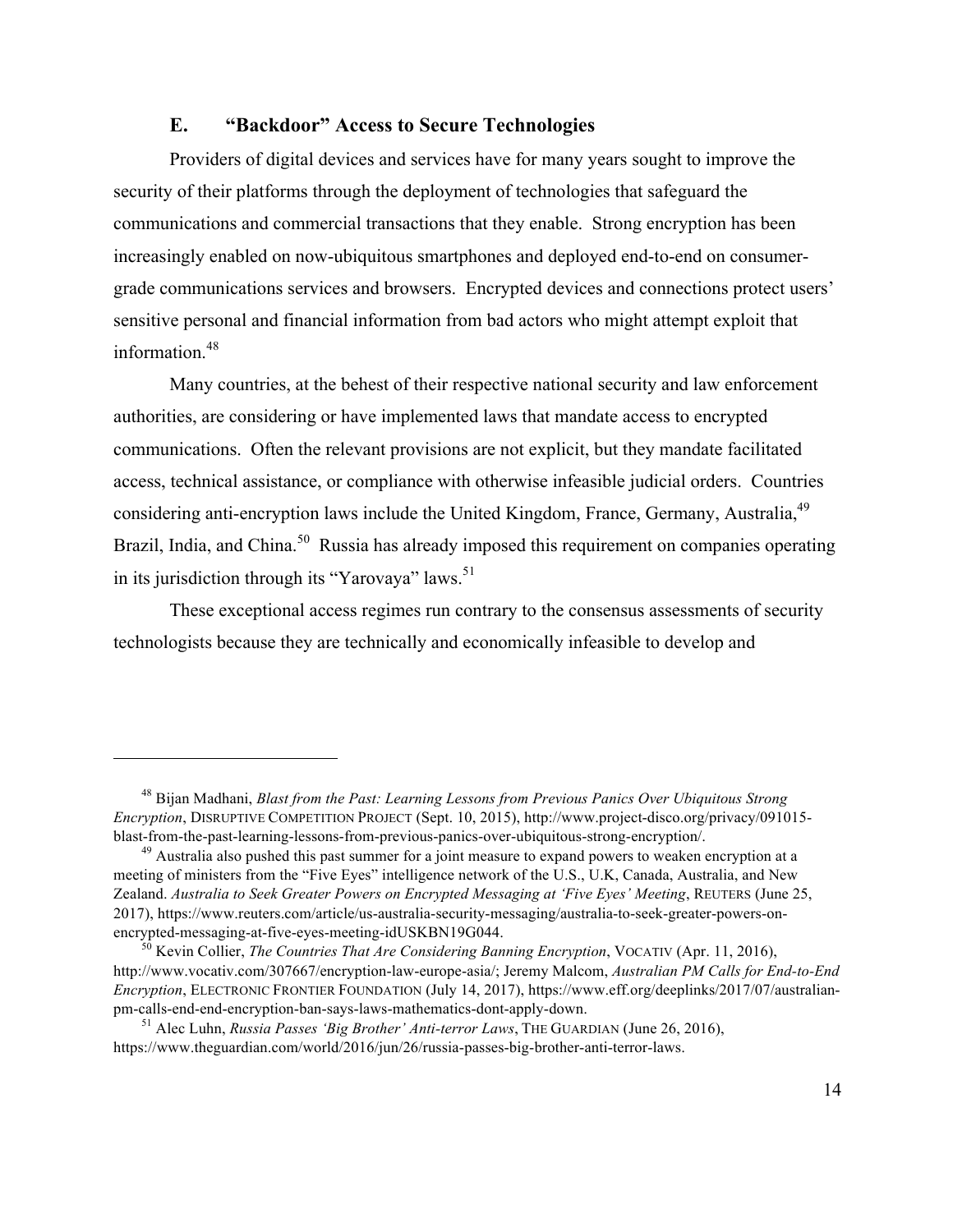implement.<sup>52</sup> Companies already operating in countries that have or are considering antiencryption laws will be required to alter global platforms or design region-specific devices, or face fines and shutdowns for noncompliance. Companies that might have otherwise expanded to these markets will likely find the anti-encryption requirements to be barriers to entry. The United States should recognize these concerns and address them in future trade agreements, incorporating provisions that prevent countries from compelling manufacturers or suppliers to use a particular cryptographic algorithm or to provide access to a technology, private key, algorithm, or other cryptographic design details. $53$ 

## **F. Undue Restrictions on "Rich Interaction Applications"**

Several countries have proposed or implemented undue or unreasonable regulatory restrictions on rich interaction applications  $(RIAS)^{54}$  — a term that refers to applications that facilitate "rich interaction" such as photo/video sharing, money transferring, in-app gaming, location sharing, translation, and chat among individuals, groups and enterprises.<sup>55</sup> However, a recent study has shown the vast economic and societal benefits from RIAs.<sup>56</sup> Global GDP has increased \$5.6 trillion for every 10% increase in the usage of RIAs across 164 countries over 16

<sup>52</sup> Harold Abelson, *et al.*, *Keys Under Doormats: Mandating Insecurity by Requiring Government Access to All Data and Communications*, MIT COMPUTER SCIENCE AND ARTIFICIAL INTELLIGENCE LABORATORY TECHNICAL REPORT (July 6, 2015), http://dspace.mit.edu/bitstream/handle/1721.1/97690/MIT-CSAIL-TR-2015-026.pdf.

<sup>53</sup> Bijan Madhani, *Digital Issues in NAFTA: Cross-Border Data Flows and Cybersecurity*, DISRUPTIVE COMPETITION PROJECT (June 15, 2017), http://www.project-disco.org/21st-century-trade/061517-digital-issues-innafta-cross-border-data-flows-and-cybersecurity/. 54 *See NTA Bans 'Viber Out' Service in Nepal*, THE HIMALAYAN TIMES (Sept. 26, 2017),

https://thehimalayantimes.com/business/nepal-telecommunications-authority-bans-viber-out-service-nepal; *En 15 días estará la ley sobre las aplicaciones*, EL PAIS (Feb. 24, 2016), http://www.elpais.com.uy/informacion/diasestara-ley-aplicaciones.html; Saad Guerraoui, Morocco Banned Skype, Viber, WhatsApp and Facebook Messenger. It Didn't Go Down Well, MIDDLE EAST EYE (Mar. 9, 2016), http://www.middleeasteye.net/columns/boycottsappeals-petitions-restore-blocked-voip-calls-morocco-1520817507; Letter from Hans W. Vriens, Secretariat - Asia Internet Coalition to Ministry of Information & Communications (Jan. 6, 2015), *available at* https://www.aicasia.org/wp-content/uploads/2015/01/AIC-comments-on-OTT-Circular-2015-01-06\_EN.pdf. <sup>55</sup> The term RIA is distinguished from the commonly used phrase "over-the-top" services. The term OTT

originates in the telecommunications industry and broadly describes *any* application or service traveling across telecommunications infrastructure. 56 Dr. René Arnold et al., *The Economic and Societal Value of Rich Interaction Applications (RIAs)*, WIK

WISSENSCHAFTLICHES INSTITUT FÜR INFRASTRUKTUR UND KOMMUNIKATIONSDIENSTE GMBH (May 2017), *available at* http://www.wik.org/index.php?id=879&L=1 [hereinafter "*RIA Study*"].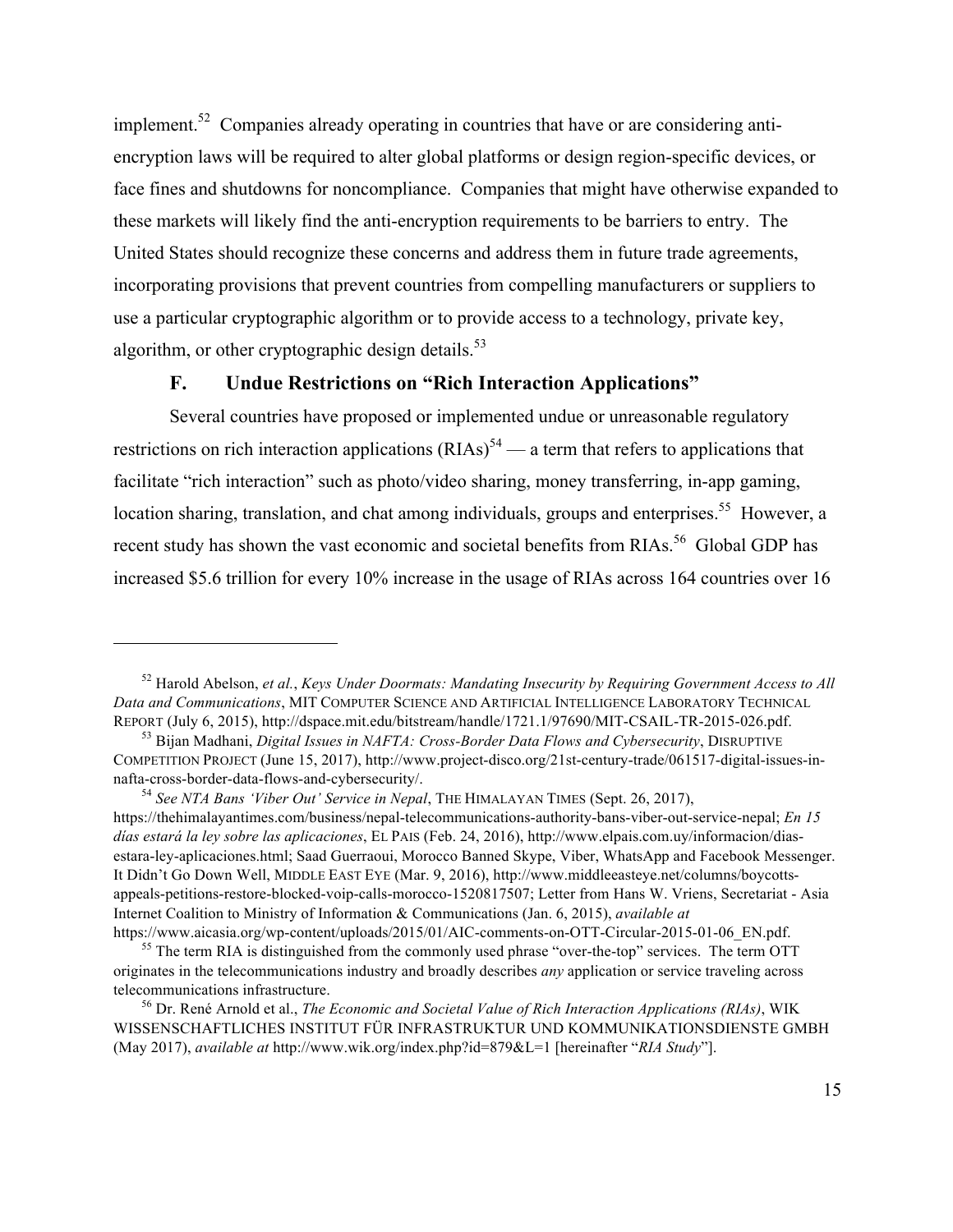years (2000 to 2015).<sup>57</sup> USTR should encourage countries that may be considering imposing antiquated regulations on these emerging services to instead promote policies that encourage greater growth and competition in ICT services. For example, Kenya, in its draft national ICT policy, acknowledges the contribution of RIAs to the economy.<sup>58</sup> Instead of raising regulatory barriers, Kenya has attempted to promote RIAs and other Internet-enabled services and to encourage telecommunication operators to evolve their business models. Maintaining a clear, regulatory distinction between information services and telecommunication services has been critical to the development of Internet services and applications in the United States and elsewhere. Governments should recognize that RIAs can offer societal benefits to them and their citizens by ensuring closer links, so governments can be more responsive to the needs of the citizenry. RIAs help governments respond to emergencies and public health crises more quickly and accurately; they can also improve enterprise and government efficiency through Smart Cities initiatives.

Online services help drive growth in some of the most profitable services offered by telecommunication providers.59 Indeed, RIA use has a substantial, positive impact on telecommunication providers' businesses, giving them more opportunities to earn revenue and finance new infrastructure because RIAs drive demand for connectivity. As RIAs develop and become more popular, consumers will want to spend more time online and subscribe to telecommunication services – increasingly mobile services but also fixed broadband.<sup>60</sup> For example, video and music streaming services require more bandwidth and better connections, so heavy users of such services and RIAs "are more likely to have upgraded their mobile and fixed [Interest access services] subscriptions within the last two years."61 In addition, online services

<sup>57</sup> *Id.*

<sup>58</sup> *National Information & Communications Policy, 2016*, Ministry of Information & Communications Technology, para 18.5 p 44, http://icta.go.ke/pdf/National-ICT-Policy-20June2016.pdf. 59 *See* OECD, *The Development of Fixed Broadband Networks* (Jan. 2015),

http://www.oecd.org/officialdocuments/publicdisplaydocumentpdf/?cote=DSTI/ICCP/CISP%282013%298/FINAL &docLanguage=En (noting that "pricing mechanisms that do not excessively depress demand have the advantage of stimulating adoption"). 60 *RIA Study*, *supra* note 56, at 19.

<sup>61</sup> *Id*.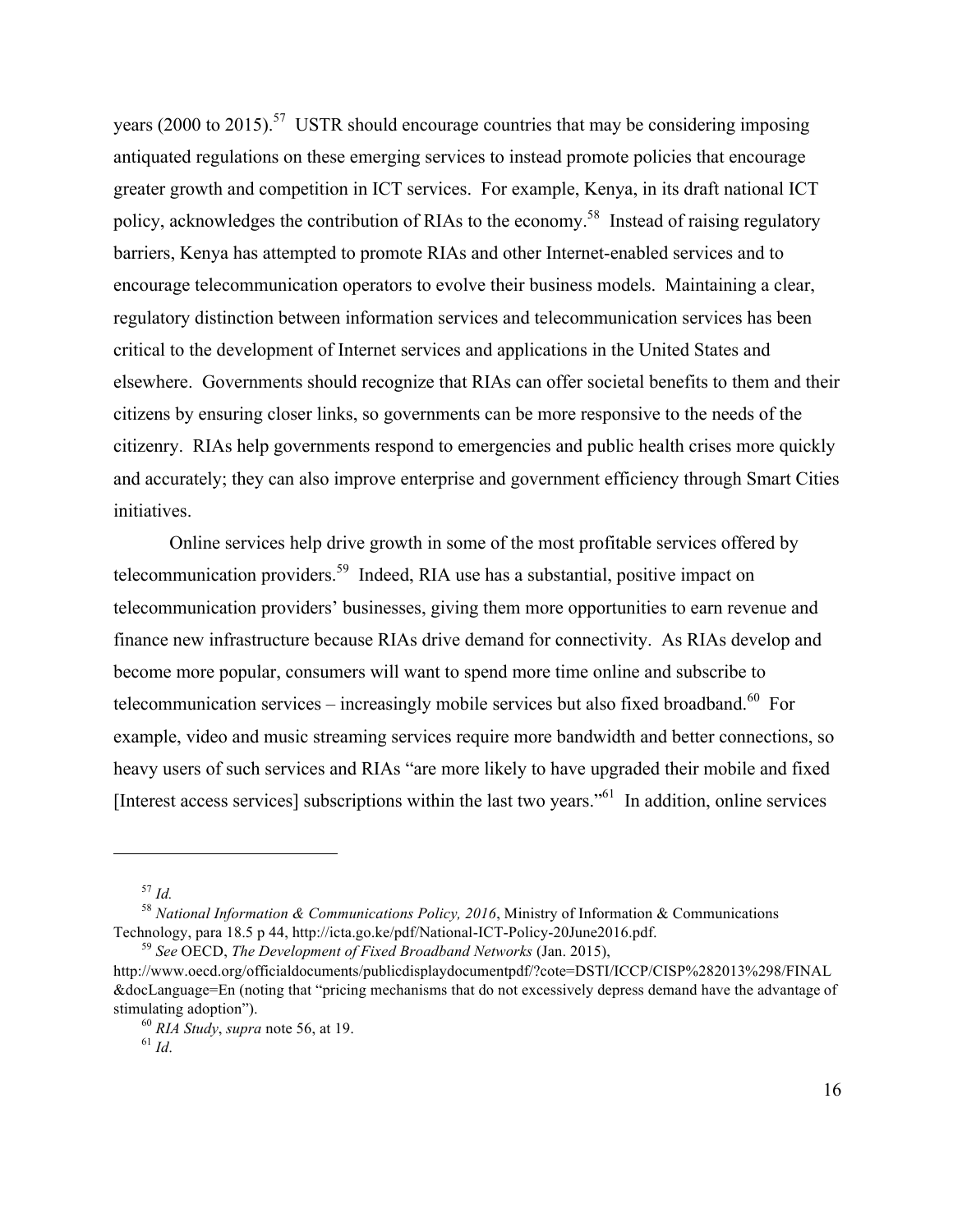also present cost-saving and product-enhancement opportunities for telecommunication providers, such as the opportunity to substitute fully featured VoIP for circuit-switched voice.

# **III. COUNTRY-SPECIFIC CONSIDERATIONS**

What follows is a non-exhaustive list highlighting a few examples of potentially traderestrictive localization policies or policy proposals:

# **A. Australia**

## *Legal Liability for Online Intermediaries*

Failing to implement obligations under trade agreements represents a barrier to trade. The U.S.-Australia Free Trade Agreement<sup>62</sup> contains an obligation to provide liability limitations for service providers, analogous to 17 U.S.C. § 512. However, Australia has failed to fully implement such obligations and current implementations are far narrower than what is required. Australia's statute limits protection to what it refers to as "carriage" service providers, not service providers generally. $^{63}$  The consequence of this limitation is that intermediary protection is largely limited to Australia's domestic broadband providers. Online service providers engaged in the export of information services into the Australian market remain in a precarious legal situation. This unduly narrow construction violates Australia's trade obligations under Article 17.11.29 of the FTA. This article makes clear that the protections envisioned should be available to all online service providers, not merely carriage service providers. Although Australian authorities documented this implementation flaw years ago, no legislation has been enacted to remedy it.<sup>64</sup> This oversight was set to be addressed by passage of new amendments to Australia's Copyright Act, however, the intermediary liability protections were dropped from the final bill passed in June.<sup>65</sup>

<sup>&</sup>lt;sup>62</sup> U.S.-Austl. Free Trade Agreement, May 18, 2004, 43 I.L.M. 1248.<br><sup>63</sup> Copyright 1968 (Cth) ss 116AA-116AJ (Austl.). <sup>64</sup> Australian Attorney-General's Department, Consultation Paper: Revising the Scope of the Copyrigh Harbour Scheme (2011),

https://www.ag.gov.au/Consultations/Documents/Revising+the+Scope+of+the+Copyright+Safe+Harbour+Scheme. pdf. 65 Copyright Amendment (Disability Access and Other Measures) Bill 2017.

https://www.aph.gov.au/Parliamentary\_Business/Bills\_Legislation/Bills\_Search\_Results/Result?bId=r5832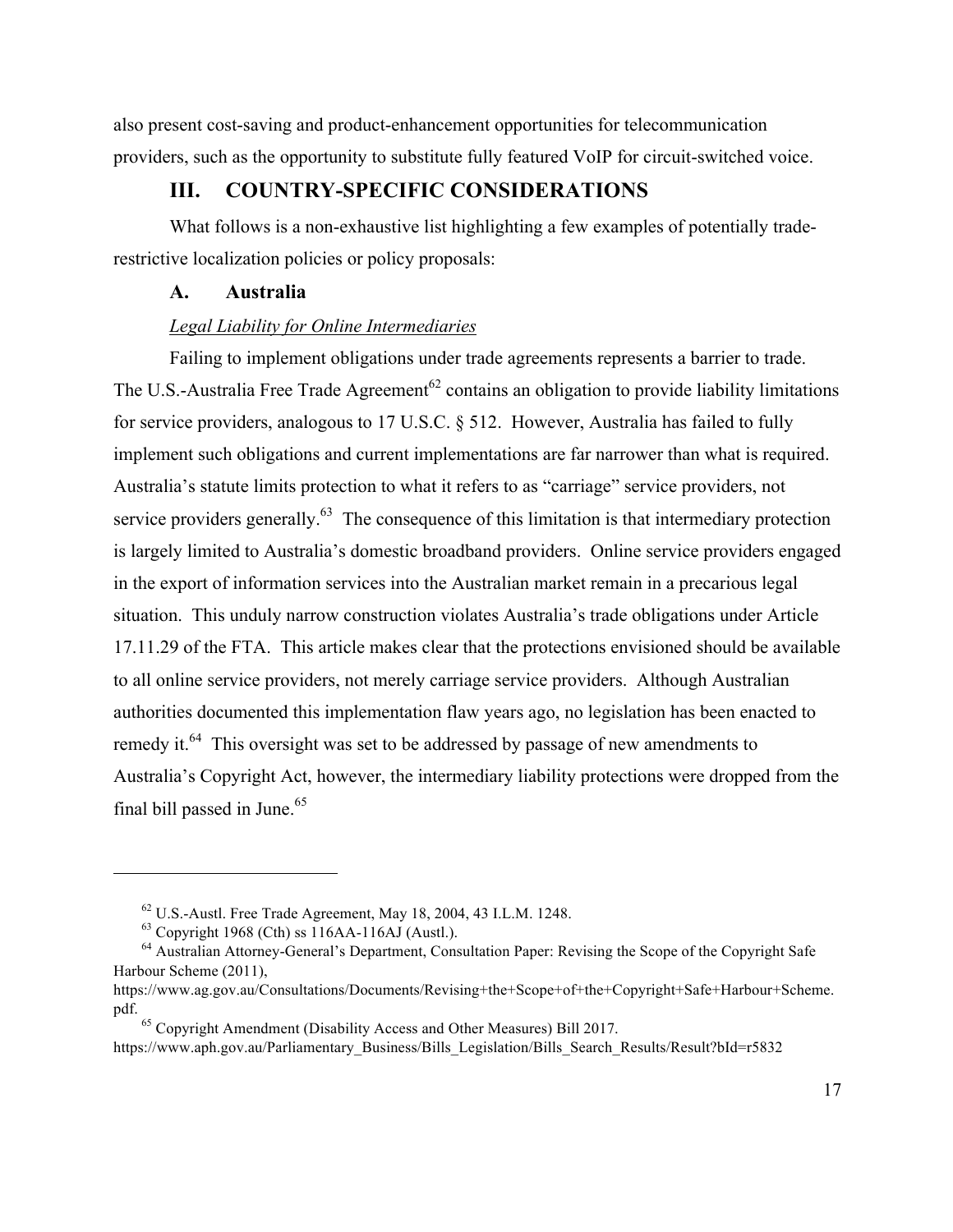#### **B. Brazil**

Over time, Brazilian policymakers have implemented policies which prevented innovation and technological progress. These policies place many restrictions on international trade, including, for example: (a) through government procurement preferences and preferable margins for local information and communications technology goods and equipment,<sup>66</sup> (b) Brazil's Presidential Decree 8135, which requires federal agencies to procure e-mail, file sharing, teleconferencing and VoIP services from Brazilian federal public entities,  $67$  or (c) the CERTICS Decree implemented to check whether software programs are the result of Brazilian innovation.68 Brazil is also home to various local content requirements, filtering obligations, and tax incentives for locally-sourced ICT goods. These policies have prevented innovation and technological progress, and constitute unlawful barriers to trade. Urging Brazil to repeal these measures, in addition to addressing the issues outlined below, will help increase international trade of information and communications technology goods and equipment, allowing more U.S. tech companies to do business in Brazil.

#### *Filtering & Blocking*

1

In February 2015, municipal judge Luiz de Moura Correia in the state of Piauí ordered ISPs to block access to the Internet application WhatsApp in order to force WhatsApp to cooperate with local police in an investigation.<sup>69</sup> This order was issued in relation to the Brazilian "Marco Civil," which "authorizes a series of punishments that can be ordered against companies that do not comply with various regulations. . . Judge Correia's order selected the most severe of these sanctions, and interpreted it as authorizing censorship orders to ISPs."<sup>70</sup>

<sup>66</sup> LIBRARY OF CONGRESS, *Government Procurement Law and Policy: Brazil*, https://www.loc.gov/law/help/govt-procurement-law/brazil.php (last visited Oct. 10, 2017).

<sup>67</sup> Jefferson Ribeiro, *Bill Would Allow Brazil to Decree Local Internet Data Storage*, REUTERS (Nov. 5, 2013), http://www.reuters.com/article/net-us-brazil-internet-idUSBRE9A30SI20131105.

<sup>68</sup> *Certificate of Technology and Innovation in Brazil*, CERTICS,

http://www.certics.cti.gov.br/?page\_id=7&lang=en (last visited Oct. 10, 2017). <sup>69</sup> Jonathan Watts, *Judge Lifts WhatsApp Ban in Brazil After Ruling Block Punished Users Unfairly*, THE GUARDIAN (Dec. 17, 2015), https://www.theguardian.com/world/2015/dec/17/brazil-whatsapp-ban-lifted-facebook.

<sup>70</sup> Danny O'Brien & Katitza Rodriguez, *You Can't Block Apps on the Free and Open Brazilian Internet*, ELECTRONIC FRONTIER FOUNDATION (Mar. 2, 2015), https://www.eff.org/deeplinks/2015/03/you-cant-block-appsfree-and-open-brazilian-internet.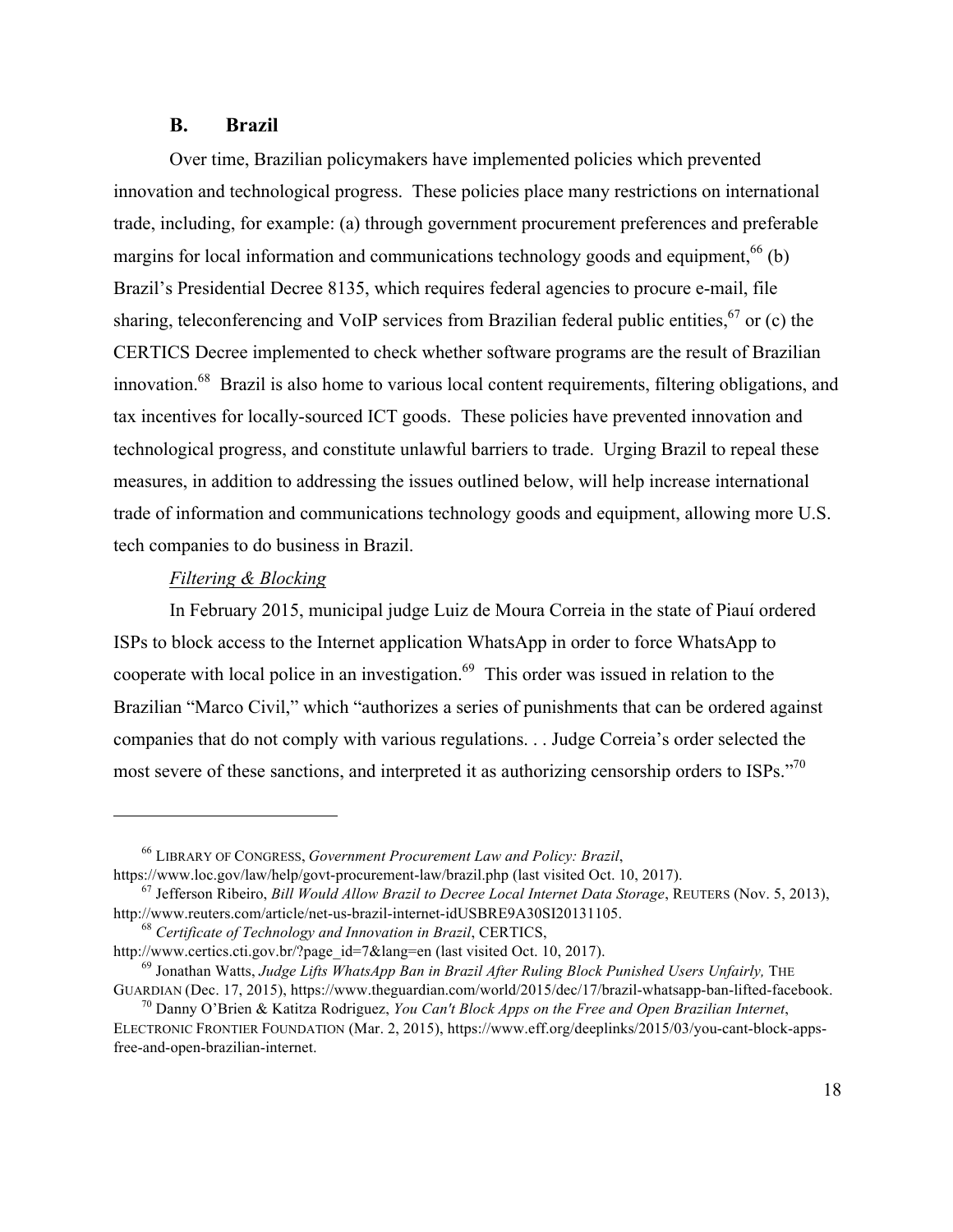Fortunately, the decision was reversed by an appellate court, citing the disproportionate impact caused by shutting down the whole service over a local investigation.<sup>71</sup> WhatsApp was blocked for the third time in eight months in July of 2016, but the ban was once again overturned for the same reasons listed above.<sup>72</sup> Nevertheless, the May 2016 WhatsApp ban cost the Brazilian economy an estimated \$39 million in just one day.<sup>73</sup> The Supreme Court of Brazil held public hearings on June 2 of this year to further address the issue of banning secure communications technologies.74 Because these interruptions impose corresponding costs on U.S. service exporters, the prospect of blocking content or services — as opposed to other legal avenues (such as MLATs) for securing compliance with court orders — should concern USTR.

#### *De Minimis Threshold*

Brazil's de minimis threshold for duty-free importation remains at USD \$50, which is applicable only to consumer-to-consumer transactions, and does not apply to business-toconsumer or business-to-business transactions.<sup>75</sup> The differential treatment and low de minimis threshold for consumer-to-consumer transactions create barriers to international trade by increasing transaction costs for Brazilian businesses while limiting consumer choice and competition amongst Brazilian businesses. Extending the de minimis threshold to business-toconsumer and business-to-business transactions and raising the de minimis threshold would help Brazil conform with international consumer standards and shopping behaviors.

## **B. Canada**

#### *Data Localization*

The Canadian federal government has endeavored to consolidate information and communications technology services across dozens of Canadian federal entities into a single

<sup>71</sup> Watts, *supra* note 69. 72 *Id*.

<sup>73</sup> Darrell M. West, *Internet Shutdowns*, *supra* note 31, at 9.

<sup>74</sup> Javier Pallero, *Supreme Court of Brazil Holds Hearings on Blocking Apps*, ACCESS NOW (June 7, 2017), https://www.accessnow.org/supreme-court-brazil-holds-hearings-blocking-apps/; Angelica Mari, *WhatsApp Executives Come to Brazil to Avoid New Bans,* ZDNET (June 5, 2017), http://www.zdnet.com/article/whatsappexecutives-come-to-brazil-to-avoid-new-bans/. 75 *Overview of De Minimis Value Regimes Open to Express Shipments World Wide*, GLOBAL EXPRESS

ASSOCIATION (Apr. 2016), http://www.global-express.org/assets/files/Customs%20Committee/de-minimis/GEAoverview-on-de-minimis\_April-2016.pdf.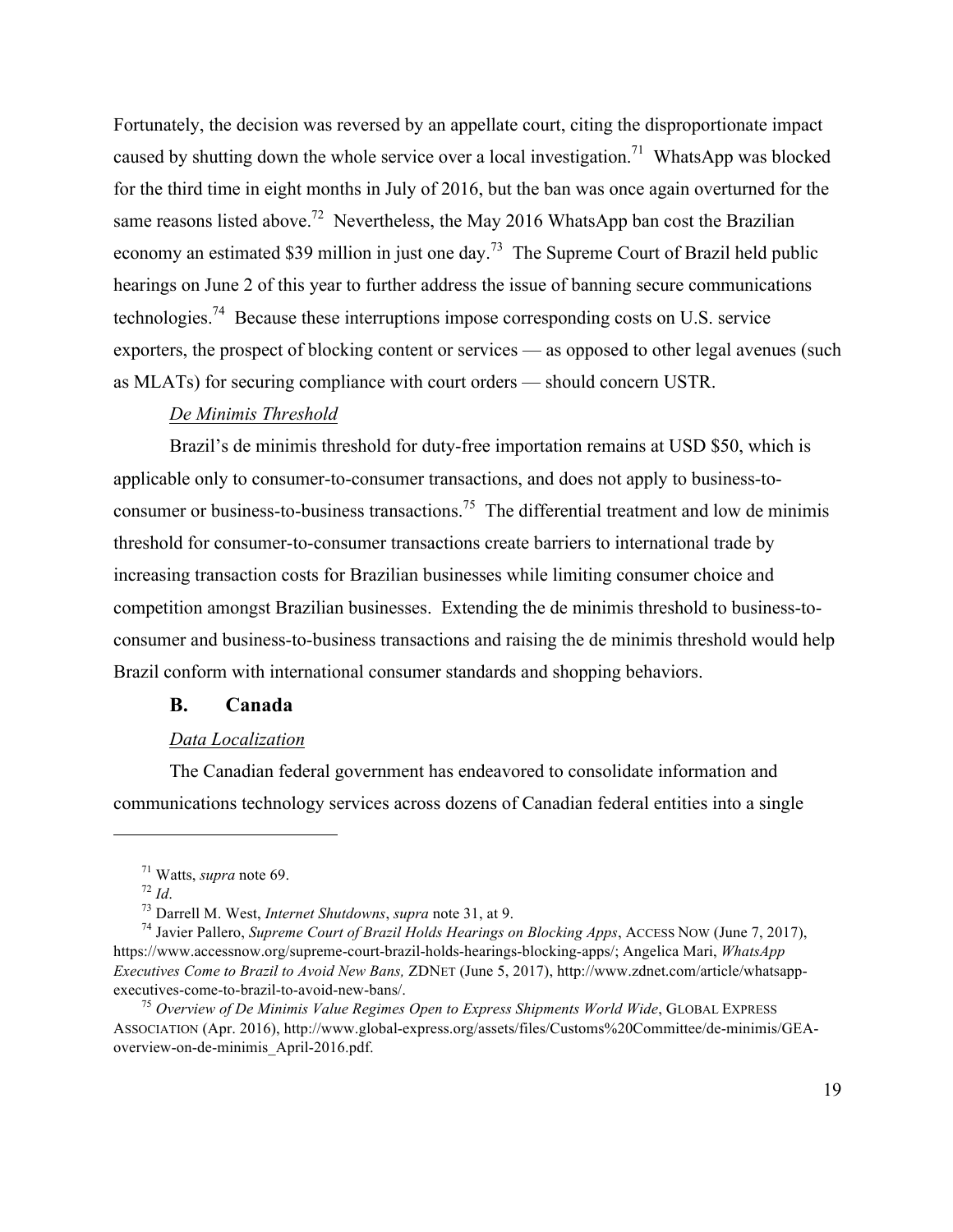central agency called "Shared Services Canada."76 For reasons of privacy and national security, U.S. and foreign cloud computing suppliers are precluded from participating in government procurement processes for systems containing personal or sensitive information, unless the data will be stored on servers physically located in Canada.<sup>77</sup> As the public sector represents approximately one third of the Canadian economy and is a major consumer of U.S. services in the information and communications technology sector, this initiative should concern USTR.

#### *De Minimis Threshold*

1

Canada has one of the world's lowest de minimis thresholds for goods coming across the border at \$20 CAD — a threshold that has not been adjusted since the 1980s.<sup>78</sup> This de minimis level — the lowest among major U.S. trading partners<sup>79</sup> — includes shipped goods, which has a huge effect on digital trade. Recent studies have shown that the small gains realized by collecting duties on these shipped goods are heavily outweighed by the costs of processing the large amount of shipments that fall below the de minimis level. $80$  Encouraging Canada to raise the de minimis level on shipped goods and imports would result in a huge economic gain for both the U.S. and Canada by ensuring fairness for Canadian consumers, improving economic and government efficiency, and reducing the amount of hurdles small businesses operating internationally must jump over. As CCIA and others have observed, the renegotiation of the North American Free Trade Agreement provides a strategic opportunity to update the de minimis

https://www.cdhowe.org/sites/default/files/attachments/research\_papers/mixed/E-

<sup>&</sup>lt;sup>76</sup> Comments of the Computer & Comm'ns Indus. Ass'n, Negotiating Objectives Regarding Modernization of the North American Free Trade Agreement with Canada and Mexico, Docket No. 2017-0006 (May 23, 2017), http://www.ccianet.org/wp-content/uploads/2017/06/CCIA-USTR-NAFTA-Comments.pdf [hereinafter "CCIA NAFTA Comments"].<br><sup>77</sup> Not only is the restriction detrimental to U.S. services, but reports suggest that the strict requirements are

ultimately financial unstainable as government services wish to move to cloud computing. *See* Jim Bagnal, *The Cloud Looms on Shared Services' Horizon*, THE OTTAWA SUN (Mar. 19, 2017),

http://www.ottawasun.com/2017/03/19/bagnall-the-cloud-looms-on-shared-services-horizon. 78 Andy Blatchford, *Feds Urged to Bump Up Duty-Free Limit For Canadian Shoppers*, THE HUFFINGTON POST

<sup>(</sup>Mar. 16, 2016), http://www.huffingtonpost.ca/2016/03/16/ottawa-faces-renewed-calls-to-let-canadians-spendmore-without-paying-duty\_n\_9481262.html.<br><sup>79</sup> 2017 Global Digital Trade Part I, supra note 18, at 310.

<sup>79</sup> *2017 Global Digital Trade Part I*, *supra* note 18, at 310. 80 *See generally* Christine McDaniel, Simon Schropp, & Omin Latipov, *Rites of Passage: The Economic Effects of Raising the de minimis Threshold in Canada*, C.D. HOWE INSTITUTE (June 23, 2016),

brief Rights%20of%20Passage June16.pdf (stating "we find that lifting the threshold would have a net economic benefit of up to C\$648 million.").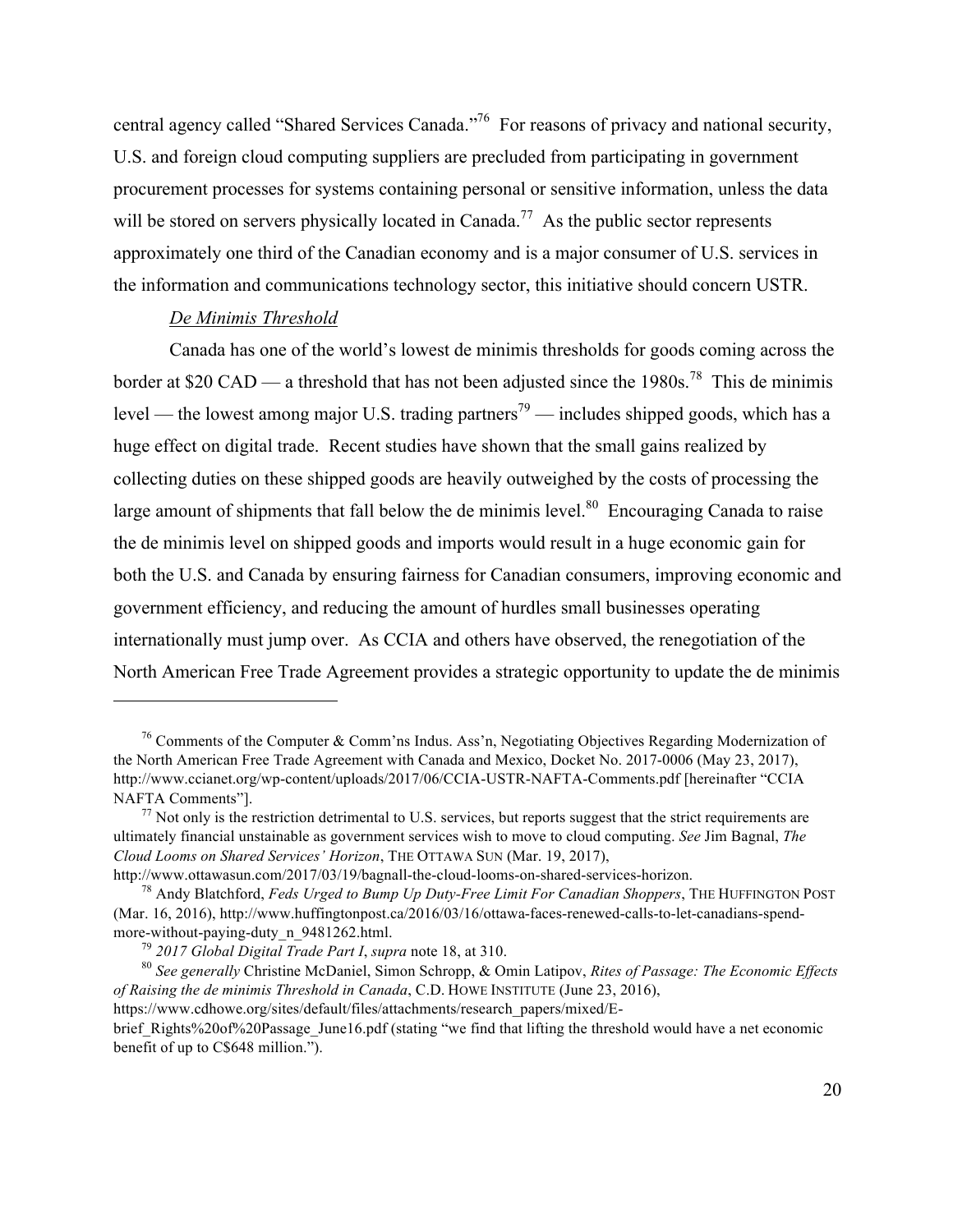threshold and align the three trading partners to better facilitate digital trade and empower small business. $81$ 

# **C. China**

1

The Chinese market has long been hostile to foreign competitors, but in recent years the focus on U.S. information technologies and Internet services has intensified. An influx of anticompetitive laws directed at information infrastructure and cloud services combined with an uptick in Internet shutdowns has business more and more hesitant to enter the Chinese market, costing American firms. AmCham China's survey of its members showed that 81% of its companies felt less welcome in China, up from 77% in 2015 with 32% of companies citing inconsistent regulatory interpretation and unclear laws as the primary challenge to doing business in China.<sup>82</sup> The survey also showed that 31% of its members said the investment environment was deteriorating — the most dire response AmCham has received since it started asking the question in 2011.<sup>83</sup> A EuroCham survey showed that 13% of respondents had recently deferred R&D investment in China or had become unwilling to set up R&D operations after Internet restrictions increased in early  $2015$ .<sup>84</sup> Numerous scholars argue that China's actions violate WTO rules mandating open access and equitable treatment between foreign and domestic  $firms$ <sup>85</sup>

<sup>81</sup> CCIA NAFTA Comments, *supra* note 76, at 9; Comments of the R Street Institute, Negotiating Objectives Regarding Modernization of the North American Free Trade Agreement with Canada and Mexico, Docket No. 2017-0006 (May 23, 2017), https://www.rstreet.org/wp-content/uploads/2017/06/R-Street-NAFTA-Comments.pdf ("Increasing the [de minimis threshold] up to \$800 is ideal. . . raising it considerably should be a priority for USTR's negotiators."); Andrea Durkin, *'De Minimis' Thresholds Are Not Trivial*, TRADE VISTAS (June 16, 2017), https://tradevistas.csis.org/de-minimis-thresholds-not-trivial/ ("With smaller sized transactions, administrative costs such as tariffs and customs fees make a big difference. Raising the de minimis threshold opens the door to many more small purchases, which consumers the world over are growing to expect as a fact of life, and which U.S. exporters are more than happy to oblige."). 82 *China Business Climate Survey Report 2017*, AmCham China, https://www.amchamchina.org/policy-

advocacy/business-climate-survey/. 83 Sui-Lee Wee, *As Zeal for China Dims, Global Companies Complain More Boldly*, N.Y. TIMES (Apr. 19,

<sup>2017),</sup> https://www.nytimes.com/2017/04/19/business/china-companies-complain.html. 84 Press Release, EU Chamber of Commerce in China, Internet Restrictions Increasingly Harmful to Businesses,

Say European Companies in China (Feb. 12, 2015), http://www.europeanchamber.com.cn/en/press-releases/2235.

<sup>85</sup> Kevin Holden, *Breaking Through China's Great Firewall*, THE DIPLOMAT (July 30, 2014), http://thediplomat.com/2014/07/breaking-through-chinas-great-firewall/.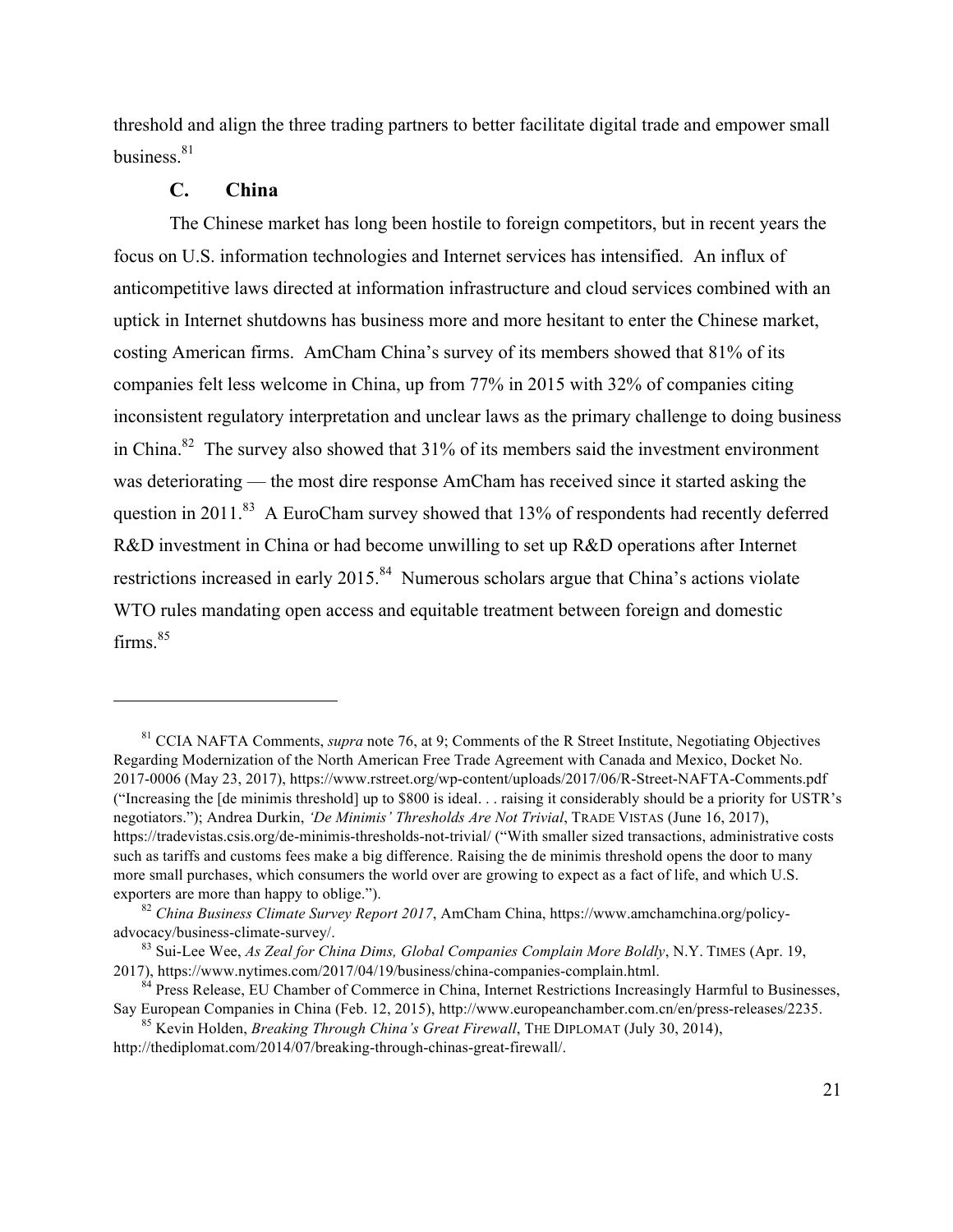The Administration recognizes the concerns of the U.S. Internet and technology community with respect to China, as evidenced by the initiation of a Section 301 investigation to determine whether the policies of the Chinese government relating to technology transfer, intellectual property, and innovation are actionable under the Trade Act.<sup>86</sup> CCIA asks USTR to remain vigilant and discourage policies restricting foreign companies' ability to enter the Chinese technology sector, and to promote policies focused on allowing free and open competition within China's borders.

#### *Data and Infrastructure Mandates*

1

Chinese authorities have issued comprehensive guidelines for the treatment of personal data within information systems, requiring either (1) express consent of the data subject or (2) explicit regulatory or legal approval before personal data may be transferred abroad.<sup>87</sup> Chinese national security regulations also prevent the transfer of data abroad if it contains a "state secret", which includes all communication of "matters that have a vital bearing on state security and national interests."88 China, along with Taiwan, Turkey, and India, also implements localpresence requirements for processing of payment transactions.<sup>89</sup>

Similarly, discriminatory practices are also prevalent in Chinese information technology industries. As USTR has previously noted,<sup>90</sup> foreign companies operating in cloud computing are forced to enter into joint partnerships with Chinese firms if they wish to conduct business

<sup>86</sup> Initiation of Section 301 Investigation; Hearing; and Request for Public Comments: China's Acts, Policies, and Practices Related to Technology Transfer, Intellectual Property, and Innovation, Dkt. No. USTR 2017-0016 (Aug. 24, 2017). 87 On July 16, 2013, China's Ministry of Industry and Information Technology (MIIT) promulgated the

Provisions on Protecting the Personal Information of Telecommunication and Internet Users, which went into effect on September 1, 2013. Dianxin He Hulianwangyonghu Geren Xinxi Baohu Guiding (电信和互联网用户个人信息 保护规定) [Provisions on Protecting the Personal Information of Telecommunications and Internet Users] (promulgated by the Ministry of Indus. & Info. Tech. July 16, 2013, effective, Sept. 1, 2013) (China), *available at* http://www.lawinfochina.com/display.aspx?id=14971.

<sup>88</sup> Law of the People's Republic of China on Guarding State Secrets, Art. 2, *available at* http://www.npc.gov.cn/englishnpc/Law/2007-12/12/content\_1383925.htm.

<sup>89</sup> *2014 Digital Trade in the U.S. and Global Economies, Part 2*, *supra* note 26, at 86.

<sup>90</sup> *2017 Key Barriers to Digital Trade*, *supra* note 2 ("China does not allow foreign-invested enterprises to directly offer cloud computing services within China, which is of enormous concern to U.S. companies—both those that supply cloud computing services and those that need to source such services.").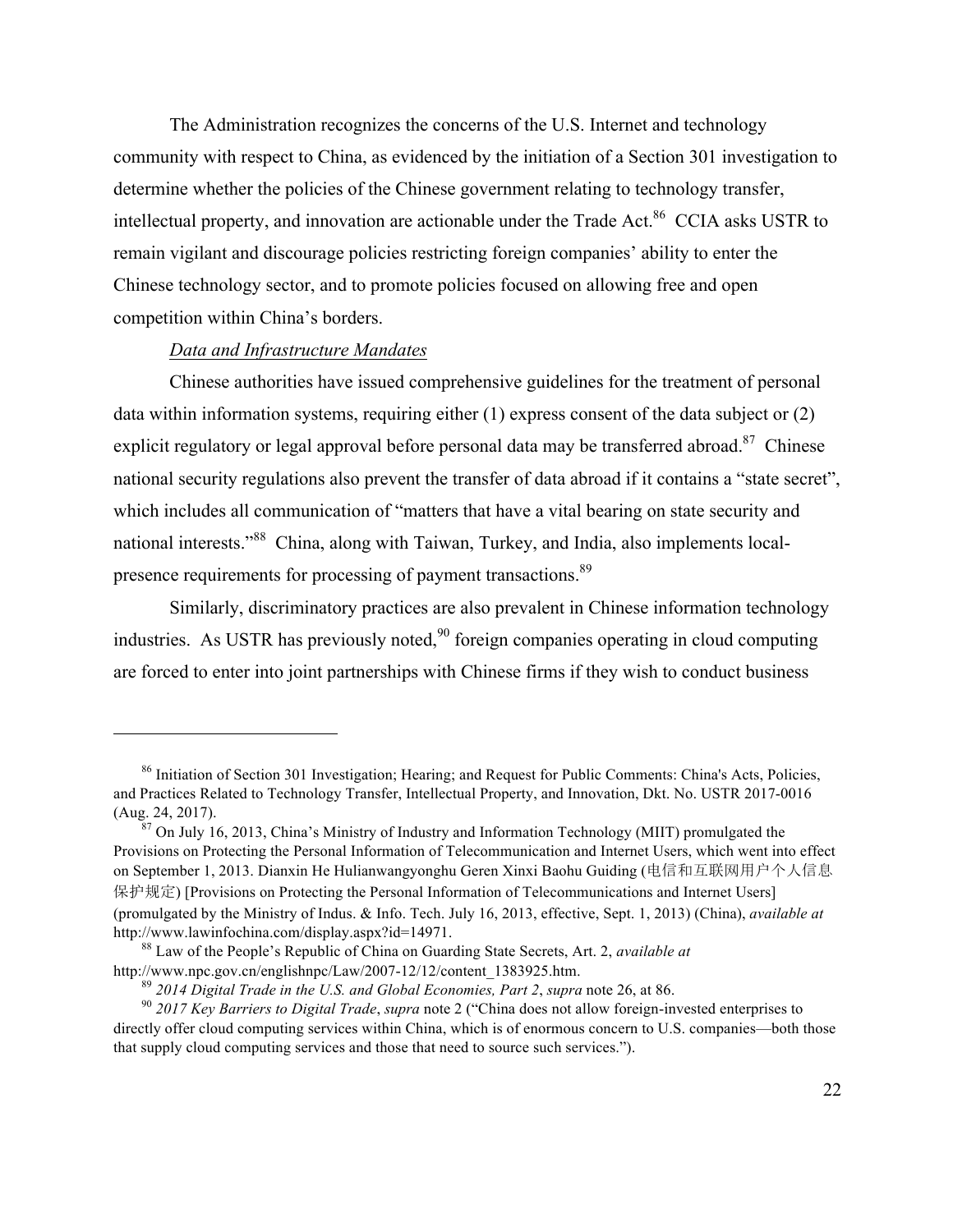within China,<sup>91</sup> and industry representatives have cited their inability to obtain Internet service provider licenses in China without partnering with a domestic company that holds a business license.<sup>92</sup> China seeks to further restrain foreign cloud service operators, in concert with its national plan to promote the Chinese cloud computing industry.<sup>93</sup> China's Ministry of Industry and Information Technology (MIIT) issued a draft Notice on Regulating the Operation Behaviors in the Cloud Services Market for comment last November. Under the draft Notice, cloud service providers must obtain a value-added telecommunications business license, must host facilities and keep data within China, and are prohibited from using services to connect to a network outside China.<sup>94</sup> While the draft Notice is not yet in its final form, the ongoing debate creates uncertainty for U.S. companies operating abroad.

China seeks to further disadvantage foreign access to the cloud computing market under the guise of strengthening cybersecurity.<sup>95</sup> In 2016, China passed three piece of anticompetitive legislation concerning data localization with negative implications to cloud computing:  $96(1)$  a "counter-terrorism" law that requires Internet and telecommunication companies to create methods for monitoring content for terror threats,  $97$  (2) an online publishing law that requires that

<sup>91</sup> U.S.-China Economic and Security Review Commission, *Red Cloud Rising: Cloud Computing in China*, at 5 (Sept. 2013, revised Mar. 2014),<br>http://origin.www.uscc.gov/sites/default/files/Research/DGI Red%20Cloud%20Rising 2014.pdf.

<sup>&</sup>lt;sup>92</sup> U.S.-CHINA BUSINESS COUNCIL, *Technology Security and IT in China: Benchmarking and Best Practices*, at 2 (June 2016),

https://www.uschina.org/sites/default/files/Technology%20Security%20and%20IT%20in%20China%20- %20%20Benchmarking%20and%20Best%20Practices.pdf.

<sup>93</sup> The State Council, People's Rep. of China, *China Sets Ambitious Goal in Cloud Computing* (Apr. 11, 2017), http://english.gov.cn/state\_council/ministries/2017/04/11/content\_281475623431686.htm. 94 Hunton & Williams, LLP, *China Publishes Regulations Regarding Cloud Services for Public Comment*,

LEXOLOGY (Dec. 21, 2016), https://www.lexology.com/library/detail.aspx?g=37377ead-0e71-4715-850d-

<sup>0</sup>d7771ed623d. <sup>95</sup> Sui-Lee Wee, *As Zeal for China Dims, Global Companies Complain More Boldly*, N.Y. TIMES (Apr. 19, 2017), https://www.nytimes.com/2017/04/19/business/china-companies-complain.html.

<sup>&</sup>lt;sup>96</sup> AmCham China, *Protecting Data Flows in the US-China Bilateral Investment Treaty*, at 4 (Apr. 2015), http://www.amchamchina.org/policy-advocacy/policy-spotlight/data-localization. *See also* CCIA NTE Comments 2015, *supra* note 16, at 6-7. 97 Bruce Einhorn, *A Cybersecurity Law in China Squeezes Foreign Tech Companies*, BLOOMBERG

BUSINESSWEEK (Jan. 21, 2016), http://www.bloomberg.com/news/articles/2016-01-21/a-cybersecurity-law-in-chinasqueezes-foreign-tech-companies.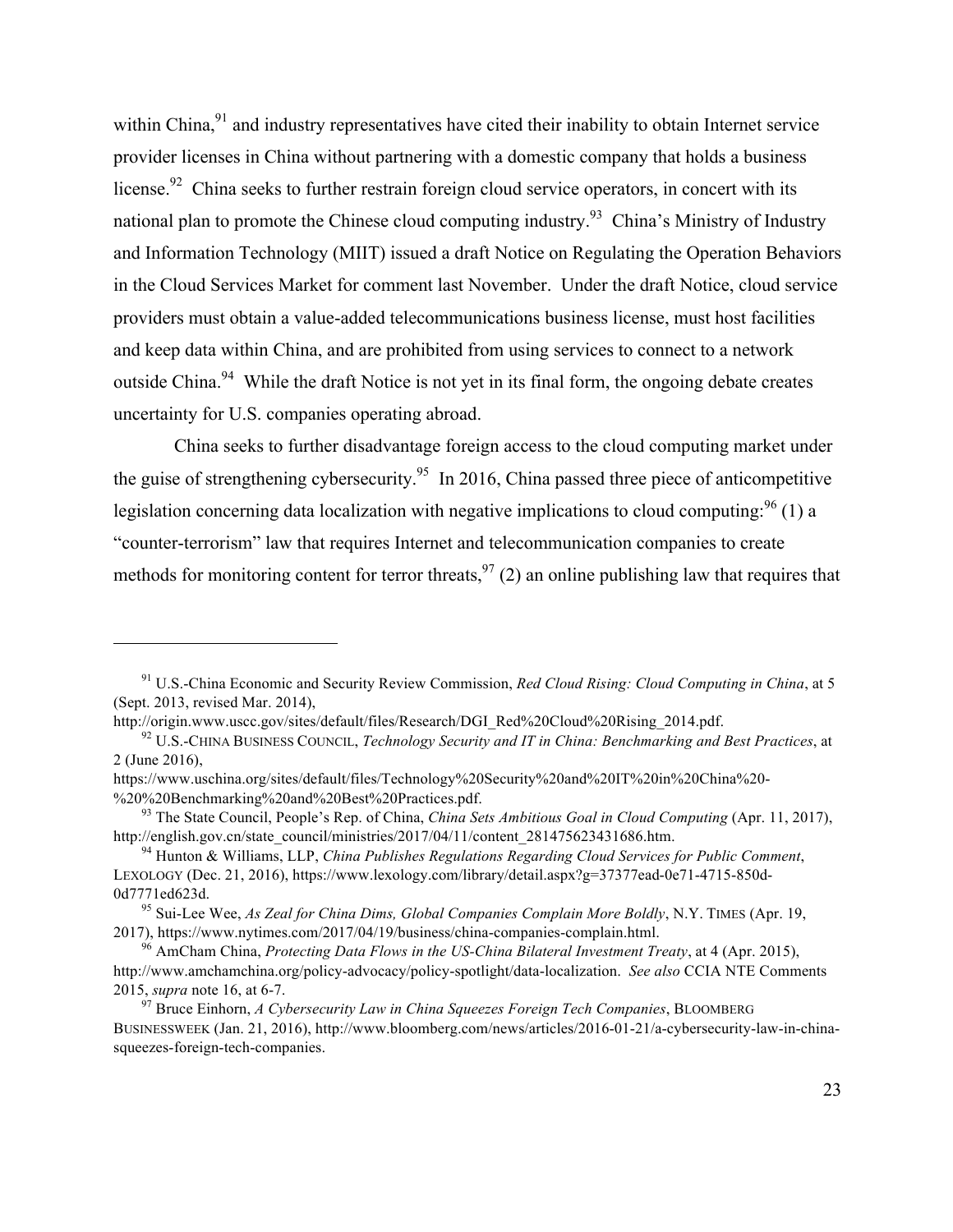all servers used for online publications and press are located within China, and (3) the longawaited Cybersecurity law which came into effect this year.<sup>98</sup>

China's Cybersecurity Law went into effect on June 1 after being adopted by the National People's Congress in November 2016 following a year of legislative hearings and close international scrutiny.<sup>99</sup> CCIA was disappointed to see that, despite universal concerns expressed by the technology industry around the world, most objectionable provisions from the drafts remained in the final piece of legislation.<sup>100</sup> Of particular concern is Section II of the law which mandates operations security obligations for "critical information infrastructure." Article 37 provides that "personal information and other important data" gathered or produced in China by "critical information infrastructure" must be stored on servers physically located within China, with extremely limited exceptions.<sup>101</sup> Further, it is not clear what constitutes a "critical" information infrastructure," possibly sweeping companies outside traditional information communication technologies into these obligations.<sup>102</sup> Subsequent draft notices from Chinese officials only signal further problems ahead. The Cyberspace Administration of China (CAC) issued a first draft on "Personal Information and Important Data Cross Border Transfer Security Evaluation Measures" in April. Article 2 of the measure goes beyond what is in the Cybersecurity law to mandate that all personal information and "important data" must be localized in mainland China.<sup>103</sup> While the latest draft removes some concerning language,  $104$  the

<sup>98</sup> David Barboza & Paul Mozurfeb, *New Chinese Rules on Foreign Firms' Online Content*, N.Y. TIMES (Feb. 19, 2016), http://www.nytimes.com/2016/02/20/business/media/new-chinese-rules-on-foreign-firms-onlinecontent.html.

<sup>99</sup> *2016 Cybersecurity Law* (unofficial translation),

http://www.chinalawtranslate.com/cybersecuritylaw/?lang=en. 100 *Overview of China's Cybersecurity Law*, KPMG CHINA (Feb. 2017),

https://assets.kpmg.com/content/dam/kpmg/cn/pdf/en/2017/02/overview-of-cybersecurity-law.pdf.

 $101$  Article 37 (providing that if a business can show that it is "truly necessary" to store information outside<br>Chinese mainland borders, they must negotiate with the State Council to agree on specific monitoring proced

<sup>&</sup>lt;sup>102</sup> Chris Mirasola, *Understanding China's Cybersecurity Law*, LAWFARE (Nov. 8, 2016) ("Article 31 suggests that it could include any services needed for public communication or information, power, transportation, water works, finance, public service, or digital governance, as well as any infrastructure that would endanger national security, national welfare, popular livelihood, or the public interest if destroyed or hacked. It is easy to imagine how this broad provision could be interpreted to include a huge range of foreign and domestic internet companies."). 103 COVINGTON, *China Seeks Public Comments on Draft Regulation on Cross-Border Data Transfer* (Apr. 12,

<sup>2017),</sup>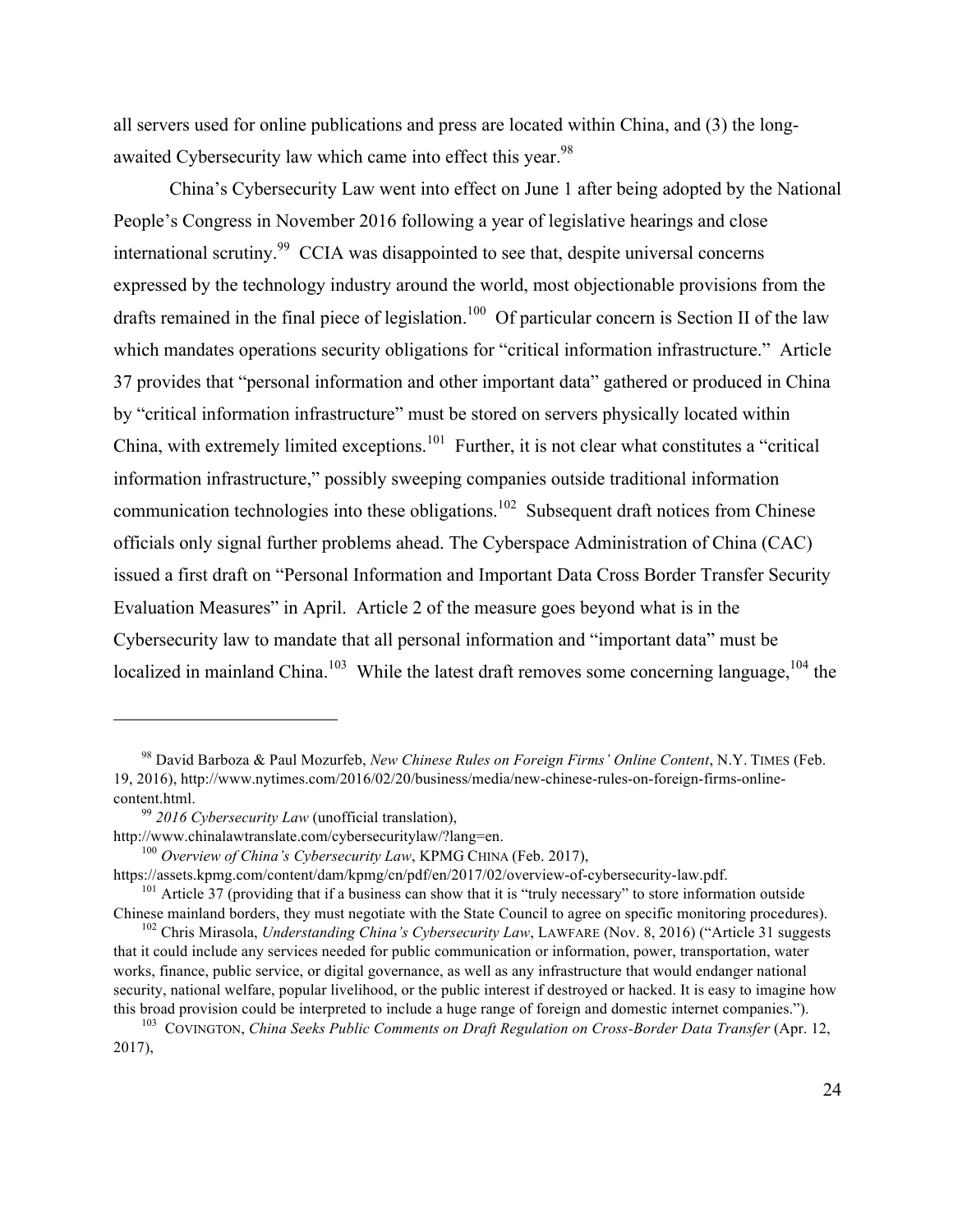constant evolution of this new regime creates significant and costly regulatory uncertainty to those in the Chinese market. $105$ 

These regulations reflect an effort by the Chinese government to centralize cybersecurity policy at a national level, rather than in lower-level regulations or private contracts.<sup>106</sup> As a result foreign ICT equipment manufacturers are justifiably concerned about the burdens it will place on their ability to operate and introduce new products into the Chinese market.<sup>107</sup>

#### *Filtering & Blocking*

 $\overline{a}$ 

As CCIA explained to the U.S.-China Economic and Security Review Commission in 2015, barriers to digital trade in China continue to present significant challenges to U.S. exporters.<sup>108</sup> USTR acknowledged these challenges in the 2017 NTE, highlighting the burdens that China's filtering of cross-border Internet traffic have imposed, and recognizing that outright

*Standard* (Aug. 31, 2017),

https://www.cov.com//media/files/corporate/publications/2017/08/china\_seeks\_comments\_on\_updated\_draft\_of\_cro ssborder\_data\_transfer.pdf. 105 Some have observed that the ambiguity in the Cybersecurity Law will not lead to worst-case scenarios.

CCIA is hopeful that the reported ongoing discussion among Chinese stakeholders will lead to necessary clarity and recognition of the value of cross-border data flows in innovation. *See* Samm Sacks et al, *Beyond the Worst-Case Assumptions on China's Cybersecurity Law*, NEW AMERICA CYBERSECURITY INITIATIVE (Oct. 13, 2017), https://www.newamerica.org/cybersecurity-initiative/blog/beyond-worst-case-assumptions-chinas-cybersecurity-

law/. 106 Austin Ramzy, *What You Need to Know About China's Draft Cybersecurity Law*, N.Y. TIMES (July 9, 2015), http://sinosphere.blogs.nytimes.com/2015/07/09/what-you-need-to-know-about-chinas-draft-cybersecurity-law/.

<sup>107</sup> *China's New Cybersecurity Law Sparks Fresh Censorship and Espionage Fear*, THE GUARDIAN (Nov. 7, 2016), https://www.theguardian.com/world/2016/nov/07/chinas-new-cybersecurity-law-sparks-fresh-censorshipand-espionage-fears?CMP=share\_btn\_tw; Michael Martina, *Business Groups Petition China's Premier on Cyber Rules*, REUTERS (Aug. 11, 2016), http://www.reuters.com/article/us-cyber-china-business-idUSKCN10M1DN. 108 *See* Matthew Schruers, Testimony before the U.S.-China Economic and Security Review Commission,

*Commercial Espionage and Barriers to Digital Trade in China*, June 15, 2015, http://www.uscc.gov/sites/default/files/Schruers%20Testimony.pdf.

https://www.cov.com/media/files/corporate/publications/file\_repository/china\_seeks\_public\_comments\_on\_draft\_re gulation\_on\_cross\_border\_data\_transfer.pdf; COVINGTON, *China Releases Near-final Draft of Regulation on Cross-Border Data Transfers* (May 19, 2017),

https://www.cov.com//media/files/corporate/publications/2017/05/china\_releases\_near\_final\_draft\_of\_regulation\_o n\_cross\_border\_data\_transfers.pdf. 104 COVINGTON, *China Seeks Comments on Updated Draft of Cross-Border Data Transfer Security Assessment*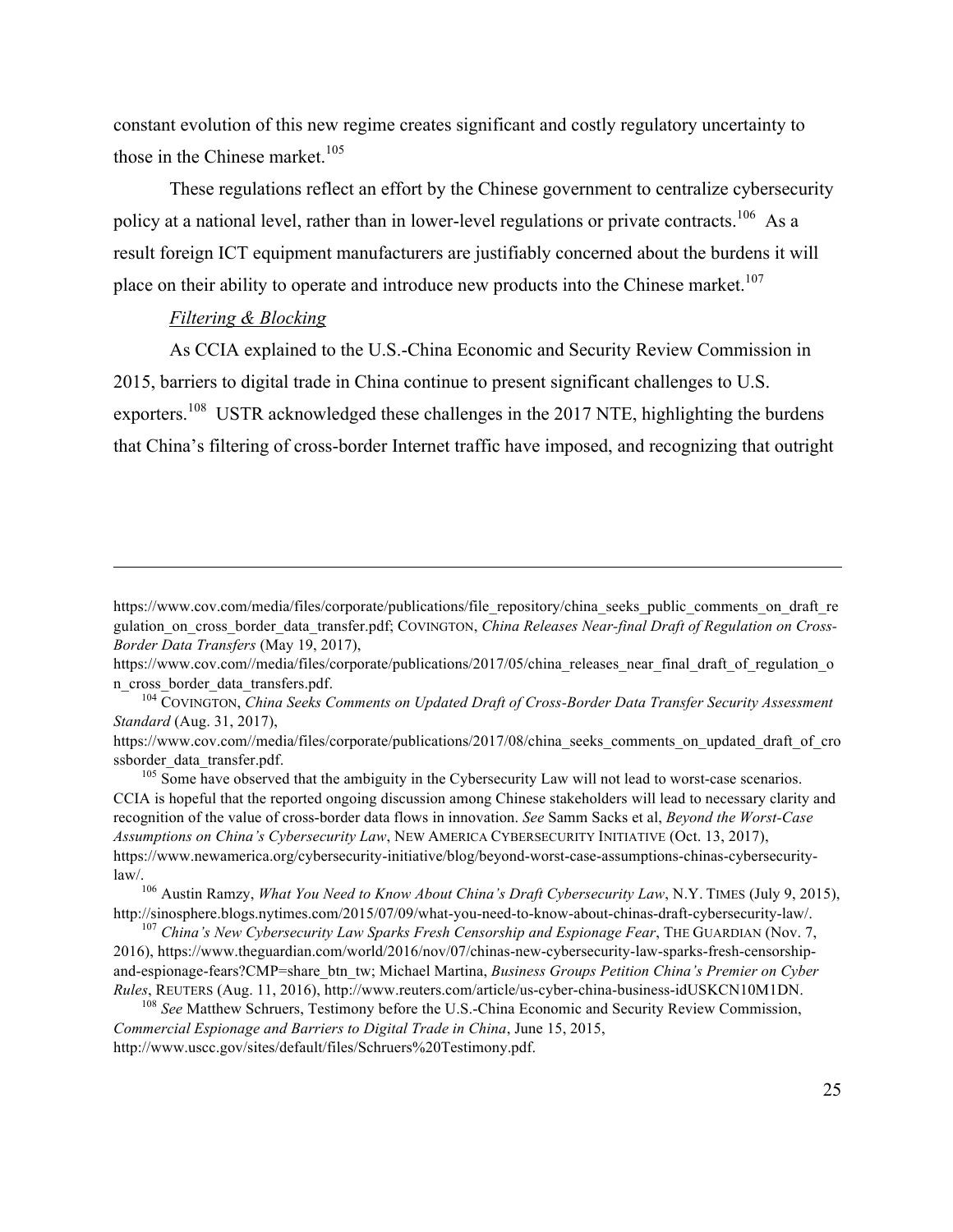blocking of websites has worsened.<sup>109</sup> High-profile examples of targeted blocking of whole services have included China's blocking of major U.S. services including Facebook, Picasa, Twitter, Tumblr, Google Search, Foursquare, Hulu, YouTube, Dropbox, LinkedIn, and Slideshare.<sup>110</sup> In June 2017, China shut down over 60 news outlets and social media accounts under the new Cybersecurity Law.<sup>111</sup> Informal estimates suggest that this blocking has easily cost American firms billions of dollars as they are pushed out of the market.<sup>112</sup>

China has also taken several steps to crack down on tools used to evade its broad Internet firewall through restrictions on foreign investment in virtual private network (VPN) services and prohibitions on VPNs by domestic operators. A VPN allows users to access a private network securely and share data remotely, rather than over a public network, enabling them to bypass content filters and government firewalls. An estimated 90 million people in China use VPNs regularly to conduct international business and access better search engines.<sup>113</sup>

In order to offer telecommunications services in China, companies must obtain a business license, which is subject to stringent foreign ownership restrictions. VPNs and some other services are not open to foreign operators or investments. In order to offer domestic Internet Protocol VPN services, there is a 50% cap on foreign ownership of the company. Therefore, U.S. companies offering VPN services essentially may operate in China only through forced Chinese ownership.

MIIT issued a notice in January calling for Chinese telecoms to provide VPNs only to conduct cross-border business activities.<sup>114</sup> The government then reportedly ordered three state-

<sup>109</sup> *See 2017 Key Barriers to Digital Trade*, *supra* note 2 (noting that "Eleven of the 25 most popular websites globally are currently blocked in China, imposing significant costs on both suppliers and users of web-based services and products."). 110 *<sup>2014</sup> Digital Trade in the U.S. and Global Economies*, *Part 2*, *supra* note 26, at 98.

<sup>111</sup> Oiwan Lam, China Shutters *Entertainment News Sites, Citing "Socialist Values" and Cybersecurity*, HONG KONG FREE PRESS (June 18, 2017), https://www.hongkongfp.com/2017/06/18/china-shutters-entertainment-newssites-citing-socialist-values-cybersecurity/. 112 Julie Makinen, *Chinese Censorship Costing U.S. Tech Firms Billions in Revenue*, L.A. TIMES (Sept. 22,

<sup>2015),</sup> http://www.latimes.com/business/la-fi-china-tech-20150922-story.html.

<sup>113</sup> James Palmer, *China is Trying to Give the Internet a Death Blow*, FOREIGN POLICY (Aug. 25, 2017), http://foreignpolicy.com/2017/08/25/china-is-trying-to-give-the-internet-a-death-blow-vpn-technology/. 114 MIIT Notice on Cleaning Up and Regulating the Internet Access Service Market (Jan. 22, 2017),

http://www.miit.gov.cn/n1146285/n1146352/n3054355/n3057709/n4704651/c5471876/content.html.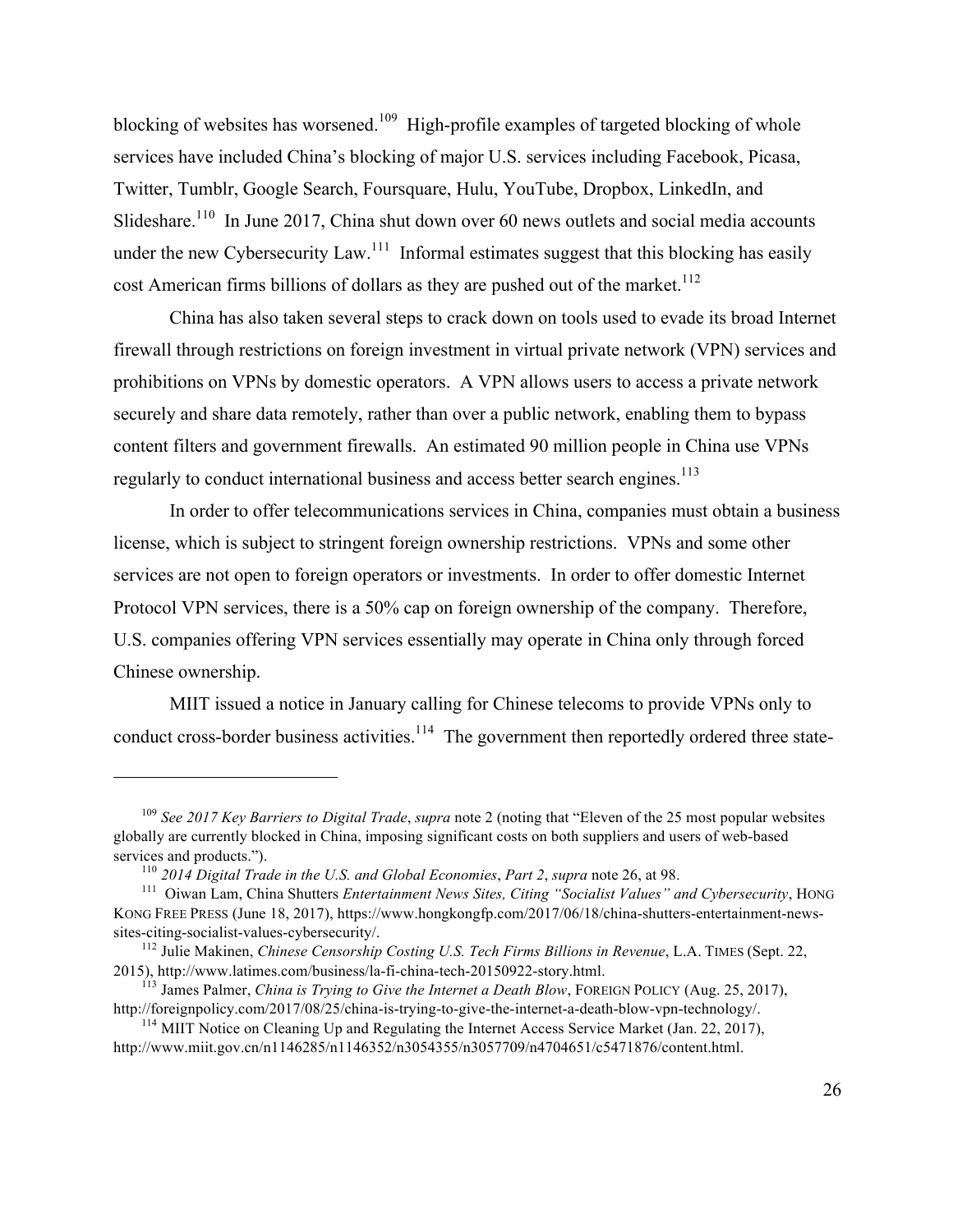owned telecommunication providers to bar individuals from using all VPNs pursuant to this policy over the summer.<sup>115</sup> While the Chinese government has subsequently denied such an order was issued noting that only unauthorized VPNs would be restricted,<sup>116</sup> they failed to clarify the process for determining when a VPN is deemed authorized.<sup>117</sup> Further, this summer Apple removed all VPNs from the China App Store at the direction of the government.<sup>118</sup> These efforts are not new. In January 2015, China made moves to upgrade its Internet firewall to make it harder for people to circumvent it by using VPNs.<sup>119</sup> In 2015, the country cracked down on special software tools hosted on GitHub, a website popular with open source enthusiasts, $120$  by launching distributed denial of service attacks against the site.

#### **D. Colombia**

1

## *Legal Liability for Online Intermediaries*

As CCIA previously observed in its 2017 Special 301 filing, Colombia has failed to comply with its obligations under the U.S.-Colombia Free Trade Agreement to provide protections for Internet service providers.<sup>121</sup> A current bill that seeks to implement the U.S.-Colombia FTA copyright chapter includes no language on online intermediaries. Without such protections required under the FTA, intermediaries exporting services to Colombia remain exposed to potential civil liability for services and functionality that are lawful in the United

<sup>115</sup> *China Tells Carriers to Block Access to Personal VPNs by February*, BLOOMBERG TECHNOLOGY (July 10, 2017), https://www.bloomberg.com/news/articles/2017-07-10/china-is-said-to-order-carriers-to-bar-personal-vpnsby-february.

<sup>116</sup> Li Xiyin, *The Ministry of Industry and Commerce Denied That the Operator to Prohibit Personal VPN Business*, THE PAPER (July 12, 2017), http://www.thepaper.cn/newsDetail\_forward\_1730060 (unofficial translation). <sup>117</sup> Chiam Gartenberg, *China May Not Be Blocking VPNs After All*, THE VERGE (July 13, 2017),

https://www.theverge.com/2017/7/13/15966240/china-vpn-block-report-conflicting-ministry-industry-informationtechnology. 118 Laurel Wamsley, *Apple Accused of Removing Apps Used to Evade Censorship From its China Store*, NPR

<sup>(</sup>July 29, 2017), http://www.npr.org/sections/thetwo-way/2017/07/29/540280448/apple-accused-of-removing-appsused-to-evade-censorship-from-its-china-store. 119 Elizabeth Weise & Calum MacLeod, *China Blocks VPN Access to the Internet*, USA TODAY (Jan. 24, 2015),

http://www.usatoday.com/story/tech/2015/01/23/china-internet-vpn-google-facebook-twitter/22235707/.

<sup>120</sup> Michael Kan, *China Intensifies Internet Censorship Ahead of Military Parade*, PC WORLD (Aug. 30, 2015), http://www.pcworld.com/article/2977109/china-intensifies-internet-censorship-ahead-of-military-parade.html.

<sup>121</sup> *2017 CCIA Special 301 Comments*, *supra* note 39.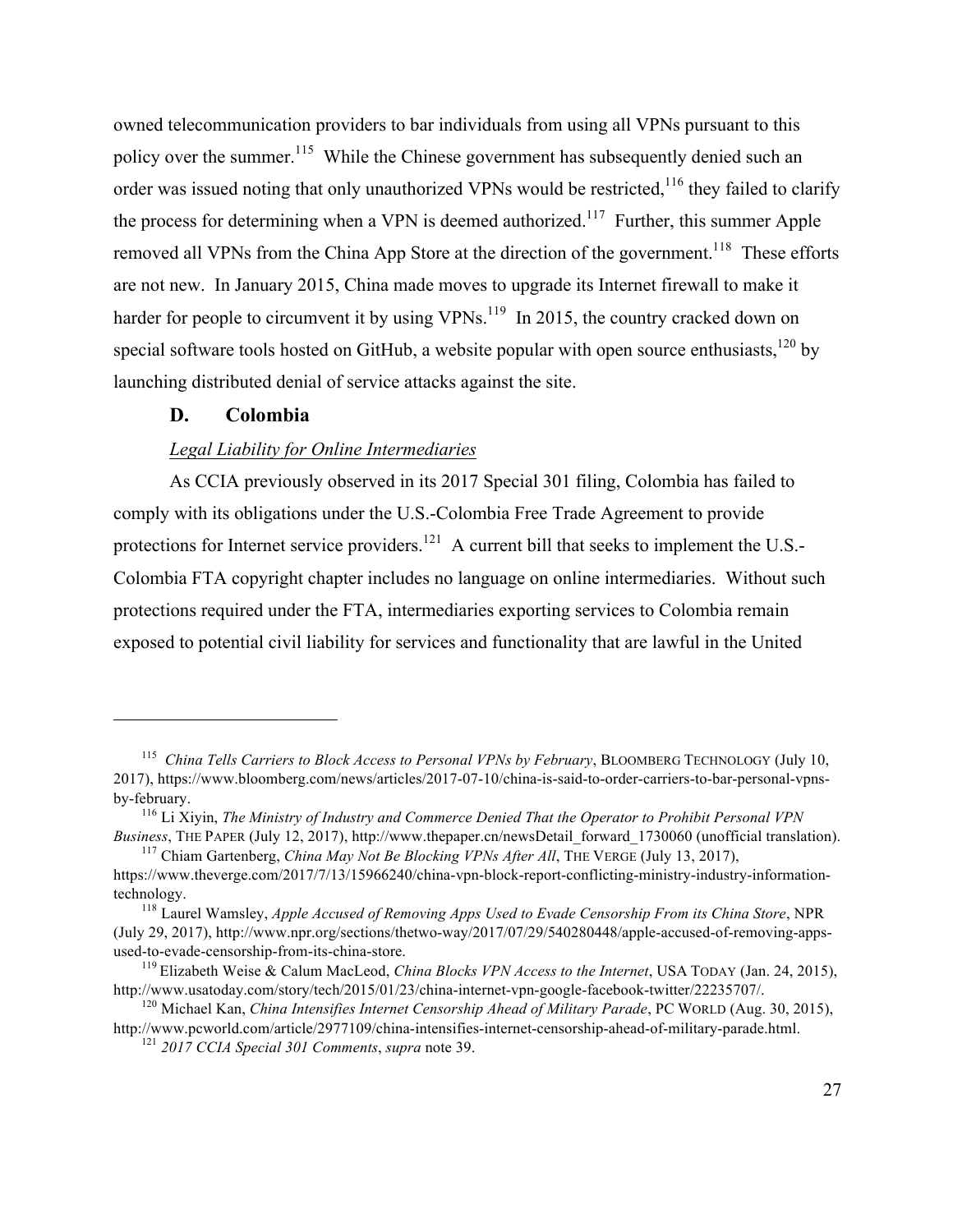States and elsewhere. We urge USTR to take action with Colombian counterparts to prioritize implementation of a complete intermediary framework as required by the FTA.

## *Imbalanced Copyright*

The current bill that seeks to implement the U.S.-Colombia FTA copyright chapter also does not include widely recognized exceptions such as text and data mining, display of snippets or quotations, and other non-expressive or non-consumptive uses.

#### *Lack of Application of Ex-Ante Regulation to Wholesale Broadband Access Services*

In Colombia, wholesale broadband access services have not been deemed to warrant exante regulation in order to prevent abuse of dominance. This leads to discrimination towards other market participants and stifles competition. The Communications Regulation Commission (CRC) has not indicated a willingness to change their position. Consumer protection is at the heart of the CRC's agenda and it therefore focuses its analysis on the last mile access for residential services, but not for other access products (e.g. bitstream and leased lines). Those products are particularly relevant for providers of communications services and ICT solutions in non-residential markets, such as those provided to larger businesses and public institutions.

## **E. European Union**

1

The European Union is currently negotiating a vast number of regulatory proposals, addressing subjects including copyright, telecommunications, audiovisual, and "ePrivacy." Common to most proposals is a focus on regulating principally U.S.-based "online platforms" such as search providers, social media, and online marketplaces. CCIA agrees with USTR's assessment in the 2017 NTE that the "well-intentioned goal of creating a harmonized digital market in Europe, if implemented through flawed regulation, could seriously undermine transatlantic trade and investment, stifle innovation, and undermine the Commission's own efforts to promote a more robust, EU-wide digital economy."122 Unfortunately, USTR's concern is likely to become a reality.

<sup>&</sup>lt;sup>122</sup> 2017 NTE, supra note 44, at 178-79. In USTR's 2016 NTE's assessment, they appropriately observed that "these initiatives appear motivated, at least in part, by legacy businesses struggling to compete against the efficiencies provided by Internet-based commerce. This underscores the risk that even well-intentioned goals can, if implemented through heavy-handed regulation, or even just threat thereof, seriously undermine innovative business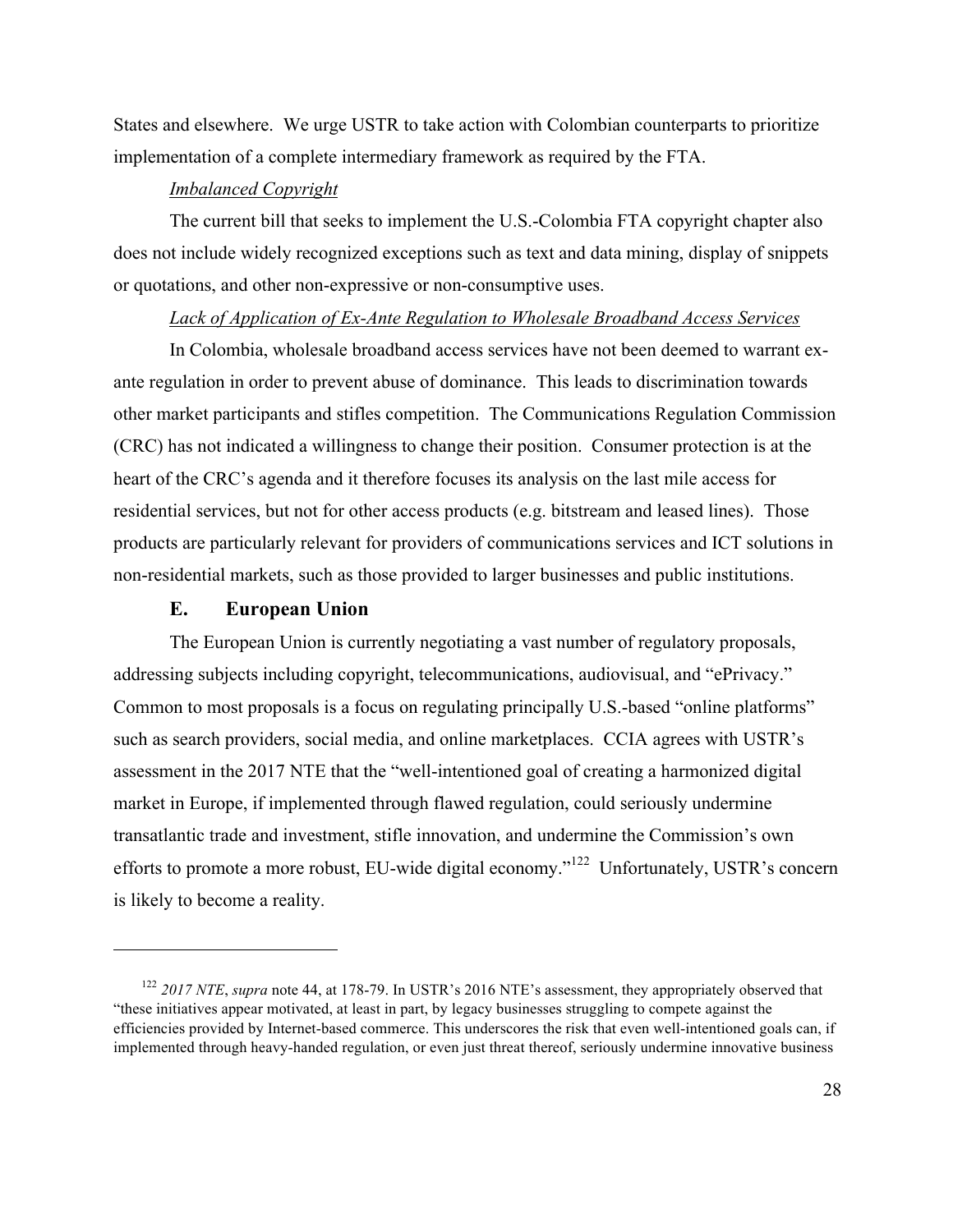#### *Data Localization*

Within the European Union, many EU Member States have localization requirements that represent trade barriers. The think tank ECIPE has "identified 22 data localization measures where European Union Member States impose restrictions on the transfer of data . . . The most common restrictions target company records, accounting data, banking, telecommunications, gambling and government data. In addition, there are at least 35 restrictions on data usage that could indirectly localize data within a certain Member State."<sup>123</sup>

In May 2015, Germany proposed a draft telecom bill that would, among other things, require telecommunication service providers and Internet service providers to store data in Germany for a period of 10 weeks.<sup>124</sup> Under the draft law, data needing to be stored includes phone numbers, times called, IP addresses, and the international identifiers of mobile users for both ends of a call. Furthermore, user location data in the context of mobile phone services would have to be retained<sup>125</sup> for a period of four weeks.<sup>126</sup> The German Bundestag approved the bill in October 2015.<sup>127</sup> While policymakers might reasonably impose certain security-related

 $125$  Many companies have already been moving data resources to Germany preemptively out of general political pressure. *See* Katharine Kendrick, *Risky Business: Data Localization*, FORBES (Feb. 19, 2015), http://www.forbes.com/sites/realspin/2015/02/19/risky-business-data-localization/.

<sup>126</sup> Germany Adopts a Draft Telecom Data Retention Law that Includes a Localization Requirement, HUNTON & WILLIAMS PRIVACY & INFORMATION SECURITY LAW BLOG (June 4, 2015), https://www.huntonprivacyblog.com/2015/06/04/germany-adopts-telecom-data-retention-law-includes-localizationrequirement/.

<sup>127</sup> Deutsche Welle, *German Parliament Votes for New Data Retention Law*, DW (Oct. 16, 2015), http://www.dw.com/en/german-parliament-votes-for-new-data-retention-law/a-18786345. Such bills have not come without controversy in Germany, due to the automatic nature of the data retention. The German Federal Constitutional Court struck down a previous data retention bill in 2010, citing concerns about data security. *See* Dr. Jan Geert Ments et al., *Germany: New Data Retention Act – Retention Obligations for Telecommunications and Internet Access Service Providers*, LEXOLOGY (Oct. 16, 2015),

http://www.lexology.com/library/detail.aspx?g=a17dcbf9-dec8-40f5-9950-04bee4a4894a.

development and hurt the EU's own efforts to inject more dynamism into its markets." Office of the U.S. Trade Rep., *2016 National Trade Estimate Report on Foreign Trade Barriers* at 178 (2016),

https://ustr.gov/sites/default/files/2016-NTE-Report-FINAL.pdf [hereinafter "*2016 NTE*"]. 123 ECIPE, *Unleashing Internal Data Flows in the EU: An Economic Assessment of Data Localization Measures in the EU Member States* (2016), http://ecipe.org//app/uploads/2016/12/Unleashing-Internal-Data-Flowsin-the-EU.pdf.

<sup>&</sup>lt;sup>124</sup> Glyn Moody, *Germany's Data Retention Bill Requires Metadata to Be Kept in the Country*, ARS TECHNICA UK (May 19, 2015), http://arstechnica.co.uk/tech-policy/2015/05/germanys-data-retention-bill-requires-metadata-tobe-kept-in-the-country/.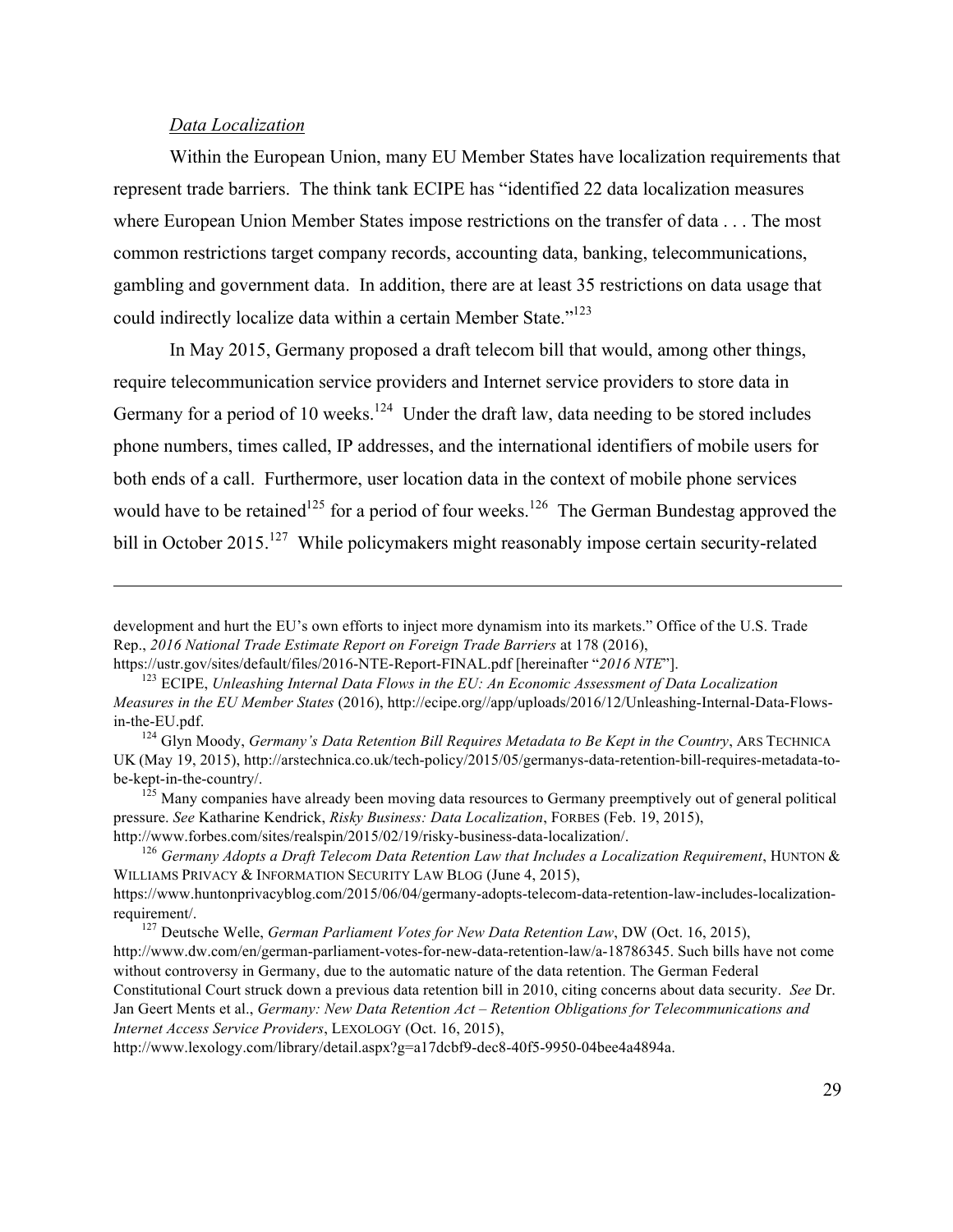limits to some sets of secure data, centralization and streamlining efforts may effectively result in the application of localization mandates to all government services. Like other data localization measures discussed in this section, this may discriminate against foreign suppliers and be a violation of WTO commitments. The requirements that service providers ensure that foreign jurisdictions cannot obtain the data would also impose German law unilaterally on international operators wherever they are based.<sup>128</sup>

Recognizing the threat that numerous, conflicting, national data localization laws such as those supported in France and Germany pose to the Digital Single Market, the Commission proposed a draft regulation on free flow of non-personal data within the EU.<sup>129</sup> The regulation aims to remove national mandated data localization laws within Member States. CCIA supports the proposal as it will limit forced data localizations in EU Member States and provide legal clarity for companies and users.

#### *Intermediary Liability and Mandatory User Monitoring, Filtering, and Blocking*

In September 2016, the European Commission (EC) submitted a copyright proposal to the European Parliament and European Council that proposes to eliminate protections that limit online services' liability for misconduct by those services' users, requires proactive screening by service providers, and creates a "neighboring" pseudo-copyright restriction.<sup>130</sup> These proposals would upend nearly two decades of established law, threatening U.S. digital exports by eliminating long-standing legal protections for online services that are a cornerstone of Internet policy. This subsection discusses the intermediary liability ramifications of this proposal; the next discusses the "link tax."

1

http://www.ccianet.org/2017/09/ccia-welcomes-proposal-to-end-forced-data-localisation-in-eu-member-states/.<br><sup>130</sup> Proposal for a Directive of the European Parliament and of the Council on copyright in the Digital Single

<sup>128</sup> Hosuk Lee-Makiyama & Matthias Bauer, *The Bundes Cloud: Germany on the Edge to Discriminate Against Foreign Suppliers of Digital Services*, ECIPE (Sept. 2015), http://ecipe.org/publications/the-bundes-cloud-germanyon-the-edge-to-discriminate-against-foreign-suppliers-of-digital-services/?chapter=all.

<sup>&</sup>lt;sup>129</sup> European Commission, Digital Single Market, Free Flow of Non-Personal Data, https://ec.europa.eu/digitalsingle-market/en/free-flow-non-personal-data (last updated Oct. 5, 2017); Press Release, CCIA Welcomes Proposal to End Forced Data Localization in EU Member States (Sept. 13, 2017), *available at*

Market, COM (2016)593 {hereinafter "Copyright Proposal"].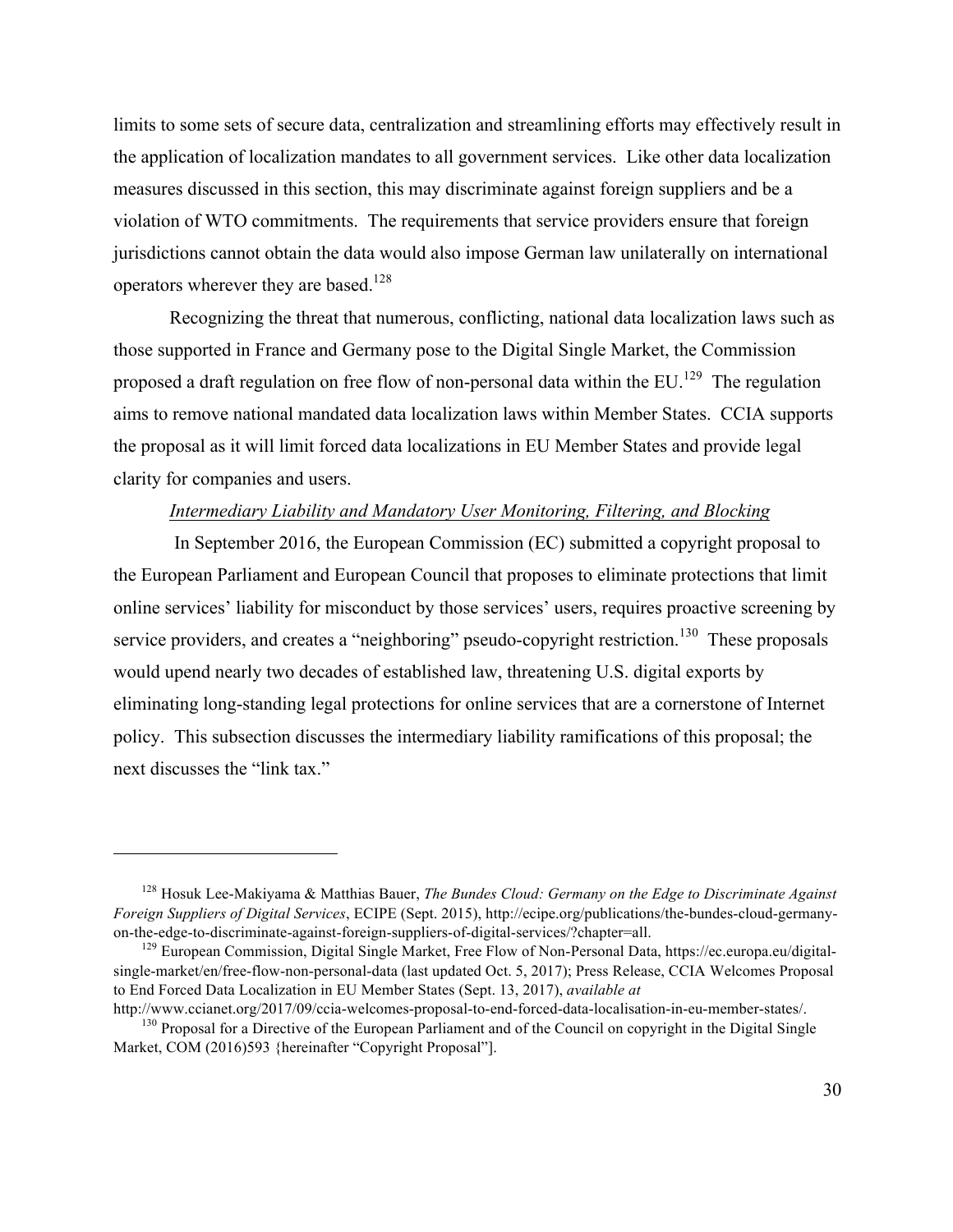The EC proposal disrupts settled law protecting intermediaries by weakening established protections from U.S. Internet services in the 2000 EU E-Commerce Directive, and by imposing an unworkable filtering mandate on hosting providers that would require automated "notice-andstay-down" for a wide variety of copyrighted works. The EC proposal would dramatically weaken these long-standing liability protections, and suggests that most modern service providers may be ineligible for its protections.<sup>131</sup>

Like U.S. law, EU law contains an explicit provision stating that online services have no obligation to surveil users, or monitor or filter online content.<sup>132</sup> Online services have invested heavily in developing international markets, including Europe, in reliance on these provisions. The EC copyright proposal now implies that online services must procure or develop and implement content recognition technology. The proposal to compel affirmative filtering of all Internet content, including audiovisual works, images, and text, based on that content's copyright status, is alarming, and profoundly misguided.

Moreover, the EC proposal provides no specifics for what filtering a hosting provider must implement, effectively empowering European rightsholders to dictate U.S. services' technology in potentially inconsistent ways across Europe.<sup>133</sup> In short, a provider will never know when it has done 'enough,' short of litigating in every EU Member State. Until the CJEU eventually addresses the question, affected hosting providers can expect inconsistent rulings and injunctions from lower courts in different countries.

The proposal also appears to compel online services to enter into contracts with an indeterminate set of copyright holders, involving indeterminate subject matter, and withholds protection on *all* subject matter (not just copyright) for failure to do so. The vagueness of the language in the EU's copyright proposal, and the likelihood of inconsistent rulings in different countries, threatens to give the EU control over U.S. innovation. U.S. platforms, especially small businesses and startups, will be deterred from innovating and competing due to the

<sup>&</sup>lt;sup>131</sup> *Id.* at recital 38 (suggesting that entities engaged in "optimizing the presentation of the uploaded works or subject matter or promoting them" may now be ineligible for existing protection).

<sup>132</sup> *Compare* 17 U.S.C. § 512(m)(1) (2012) *with* Directive 2000/31/EC art. 15(1).

<sup>133</sup> *See* Copyright Proposal, *supra* note 130, at art. 11.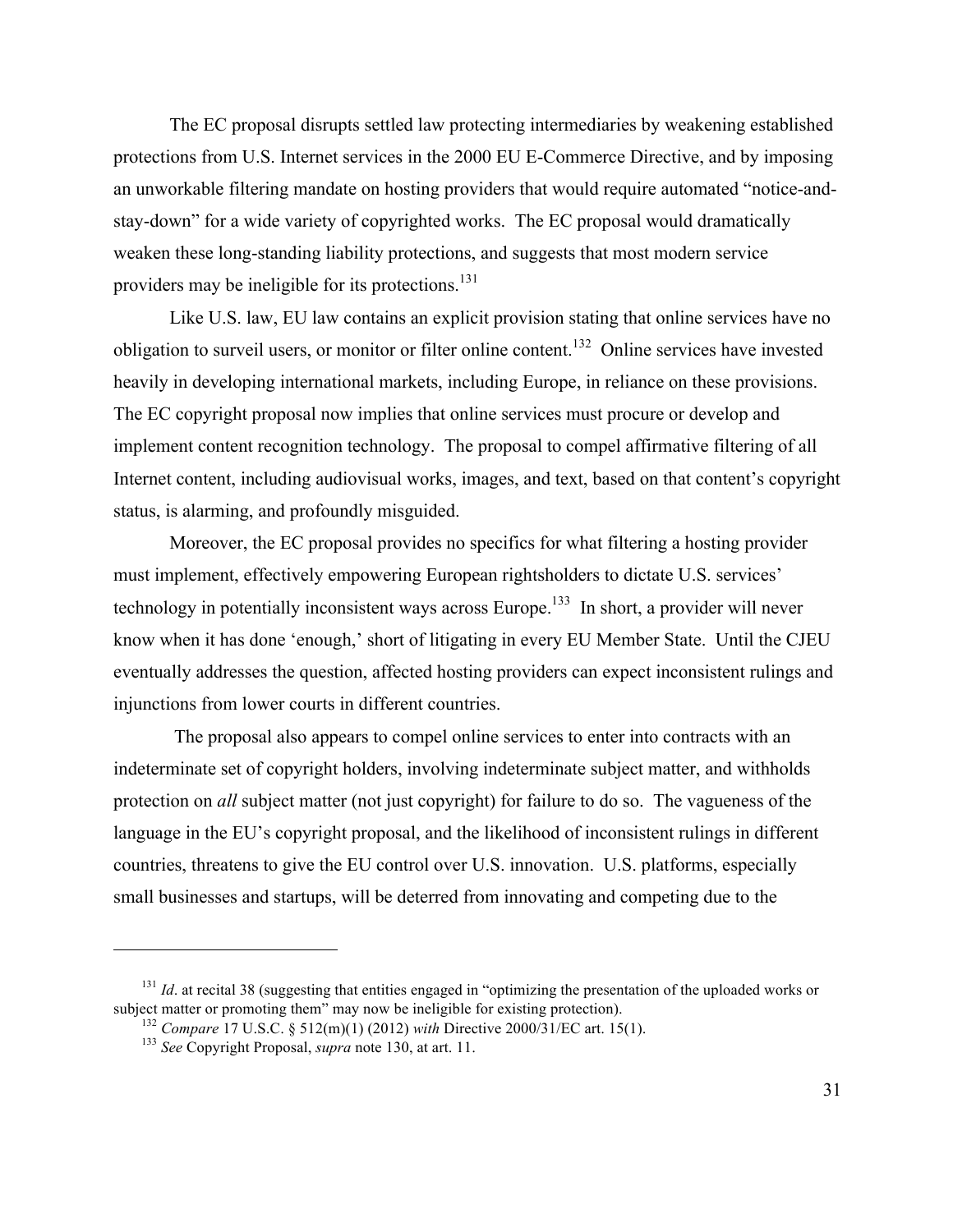ambiguity, harming U.S. companies and their consumers across the world. This would likely cause incalculable damage to the U.S. economy.

For example, surveys of venture capitalists show that 88% of investors are less likely to invest in user-generated content platforms in regions that have this kind of ambiguous legal framework for intermediaries.<sup>134</sup> If the EU proposal were to pass, there would likely be a corresponding increase in risk for U.S. platforms doing business in the EU, resulting in significant economic consequences for the U.S. digital economy that depends on the EU market. Furthermore, there is likely to be a ripple effect on the rest of the world, given the EU's international influence. By effectively revoking long-established protections upon which U.S. services relied when entering European markets, the proposal would limit U.S. companies' investments for the benefit of EU rightsholders, establishing a market access barrier for many U.S. services and startups.

Brussels is not the sole risk to established norms on limiting intermediary liability. EU courts are increasingly hostile to this principle. For example, the June 2015 European Court on Human Rights decision against Estonia-based news portal Delfi, imposing liability for comments posted under news articles on its site, is another example of a growing tendency to "shoot the messenger.<sup>"135</sup> *Delfi* is difficult to reconcile with more modern approaches to intermediary liability, such as 47 U.S.C. § 230 and Europe's own E-Commerce Directive. Absent suitable intermediary liability protection for third party content, many U.S. services may be unable to enter foreign markets like Estonia due to liability risks.<sup>136</sup>

Internet companies are also experiencing concerning developments across EU Member States. Germany adopted the Act to Improve the Enforcement of Rights on Social Networks (the "Network Enforcement Law" or "NetzDG") in June 2017. The NetzDG law mandates removal

<sup>134</sup> Matthew LeMerle*, The Impact of Internet Regulation on Early Stage Investment*, at 20 (Fifth Era 2014), http://static1.squarespace.com/static/5481bc79e4b01c4bf3ceed80/t/55200d9be4b0661088148c53/1428163995696/F ifth+Era+report+lr.pdf.

<sup>135</sup> Delfi AS v. Estonia, Eur. Ct. H.R. 64569/09 (2015).

 $136$  Beschlussempfehlung und Bericht [Resolution and Report], Deutscher Bundestag: Drucksache [BT] 18/13013, http://dip21.bundestag.de/dip21/btd/18/130/1813013.pdf (Ger.). Unofficial English translation available at https://medium.com/speech-privacy/what-might-germanys-new-hate-speech-take-down-law-mean-for-techcompanies-c352efbbb993.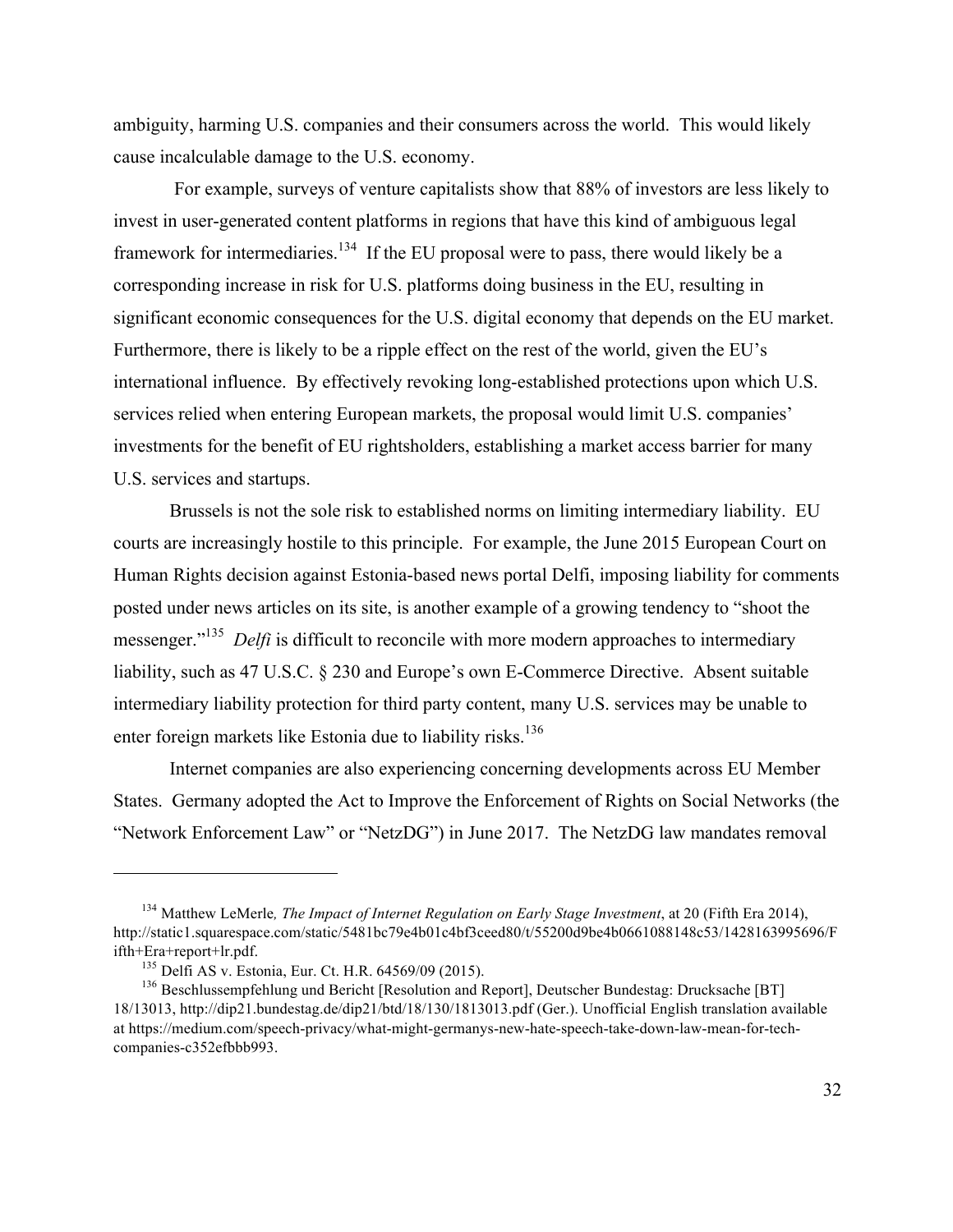of "manifestly unlawful" content within 24 hours, and provides for penalties of up to 50 million Euros.<sup>137</sup> Unlawful content under the law includes a wide range of content from hate speech to unlawful propaganda.<sup>138</sup>

Italy recently passed a new amendment that further<sup>139</sup> empowers the Italian Communications Authority (AGCOM). The amendment permits AGCOM to "require information providers to immediately terminate infringements of copyright and related rights, if the violations are evident, on the basis of a rough assessment of facts."<sup>140</sup> This law further empowers AGCOM to identify appropriate measures to prevent repeat infringements, amounting to a copyright "staydown" requirement that conflicts with both Section 512 of the Digital Millennium Copyright Act  $(DMCA)^{141}$  and the E-Commerce Directive. Departures from established law serve as a market access barrier for U.S. services in Italy.

# *Imbalanced Copyright*

The EU Commission's copyright proposal does not harmonize the exceptions and limitations across the EU. The freedom of panorama exception (the right to take and use photos of public spaces) was left out of the proposal entirely. Moreover, while a provision on Text and Data Mining is included, the qualifying conditions are too restrictive. The beneficiaries of this exception are limited to "research organizations," excluding individual researchers and startups.

<sup>&</sup>lt;sup>137</sup> *Id.* § 3(2).<br><sup>138</sup> *Id.* §1(3) (referencing the German Criminal Code making illegal the following speech-related activities: dissemination of propaganda material or use of symbols in unconstitutional organizations, defamation of the state, preparation or encouraging the commission of a seriously violent offense endangering the state, treasonous forgery, public incitement to crime, breach of the peace, forming criminal and terrorist organizations, incitement to hatred, dissemination of depictions of violence, defamation of religious associations, distribution of child pornography, insult, intentional and nonintentional defamation, violation of intimate privacy by taking photographs, threatening the commission of a felony, and forgery of data).<br><sup>139</sup> Italy passed regulations in 2013 that granted AGCOM the authority to order the removal of alleged

infringing content and block domains at the ISP level upon notice by rights holders, independent of judicial process. In March 2017, the Regional Administrative Court of Lazio upheld AGCOM's authority to grant injunctions without a court order. *See* Gianluca Campus, *Italian Public Enforcement on Online Copyright Infringements*, KLUWER COPYRIGHT BLOG (June 16, 2017), http://copyrightblog.kluweriplaw.com/2017/06/16/italian-public-enforcementonline-copyright-infringements-agcom-regulation-held-valid-regional-administrative-court-lazio-still-room-cjeu/. 140 Proposta emendativa pubblicata nell'Allegato A della seduta del 19/07/2017. 1.022, *available at*

http://documenti.camera.it/apps/emendamenti/getPropostaEmendativa.aspx?contenitorePortante=leg.17.eme.ac.4505 &tipoSeduta=0&sedeEsame=null&urnTestoRiferimento=urn:leg:17:4505:null:A:ass:null:null&dataSeduta=null&id PropostaEmendativa=1.022.&position=20170719. 141 Codified at 17 U.S.C. § 512.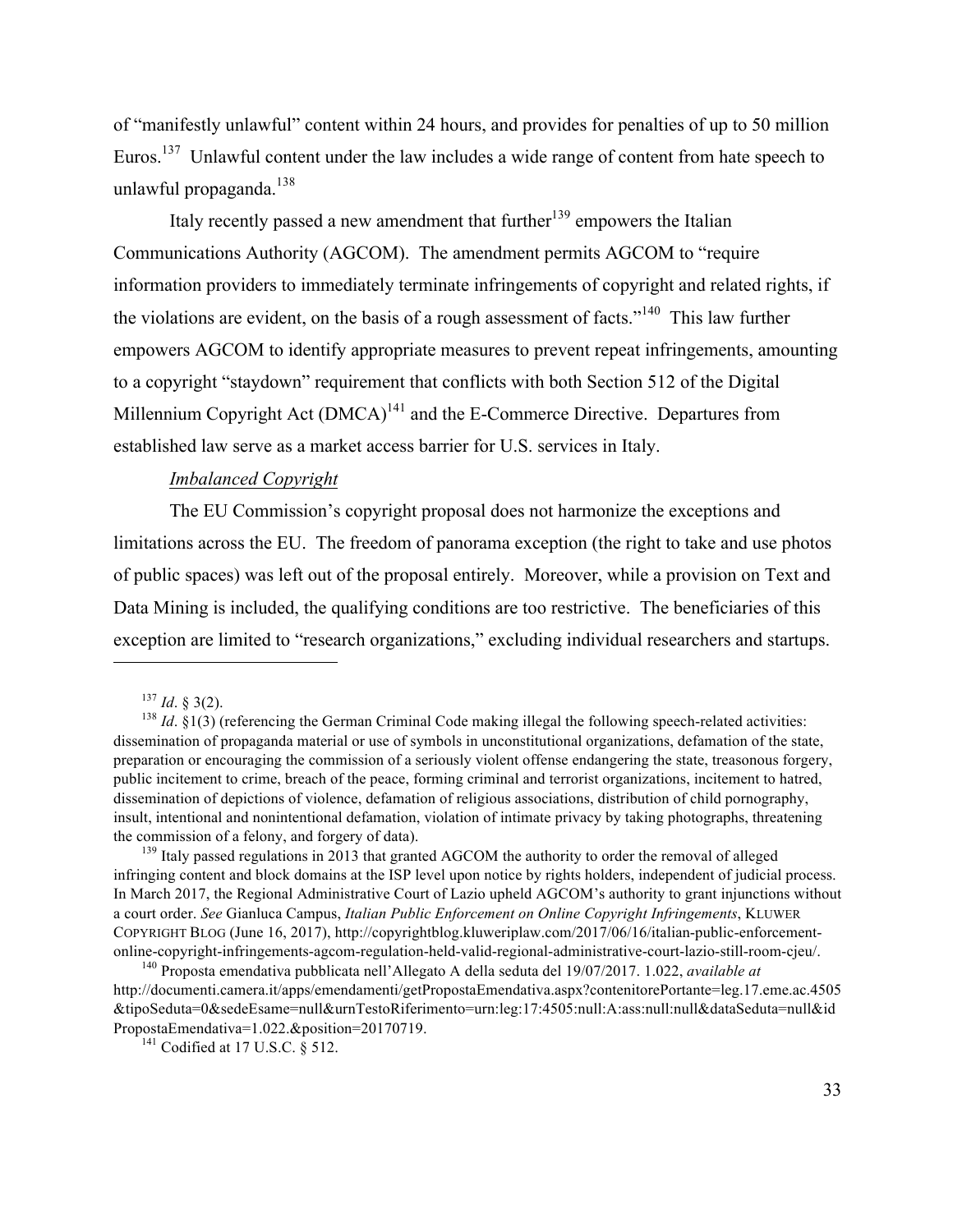### *Ancillary Copyright/Link Tax*

In 2017, USTR identified the "link tax" as a key digital trade barrier in several EU Member States, noting that these measures "effectively impose a tax on firms that provide valuable services, helping drive traffic to publishing sites, thereby increasing viewership and revenue."142 As CCIA has explained in previous proceedings, restrictions on the ability to quote (*inter alia*) news content violate Europe's international commitments. Unfortunately, there is now a European Union-wide proposal for a "neighboring right" that would be more expansive than these previous laws and would squarely violate international legal obligations.<sup>143</sup>

Article 10(1) of the Berne Convention provides: "It *shall be* permissible to make quotations from a work which has already been lawfully made available to the public, provided that their making is compatible with fair practice, and their extent does not exceed that justified by the purpose, including quotations from newspaper articles and periodicals in the form of press summaries." As TRIPS incorporates this Berne mandate, compliance is not optional for WTO Members. A neighboring right is another form of snippet restriction and would violate this TRIPS commitment.

The EC proposal advances a new *sui generis* entitlement, branded a "neighboring right", for publishers in news content they publish. The proposal is a more expansive, EU-wide version of previous German and Spanish efforts.

The proposal specifically contemplates a link tax, since the language of the proposal states that it excludes "acts of hyperlinking *which do not constitute communication to the public.*" 144 Acts of hyperlinking which *do* constitute communication to the public, therefore, would be subjected to varying taxes in dozens of EU Member States. Given how broadly EU courts appear to interpret Europe's sweeping "communication to the public right"<sup>145</sup> (a right not

<u>.</u>

<sup>142</sup> *2017 Key Barriers to Digital Trade*, *supra* note 2. 143 *See* Copyright Proposal, *supra* note 130, at art. 13.

<sup>&</sup>lt;sup>144</sup> Proposal for a Directive of the European Parliament and of the Council on copyright in the Digital Single Market, COM (2016) 593, Recital 33.

<sup>145</sup> GS Media BV v. Sanoma Media Netherlands BV (C-160/15).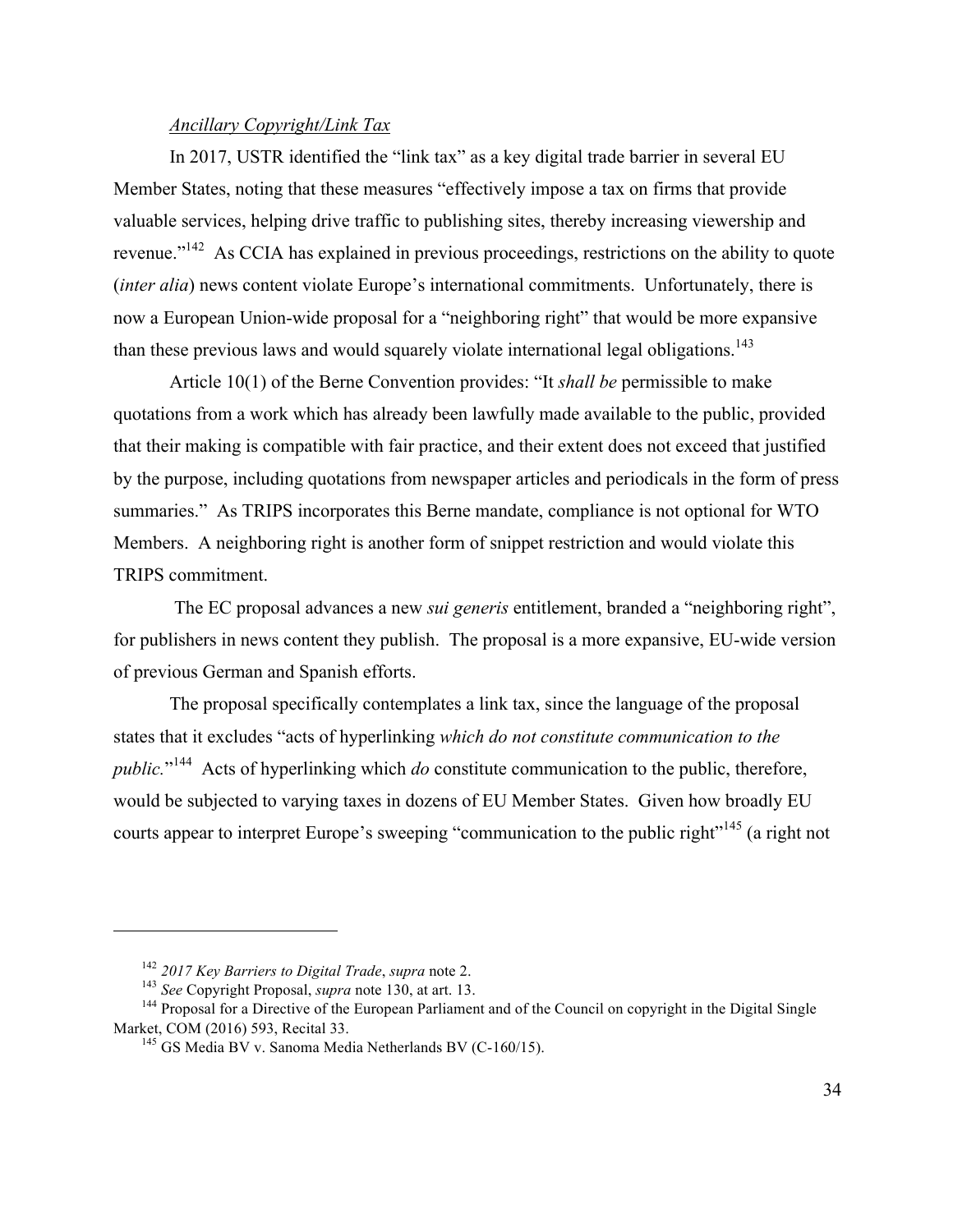found in the corresponding section of the U.S. Copyright Act),<sup>146</sup> the breadth of this tax is potentially sweeping and, at best, highly uncertain.

The new approach extends beyond a link tax, however. It also empowers a new class of plaintiffs with a 20-year, retroactive, entitlement to control (at least) digital reproduction and digitally making available of the press publications, independent of journalists' underlying rights in the news content. Article 11 will restrict the ability of online platforms to include news links and the snippets necessary to explain those links. CCIA urges the U.S. Government to engage directly with European officials to address concerns about this potential market access barrier.

As described in greater detail in CCIA's 2015 NTE submission, Germany's 2013 ancillary copyright law (*Leistungsschutzrecht*) remains in effect, irrespective of EU-wide neighboring rights regulation. By extending copyright protection to small text excerpts in search results, this law violates international obligations that require free quotation.<sup>147</sup>

As discussed more fully in CCIA's 2015 Special 301 submission,<sup>148</sup> the Spanish partial reform of intellectual property laws instituted a similar "snippet tax" that violates Spain's international commitments by subjecting normal quotations to a form of levy. This too is independent of the neighboring rights and link tax proposal currently being considered in Brussels. The Spanish law modified the German approach by prohibiting news producers from waiving their right to compensation, such that there is no means by which a covered news creator can waive rights or license platforms to publish snippets. Faced with this measure, Google suspended its Google News service in the Spanish market.<sup>149</sup> An economic consultancy found that, as a result of Google News shutting down in Spain, web traffic to smaller publications declined by about  $14\%$  — more than double the average traffic decline.<sup>150</sup> Such measures hardly

 $146$  17 U.S.C. § 106 (2012).

<sup>&</sup>lt;sup>147</sup> See generally Comments of CCIA, *In re* 2013 Special 301 Review, Dkt. No. USTR-2012-0022, filed Feb. 8,

<sup>2013.148</sup> *See* Comments of CCIA, *In re* 2015 Special 301 Review, Dkt. No. USTR-2014-0025, filed Feb. 26, 2015. <sup>149</sup> Antonia Molloy, *Google News to Shut Down in Spain*, USA TODAY (Dec. 11, 2014),

http://www.usatoday.com/story/money/business/2014/12/11/google-news-spain-to-cease-operations/20234251/. <sup>150</sup> NERA Econ. Consulting, *Impacto del Nuevo Artículo 32.2 de la Ley de Propiedad Intelectual*, xi (July 9, 2015),

http://www.nera.com/content/dam/nera/publications/2015/090715%20Informe%20de%20NERA%20para%20AEEP P%20(VERSION%20FINAL)pdf.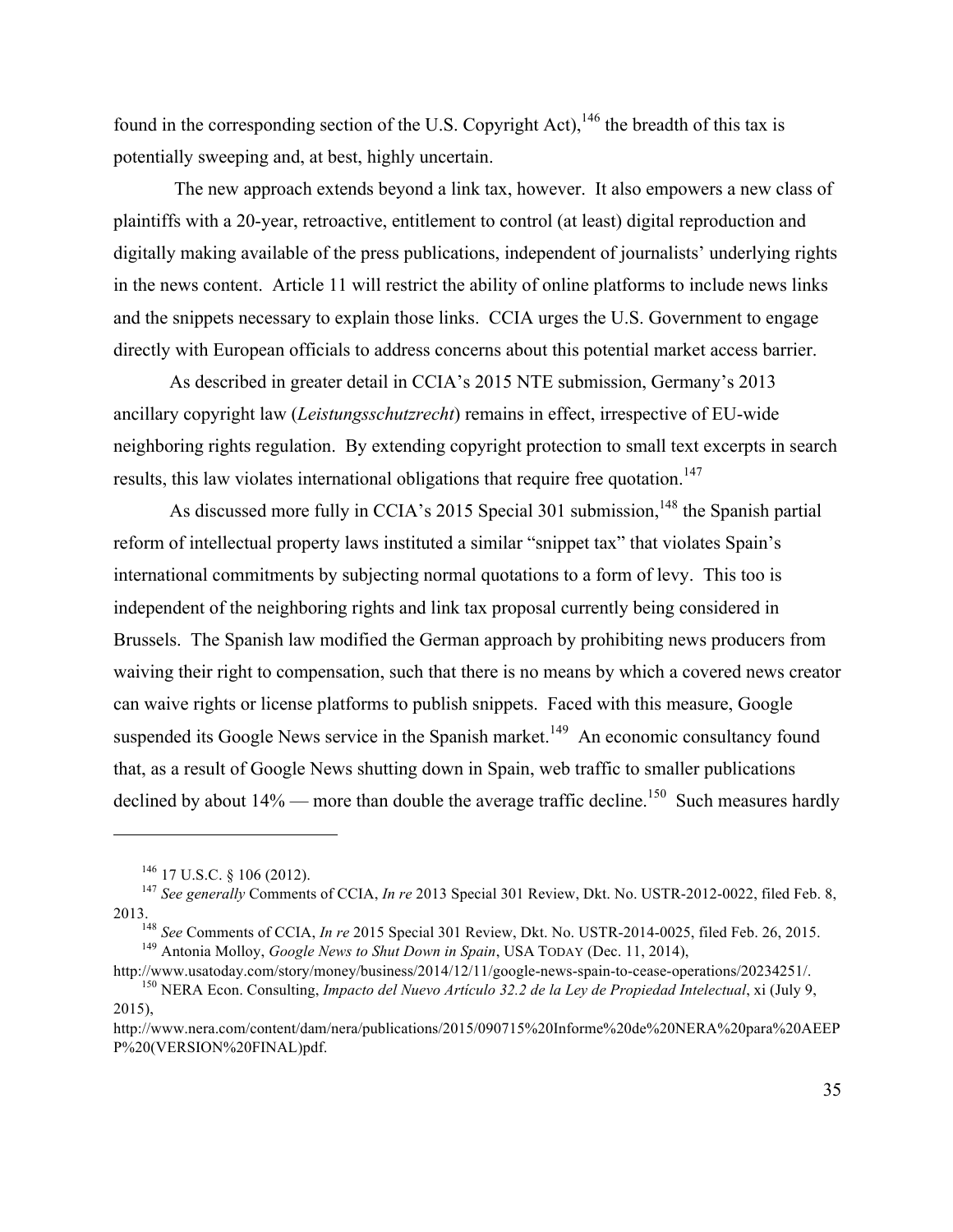help Spanish consumers either. Since news aggregators are discouraged under this law, there are fewer paths for people to find news published by smaller publications with less brand recognition. Like the German *Leistungsschutzrecht*, the Spanish IP revision not only undermines market access for U.S. companies and distorts established copyright law, but it also violates the EU and Spain's treaty and WTO commitments.<sup>151</sup>

In addition to creating ancillary rights, other EU Member States are expanding the scope of existing exclusive rights of reproduction and communication to the public. Last year, France passed legislation creating a new royalty for indexing images on the Internet.<sup>152</sup> The law took effect in January 2017. The law creates a compulsory collective management system for the reproduction and communication to the public of plastic, graphic, and photographic works by online public communication services. Under the new system, automated image search services must negotiate agreements with collecting societies for royalties and permissions regarding the publication of the work. While not a snippet tax, this law reflects the same spirit as the German and Spanish taxes discussed above insofar as it creates a regulatory structure intended to be exploited against U.S. exporters  $-$  a "right to be indexed." By vesting indexing these "rights" in a domestic collecting society, the law targets an industry that consistently largely of U.S. exporters.<sup>153</sup> As several industry and civil society organizations (including CCIA) have previously noted, the law will impact many online services and mobile apps.<sup>154</sup>

## *Transatlantic Commercial Data Flows*

The 2015 decision by the Court of Justice of the European Union (CJEU) invalidating the European Commission's adequacy determination for the EU-U.S. Safe Harbor framework led to considerable regulatory uncertainty for companies with transatlantic operations. The Safe

<sup>151</sup> *See* Raquel Xalabarder, *The Remunerated Statutory Limitation for News Aggregation and Search Engines Proposed by the Spanish Government - Its Compliance with International and EU Law*, IN3 WORKING PAPER SERIES (Sept. 30, 2014), http://papers.ssrn.com/sol3/papers.cfm?abstract\_id=2504596.

<sup>&</sup>lt;sup>152</sup> French Act No. 2016-925, 7 July 2016, *available at*<br>https://www.legifrance.gouv.fr/affichTexte.do?cidTexte=JORFTEXT000032854341&categorieLien=id. <sup>153</sup> In U.S. jurisprudence, image indexing has been held as lawful as fair use. *See Perfect 10 Inc. v. Amazon.com*,

*Inc.*, 508 F.3d 1146 (9th Cir. 2007); *Kelly v. Arriba Soft Corp.*, 336 F.3d 811 (9th Cir. 2003).<br><sup>154</sup> Open Letter to Minister Azoulay, *available at* http://www.ccianet.org/wp-content/uploads/2016/03/Open-

Letter-to-Minister-Azoulay-Image-Index-Bill-on-Creation-Eng.pdf.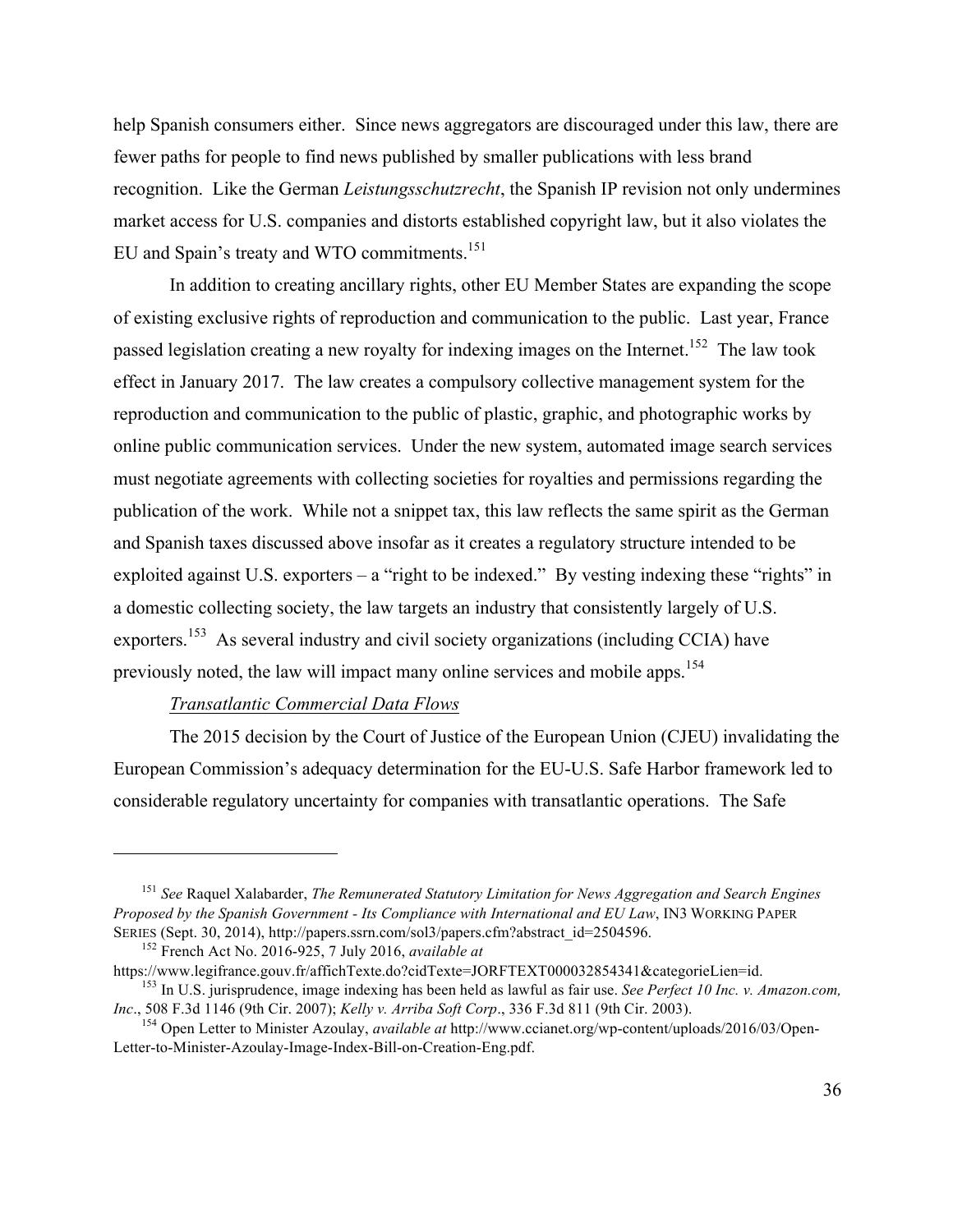Harbor program allowed for thousands of companies (including U.S. subsidiaries of European companies) to transfer data relating to EU citizens who use their services. As USTR acknowledged in the 2016 NTE: "The CJEU ruling has created tremendous legal uncertainty for both U.S. and European businesses dependent on the framework."<sup>155</sup>

Fortunately, a renegotiated framework for transatlantic commercial data transfers, the EU-U.S. Privacy Shield, went into effect on August 1, 2016, after almost a year of uncertainty.<sup>156</sup> Like the Safe Harbor before it, the new framework allows companies to sign up with the U.S. Department of Commerce to verify that their privacy policies comply with the data protection standards of the Privacy Shield.<sup>157</sup> Over 2,400 companies are now certified under the Privacy Shield. The first annual review took place on September 18-19 in Washington, bringing together officials from across the U.S. government and the European Commission for in-depth discussions on the current operation of the Privacy Shield. Following the review, both sides signaled a strong commitment to the agreement and to "continued collaboration to ensure it functions as intended."<sup>158</sup>

While the Privacy Shield represents an important step forward in protecting customer data, its existence may be threatened in the future by court challenges or modifications made during future annual reviews. Any significant challenges to the Privacy Shield may threaten the viability of EU-U.S. commercial data transfers in the future. To date, two legal challenges have been filed at the lower court of the CJEU.<sup>159</sup>

<sup>155</sup> *2016 NTE*, *supra* note 122.

<sup>156</sup> INT'L TRADE ADMIN., *EU-U.S. Privacy Shield Program Overview*, https://www.privacyshield.gov/Program-Overview (last accessed Oct. 19, 2017).

<sup>157</sup> EUROPEAN COMM'N, *EU-U.S. Privacy Shield Fully Operational from Today* (Aug. 1, 2016), http://ec.europa.eu/newsroom/just/item-detail.cfm?item\_id=33704.

<sup>&</sup>lt;sup>158</sup> Joint Press Statement from Secretary Ross and Commissioner Jourova on the Privacy Shield Review, (Sept. 20, 2017), *available at* https://www.commerce.gov/news/press-releases/2017/09/joint-press-statement-secretaryross-and-commissioner-jourova-privacy. 159 Julia Fioretti & Dustin Volz, *Privacy Group Launches Legal Challenge Against EU-U.S. Data Pact:* 

*Sources*, REUTERS (Oct. 20, 2016), http://www.reuters.com/article/us-eu-dataprotection-usa-idUSKCN12Q2JK; Julia Fioretti, *EU-U.S. Personal Data Pact Faces Second Legal Challenge from Privacy Groups*, REUTERS (Nov. 2, 2016), http://www.reuters.com/article/us-eu-dataprotection-usa/eu-u-s-personal-data-pact-faces-second-legalchallenge-from-privacy-groups-idUSKBN12X253?il=0.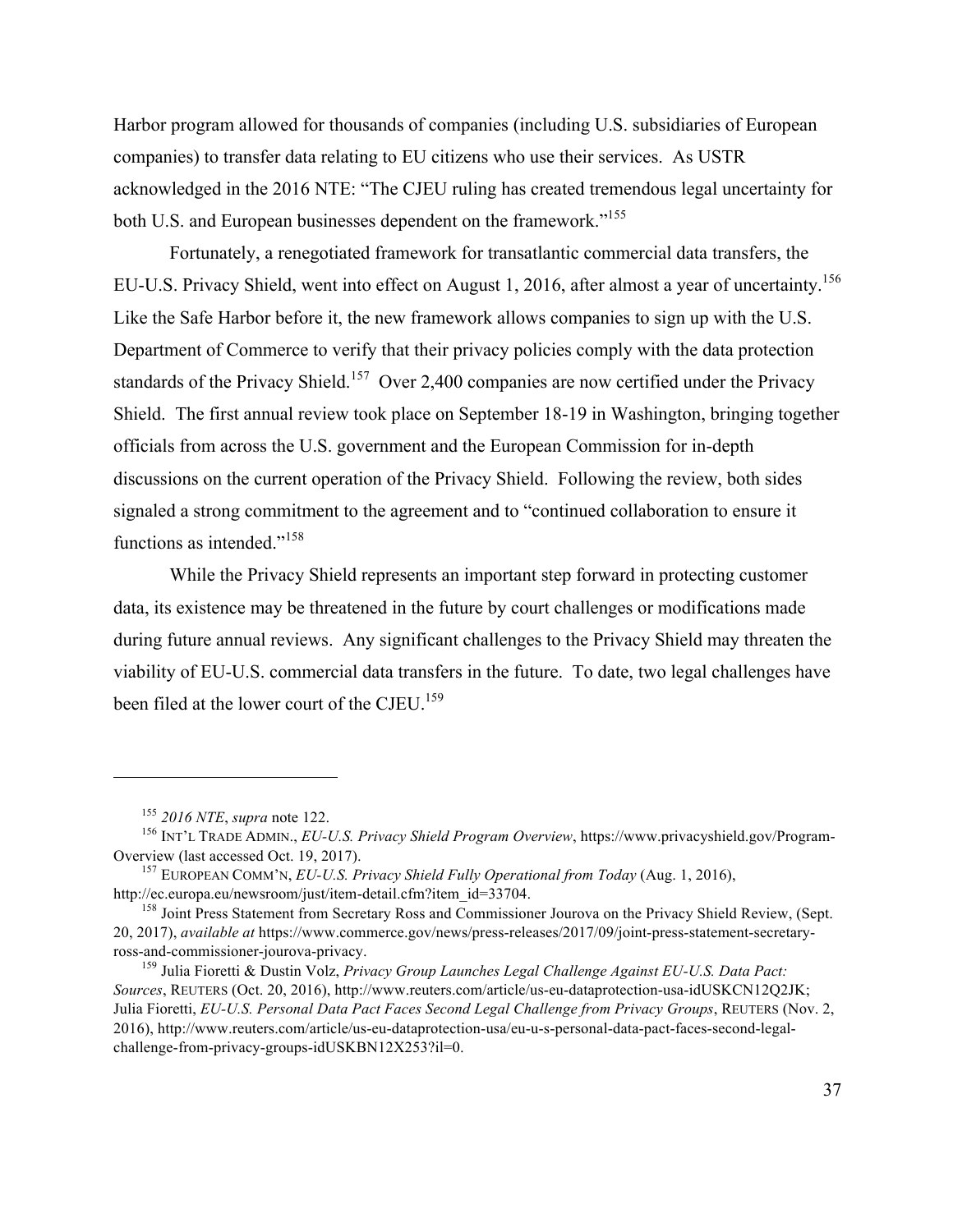An alternative mechanism for ensuring that data transfers meet EU adequacy requirements, standard contractual clauses, is currently facing a legal challenge at the CJEU by parties that allege such clauses are inadequate on grounds similar to those used to invalidate the Safe Harbor.<sup>160</sup> Standard contractual clauses were employed by many businesses in the period following the Safe Harbor's invalidation, and remain an important secondary compliance mechanism given the ongoing evaluation of the Privacy Shield by companies and European data protection authorities. If the Privacy Shield and alternative tools are again invalidated, there will be no mechanism through which companies can legally transfer the data of EU citizens across the Atlantic for commercial purposes. Forcing international companies to keep all personal data in Europe is not feasible and would hit small firms the hardest.<sup>161</sup>

## *General Data Protection Regulation and "Right to Be Forgotten"*

1

The EU General Data Protection Regulation (GDPR) was adopted on April 27, 2016, and will go into effect on May 25, 2018.<sup>162</sup> The GDPR is intended to unify data protection methods for individuals within the EU and confront issues resulting from the export of personal data outside of the EU.<sup>163</sup> However, latent ambiguities in the text of the GDPR mean that much of the impact the bill will have to be determined by how EU data protection authorities will interpret the text. While the Article 29 Working Party adopted guidelines on various aspects of the

<sup>&</sup>lt;sup>160</sup> The Irish High Court referred the case to the CJEU on October 3, 2017, sharing the Irish Data Protection Commissioner's concerns about the validity of the standard contractual clauses. Data Protection Commissioner v. Facebook Ireland Ltd, [2016] No. 2016/4809 (Ir.) at 290 ("To my mind the arguments of the DPC that the laws - and indeed the practices - of the United States do not respect the essence of the right to an effective remedy before an independent tribunal as guaranteed by Article 47 of the Charter, which applies to the data of all EU data subjects transferred to the United States, are well founded."). 161 Melissa Blaustein, *Opinion: 'Startup Europe', Silicon Valley Sessions This Weeks Tackle EU Privacy Shield*,

MERCURY NEWS (Sept. 18, 2017), http://www.mercurynews.com/2017/09/18/opinion-startup-europe-silicon-valleysessions-this-week-tackle-eu-privacy-shield/. 162 Commission Regulation 2016/679, of the European Parliament and of the Council of 27 April 2016 on the

Protection of Natural Persons with Regard to the Processing of Personal Data and on the Free Movement of Such Data, and Repealing Directive 95/46/EC, 2016 O.J. (l 119) [hereinafter "GDPR"].<br><sup>163</sup> *See* Council of the European Union, Proposal for a Regulation of the European Parliament and of the

Council on the protection of individuals with regard to the processing of personal data and on the free movement of such data (General Data Protection Regulation), June 11, 2015, http://data.consilium.europa.eu/doc/document/ST-9565-2015-INIT/en/pdf (Presidency of the Council: "Compromise text. Several partial general approaches have been instrumental in converging views in Council on the proposal for a General Data Protection Regulation in its entirety.").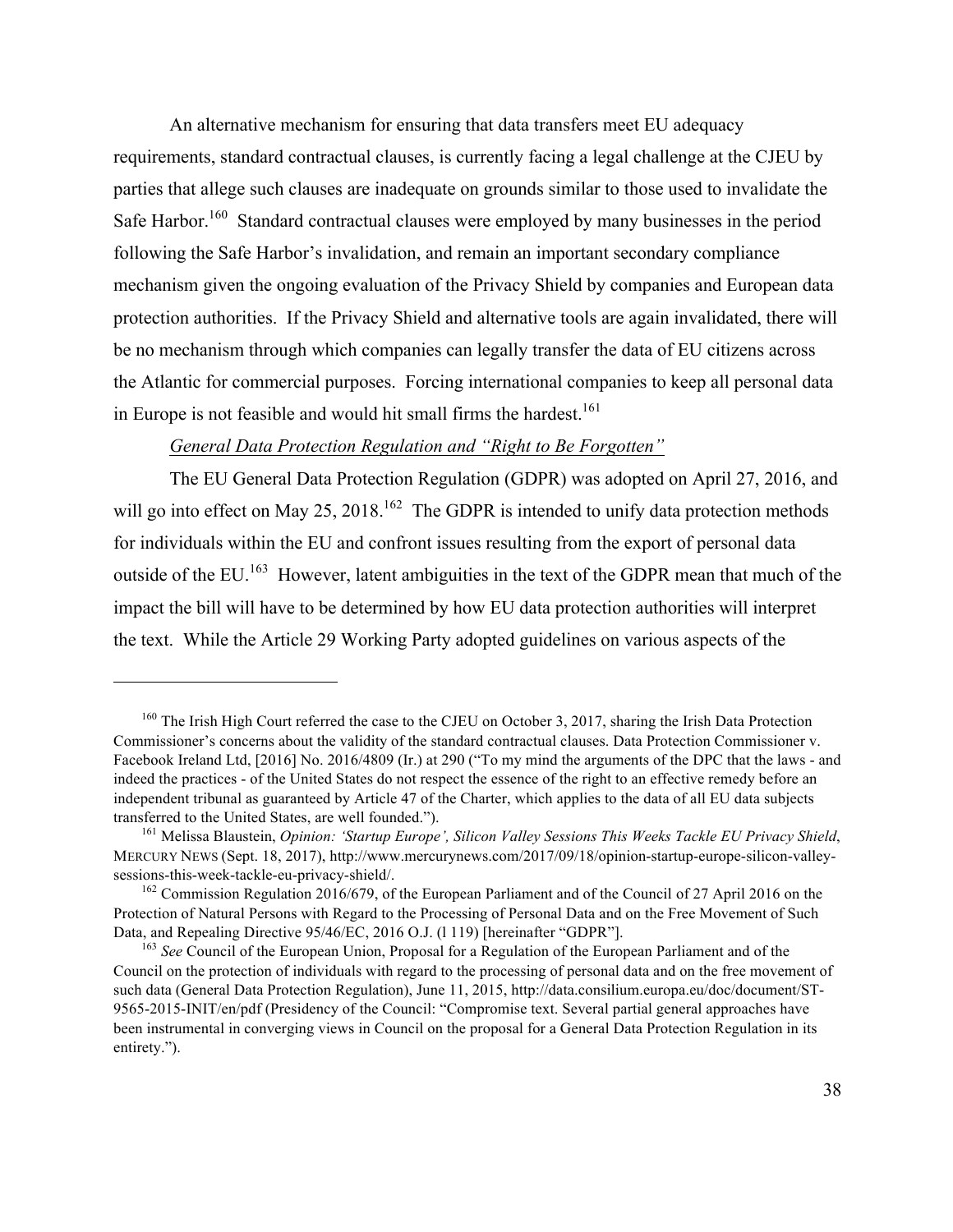Regulation over the past year,  $164$  it is critical that companies are clear about what is required of them under the law and that the Regulation is applied in a consistent manner to all operators in the EU. With legal penalties for noncompliance of key provisions of up to 4% of global operating costs, the stakes for companies operating in the EU are high.<sup>165</sup>

The 2014 ruling by the CJEU on the "right to be forgotten" requires search engine operators to delist URLs from their search results at the request of individuals in the EU, if the website is "inadequate, irrelevant or no longer relevant, or excessive in relation to the purposes for which they were processed."<sup>166</sup> In the three years that the CJEU ruling has been in effect, a lack of consistent guidance has raised concerns for companies with global consumer bases. Those concerns result from uncertainty about how the ruling affects search providers' ability to provide accurate information to users and the possible extraterritorial application of the ruling by EU national data protection authorities.

For example, some search engines have been instructed that they should not link to certain news stories about the ruling in their search results, since those stories may refer to individuals who had earlier successfully petitioned for the "right to be forgotten."<sup>167</sup> In August 2015, the UK's data protection authority ordered the removal of links to "current news stories about older reports which themselves were removed from search results under the 'right to be forgotten' ruling."<sup>168</sup>

Other authorities have asserted that search engines must erase links from *all* domains used by the company, even though they may be focused on international audiences. For example, the French Data Protection Authority (CNIL) mandated that Google must apply "right to be forgotten" search result removals not just to searches on the .fr or .co.uk domains, but also

<sup>164</sup> European Commission, DG Justice, Article 29 Working Party, http://ec.europa.eu/newsroom/just/itemdetail.cfm?item\_id=5008 (last visited Oct. 10, 2017).

<sup>165</sup> GDPR, *supra* note 162, at art. 83.

<sup>&</sup>lt;sup>166</sup> Court of Justice of the European Union, Press Release No 70/14 (May 13, 2014), http://curia.europa.eu/jcms/upload/docs/application/pdf/2014-05/cp140070en.pdf.

<sup>167</sup> Samuel Gibbs, *Google Ordered to Remove Links to 'Right to be Forgotten' Removal Stories*, THE GUARDIAN (Aug. 20, 2015), http://www.theguardian.com/technology/2015/aug/20/google-ordered-to-remove-links-to-storiesabout-right-to-be-forgotten-removals.

 $^{168}$  *Id.*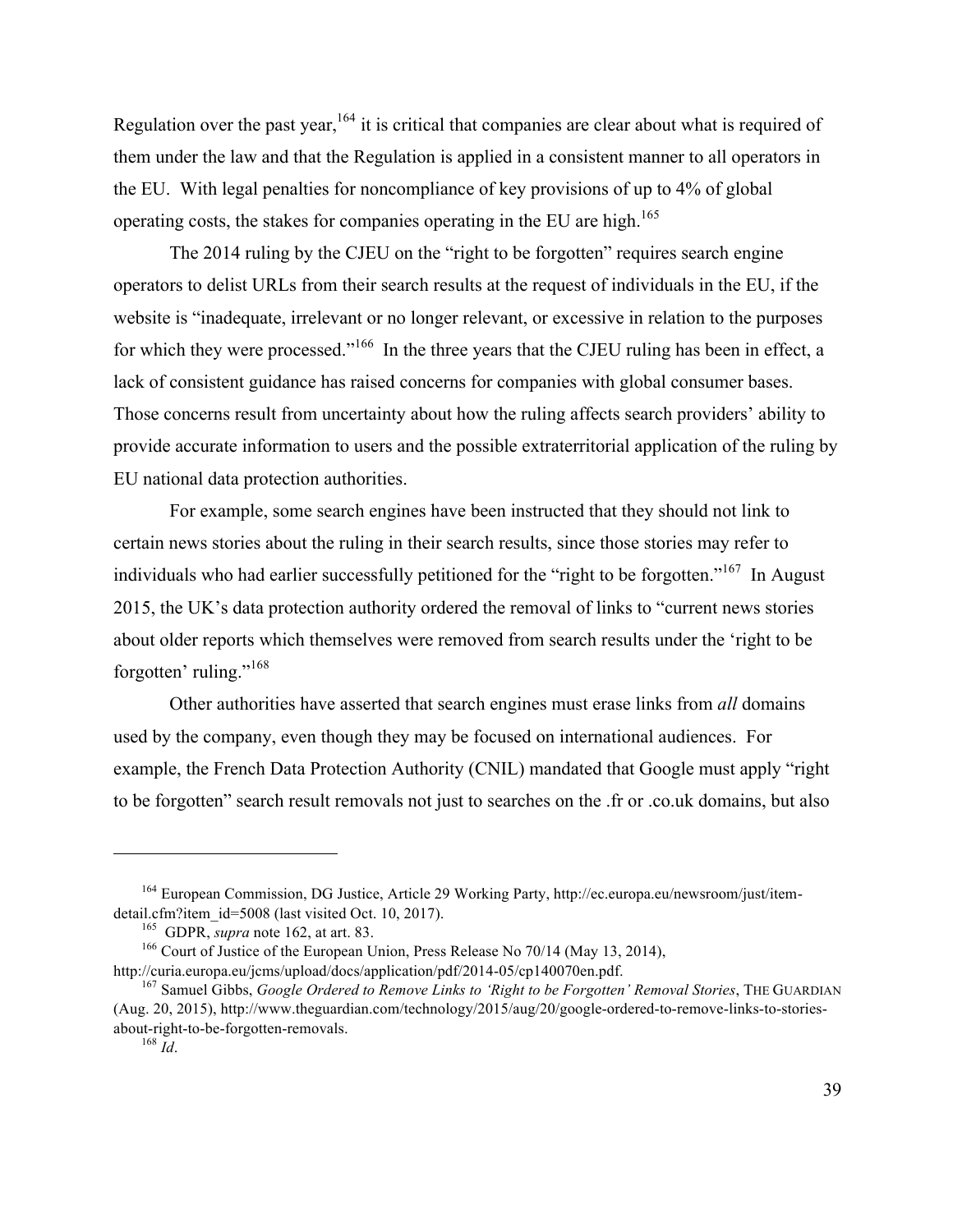to those conducted on .com and other Google domains with worldwide reach. However, this case is currently on appeal to France's highest court,<sup>169</sup> which referred legal questions to the CJEU this past July. If this appeal were to fail, French authorities would have the ability to constrain what non-French Internet users are able to access under EU legal standards, essentially giving France extraterritorial control to stop citizens of other countries from finding legally published information.170 Such a ruling would send a signal to other governments that their laws should have extraterritorial impact as well, potentially triggering international conflicts of law, and creating significant market uncertainty for companies seeking to host user content and communications on a global basis. $171$ 

The GDPR also includes a "right to erasure" provision, which codifies the "right to be forgotten" and applies it to all data controllers. Under Article 17, controllers must erase personal data "without undue delay" if the data is no longer needed, the data subject objects to the processing, or the processing was unlawful.<sup>172</sup> Under the GDPR, the fine for noncompliance with these and other provisions can be up to 4% of a company's global operating costs.

Putting the onus on companies to respond to all requests in compliance with the "right to be forgotten" ruling and Article 17 of the GDPR is administratively burdensome. For example, popular U.S. services have fielded hundreds of thousands of requests since the policy went into effect.<sup>173</sup> Processing these requests requires considerable resources because each request must be examined individually. Small and medium-sized enterprises that also offer similar services but without similar resources to field these requests could find that the "right to be forgotten" and

http://www.politico.eu/article/right-to-be-forgotten-google-defense-data-protection-privacy/.

<sup>&</sup>lt;sup>169</sup> Alex Hern, *Google Takes Right to be Forgotten Battle to France's Highest Court*, THE GUARDIAN (May 19, 2016), https://www.theguardian.com/technology/2016/may/19/google-right-to-be-forgotten-fight-france-highestcourt.170 Greg Sterling, *Right to Be Forgotten: French Argue They Have Authority to Regulate Google Globally*,

SEARCH ENGINE LAND (Sept. 21, 2015), http://searchengineland.com/right-to-be-forgotten-french-argue-they-haveauthority-to-regulate-google-globally-231233.

<sup>171</sup> Samuel Gibbs, *French Data Regulator Rejects Google's Right-to-be-Forgotten Appeal*, THE GUARDIAN (Sept. 21, 2015), http://www.theguardian.com/technology/2015/sep/21/french-google-right-to-be-forgotten-appeal; *see also* Daphne Keller, *The new, worse 'right to be forgotten'*, POLITICO (Jan. 27, 2016),

<sup>172</sup> GDPR, *supra* note 162, at art. 17

<sup>173</sup> *See, e.g.*, Alex Hern, *Google Takes Right to be Forgotten*, *supra* note 169.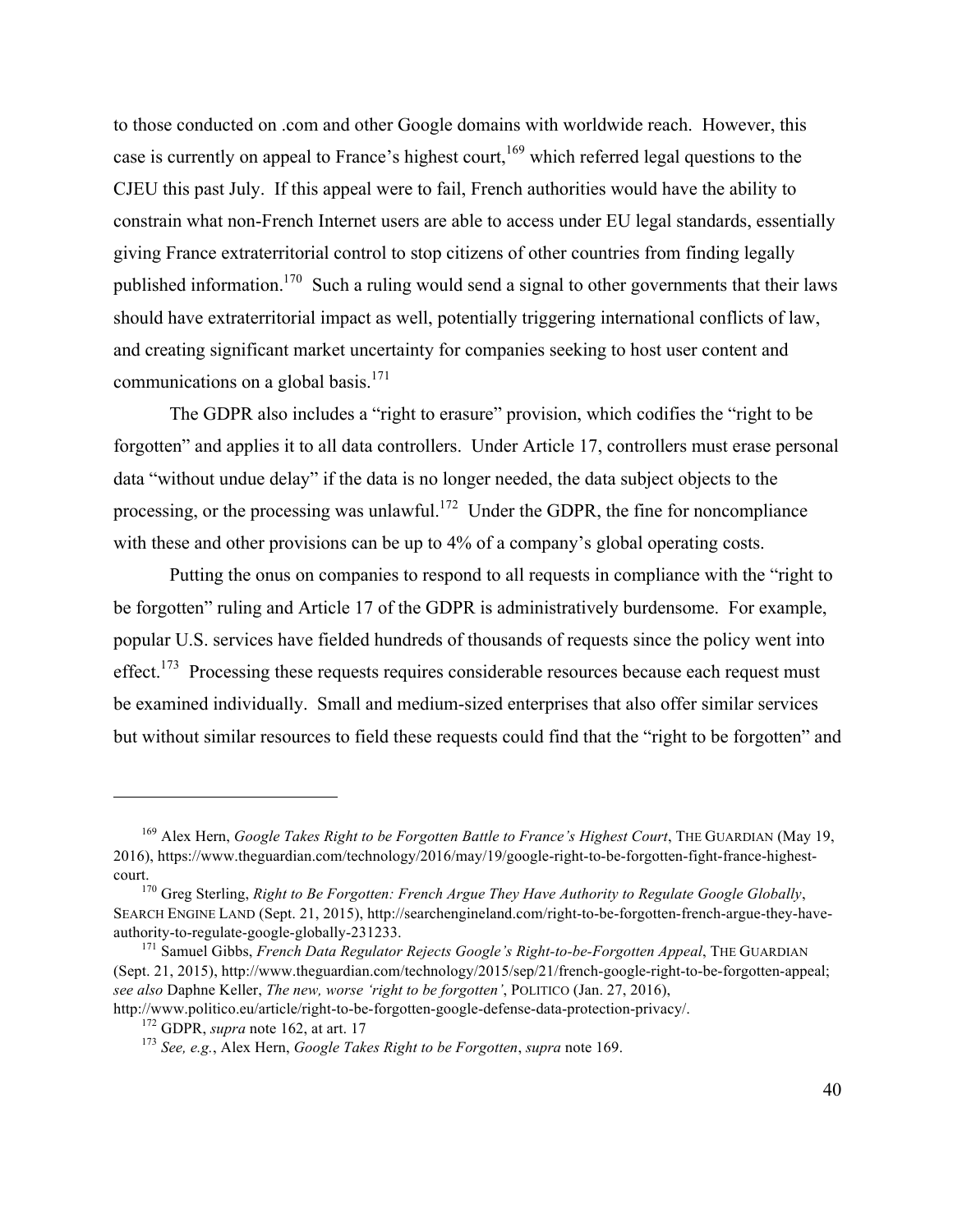"right to erasure" pose a barrier to entry into the EU. USTR should monitor the outcome of these requirements for adherence with international commitments.

## *Undue Restrictions on Rich Interaction Applications (RIAs)*

In the European Union, there have been discussions about using regulations to "level the playing field"174 and correct for supposed market advantages of online companies, most recently in the European Commission's review of the EU electronic communications code, the Audiovisual Media Services Directive, <sup>175</sup> and the proposed e-Privacy Regulation.<sup>176</sup>

In May 2016, the European Commission published its proposal to reform Europe's audiovisual rules. Notably, this proposal introduces two amendments that undermine market access for U.S. companies. The first amendment is a mandatory requirement for video-ondemand providers to include in their catalogues a 20% share of European works (i.e. a 20% quota of European content). The European Parliament's final opinion and the European Council's general approach increased this quota to 30%. This measure could either force U.S. companies to buy large volumes of inexpensive European content or to reduce the number of non-European works in their catalogues.

The second amendment allows European countries targeted by the services of a video-ondemand provider to impose levies on this provider to finance EU Member States' cultural funds. In practice, this amendment destroys the "country of origin principle" for video-on-demand providers, a cornerstone of the current European audiovisual rules and one of the main incentives for U.S. companies to invest in the EU's audiovisual market. Under the current rules, video-ondemand providers have to comply only with the rules from their country of establishment to operate across the EU. With these amendments, video-on-demand providers would have to contribute to the cultural funds of up to 28 Member States. This would fragment the Single Market and significantly hamper the activities of U.S. companies in the EU's audiovisual market.

<sup>&</sup>lt;sup>174</sup> Directive 2010/13, of the European Parliament and of the Council of 10 March 2010 on the Audiovisual Media Services Directive, 2010 O.J. (l 95), *available at* https://ec.europa.eu/digital-single-market/en/audiovisualmedia-services-directive-avmsd.

<sup>175</sup> *Id*.

<sup>&</sup>lt;sup>176</sup> Press Release, European Commission, A Digital Single Market for Europe (May 6, 2015), http://europa.eu/rapid/press-release IP-15-4919 en.htm.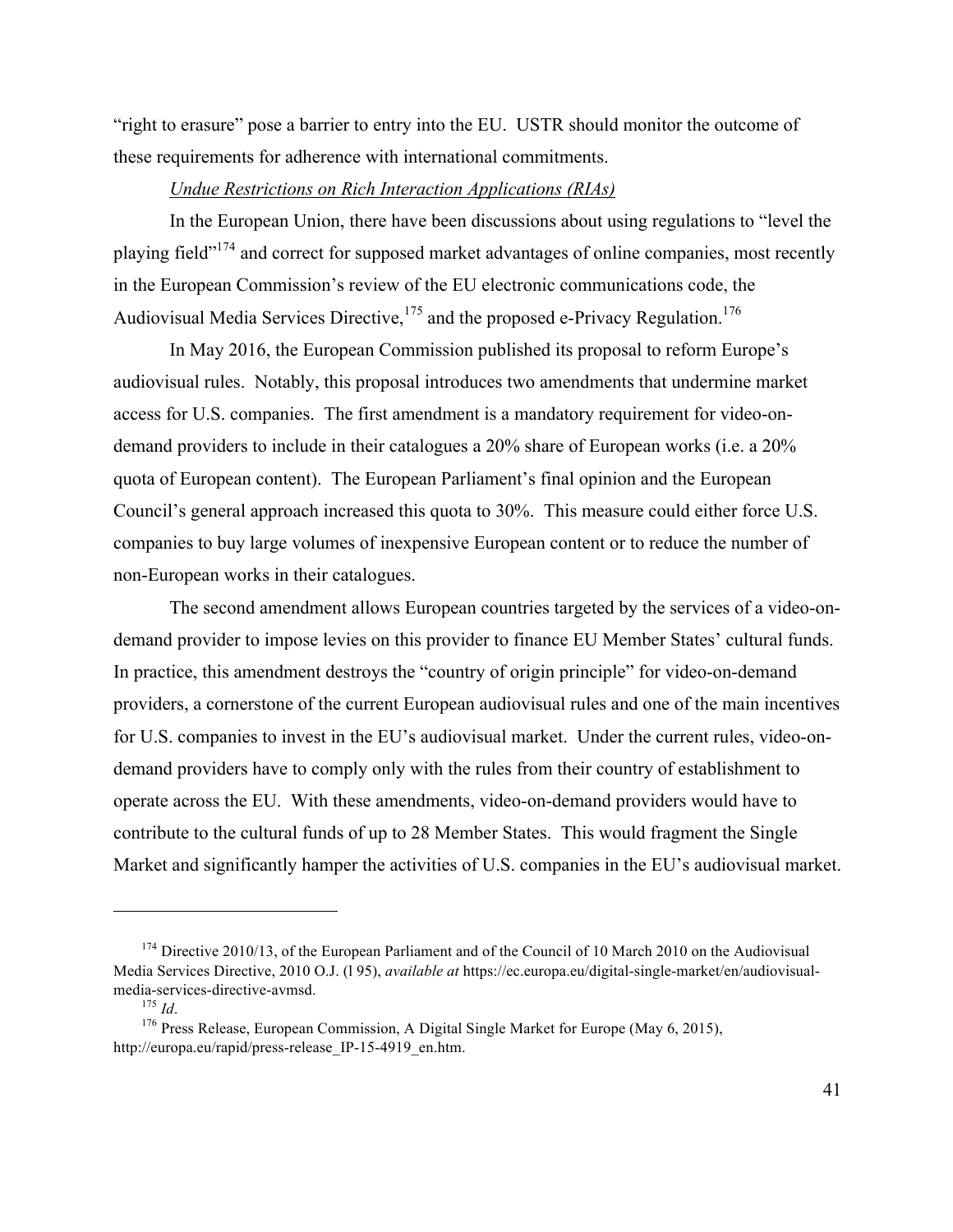This reform also includes provisions that undermine the intermediary liability regime applicable to video-sharing platforms, by stipulating that "in case of conflicts", audiovisual rules would prevail over the European intermediary liability provisions.

The proposal for an e-Privacy Regulation was published by the European Commission on January 10, 2017 and is designed to replace the current e-Privacy Directive.<sup>177</sup> The proposal seeks to expand the existing Directive, which only applies to telecommunication services, to all "electronic communication services" including RIAs.<sup>178</sup> Rules that were originally created to apply to traditional telecommunication services will now apply to a variety of online applications from those that provide communications and messaging services to personalized advertising and the Internet of Things.<sup>179</sup> The Commission justifies this expansion by observing that since the enactment of the e-Privacy Directive, services entered the market that "from a consumer perspective are substitutable to traditional services, but do not have to comply with the same set of rules."180 This is based on a flawed understanding of the services at issue and a failure to recognize that the Internet has flourished largely due to *not* treating RIAs and other over-the-top services like traditional telecommunications providers. The new obligations under this proposal on notice and consent are also concerning as they go beyond what is required under the GDPR.

The proposed electronic communications code extends certain legacy telecommunications requirements to RIAs which will seriously eliminate their free or almost free business model and could result in several U.S. companies pulling out of EU markets leaving users with less choice and less competition.

#### *Value Added Tax/Customs Rules*

The EU Value Added Tax system for e-Commerce has consistently been identified<sup>181</sup> as a non-tariff trade barrier, even within the EU Single Market. To address some of the complexity,

<sup>177</sup> Proposal for a Regulation on Privacy and Electronic Communications 2017/003, *available at* 

http://ec.europa.eu/newsroom/dae/document.cfm?doc\_id=41241 [hereinafter "Proposal for ePrivacy Regulation"].<br><sup>178</sup> *Id.* at art. 4 (CCIA is furthered concerned that the definition of an "electronic communication service" i

final and dependent on the also pending Electronic Communications Code).<br><sup>179</sup> *Id.* at recital 12.<br><sup>180</sup> *Id.* at recital 6.<br><sup>181</sup> EUROPEAN PARLIAMENTARY RESEARCH SERVICE, *Understanding Non-Tariff Barriers in the Single* (Oct. 2017), http://www.europarl.europa.eu/RegData/etudes/BRIE/2017/608747/EPRS\_BRI(2017)608747\_EN.pdf.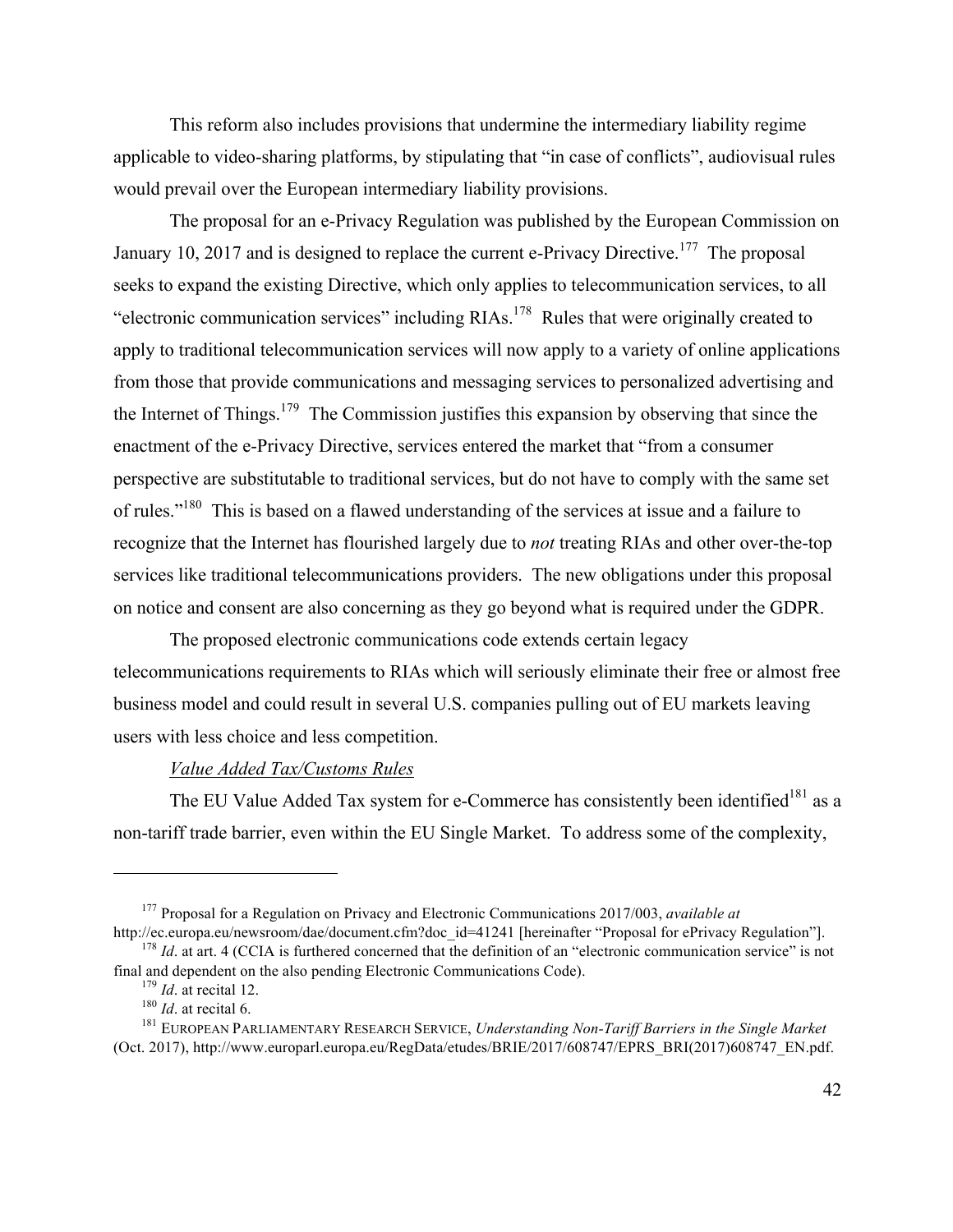the EU Commission has proposed a relatively fundamental overhaul of the system.<sup>182</sup> Most of the proposal deals with intra-EU commerce: the proposal introduces a simplified one-stop-shop mechanism which allows businesses to make a single VAT declaration and payment in their own Member State, rather than having to declare and pay VAT to each individual Member State where their customers are based. At the same time, the Commission is proposing to remove the current low value threshold for imports from non-EU countries (22 Euros), meaning that VAT is due on all transactions. This means that low value shipments from non-EU merchants to EU consumers will also be subject to the same lengthy customs process (including VAT collection) as high-value items, leading to considerable lead times. The only way a non-EU merchant will be able to access the EU market at equal speed as his local competitors is to find a local intermediary and sign up to the one-stop-shop through that intermediary. However, even in that case, the non-EU merchant will be required to charge and remit the standard VAT rate applicable in the country of the customer. In addition to the cost of complying with all different VAT rates in Europe (more than 150), non-EU merchants will be disadvantaged as they cannot apply the reduced or zero rates applicable in certain product categories.

## **F. India**

1

# *Data Localization*

Through amendments in 2011 to its Information Technology Act of 2000, India has restricted the transfer of data in cases only "if it is necessary for the performance of the lawful contract" or when the data subject consents to the transfer. However, the necessity requirement is not adequately explained, effectively limiting transfer of data only when consent is given. India has also taken steps to avoid U.S.-based service providers in internal government communications, relying on interpretations of their Public Records Act of 1993. Proposed policies seek to mandate that all employees only use government email services and that agencies host their websites on servers within India, and to restrict use of private services regardless of geographic origin.<sup>183</sup> Indian authorities have contemplated extending localization

<sup>&</sup>lt;sup>182</sup> Press Release, European Commission, Commission Proposes New Tax Rules to Support E-Commerce and Online Businesses in the EU (Dec. 1, 2016), http://europa.eu/rapid/press-release\_IP-16-4010\_en.htm. 183 Chander & Lê, *Data Nationalism*, *supra* note 19*,* at 694-97.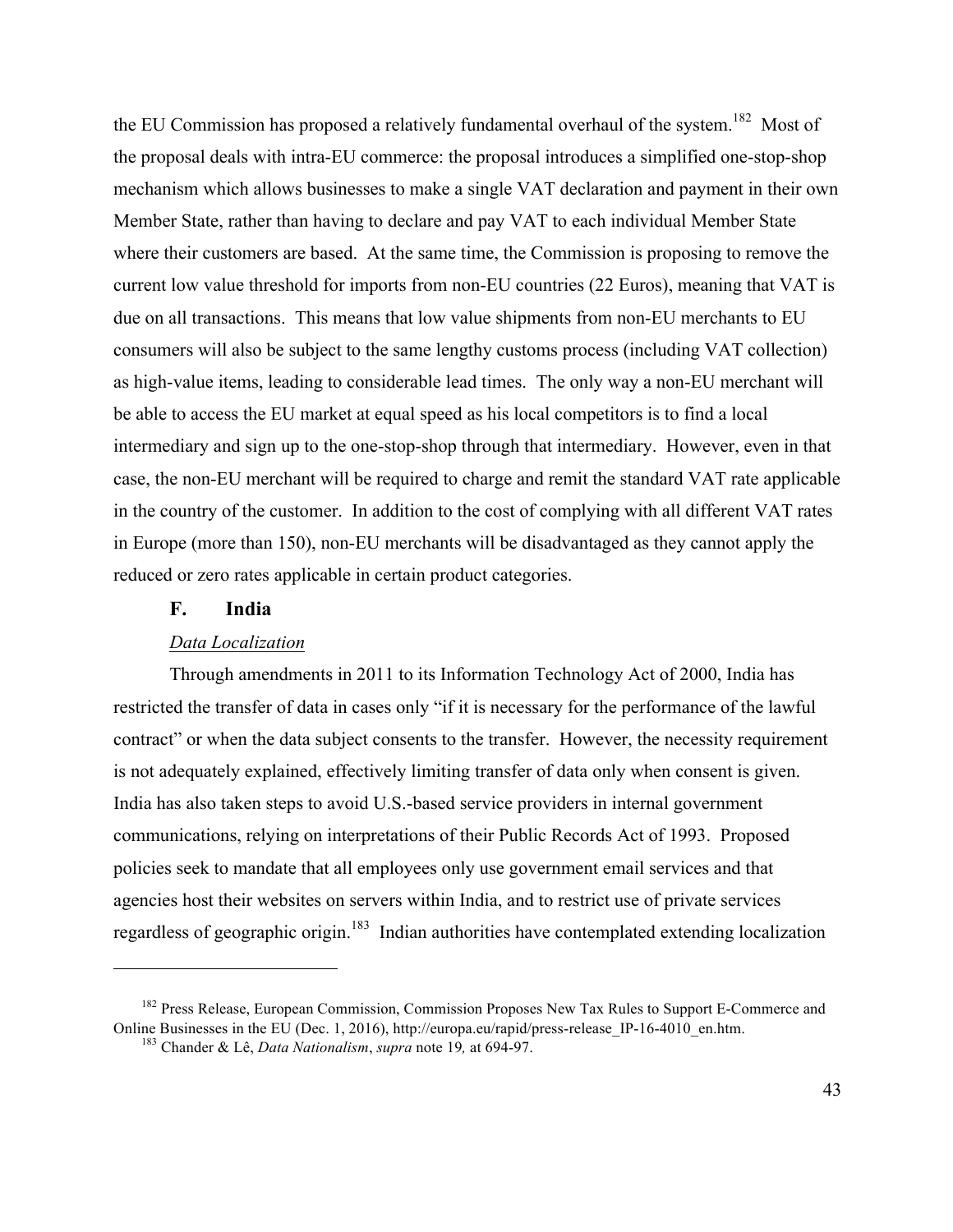policies to non-government communications as well,<sup>184</sup> which would require all private data of Indian citizens to be stored on servers within the country and prevent the mirroring of data on servers abroad.<sup>185</sup>

India's Telecommunications Regulatory Authority of India (TRAI) recently concluded a consultation on cloud computing. In their recommendations, they failed to adopt strong prohibitory language on mandated data localization.<sup>186</sup> Rather, they observed that any final view on this subject will have to be taken by the Government based on comprehensive review and its impact on the cloud industry.<sup>187</sup> They also suggest the Government may soon address many issues in the cloud computing industry by enacting a comprehensive data protection law covering all sectors.

# *Filtering & Blocking*

The Indian government regularly shuts down mobile Internet services across regions in response to local unrest and protests, to prevent what it calls "anti-national activity."188 Often the shutdowns are in response to or in preparation for actions that may cause disturbances or violence, ranging from protests over jobs, and wrestling tournaments to name a few.<sup>189</sup> These shutdowns stand in stark contrast to India's recent efforts to expand Internet services across the

<sup>184</sup> Thomas K. Thomas, *National Security Council Proposes 3-pronged Plan to Protect Internet Users*, THE HINDU BUSINESS LINE (Feb. 13, 2014), http://www.thehindubusinessline.com/info-tech/national-security-councilproposes-3pronged-plan-to-protect-internet-users/article5685794.ece.

<sup>&</sup>lt;sup>185</sup> Like many other countries, India may be contemplating data localization as an economic investment strategy: ECIPE estimates predict that India's data localization efforts will lead to a 1.4% decrease in domestic investment. *See* Matthias Bauer et al., *The Costs of Data Localisation: Friendly Fire on Economic Recovery*, ECIPE Occasional Paper No. 3/2014, http://www.ecipe.org/app/uploads/2014/12/OCC32014\_\_1.pdf.

<sup>186</sup> TELECOMM. REGULATORY AUTH. OF INDIA, Recommendations on Cloud Services at 28 (Aug. 16, 2017), *available at* http://trai.gov.in/sites/default/files/Recommendations\_cloud\_computing\_16082017.pdf ("While on one hand it is often argued that localisation aids the protection of privacy and security of the data, on the other, there is the concern that localisation requirements may 'make it impossible for cloud service providers to take advantage of the Internet's distributed infrastructure').<br><sup>187</sup> *Id*. <sup>188</sup> Hasit Shah, *Where 'Digital India' Ends*, SLATE (Sept. 7, 2016),

http://www.slate.com/articles/technology/future\_tense/2016/09/india\_champion\_of\_web\_access\_cuts\_off\_mobile\_i nternet\_in\_kashmir.html.

<sup>189</sup> Deji Bryce Olukotun, *The Absurd Excuses Countries Give for Shutting Off Internet Access*, SLATE (July 21, 2016),

http://www.slate.com/blogs/future\_tense/2016/07/21/excuses\_officials\_give\_for\_shutting\_off\_internet\_access\_inclu de\_wrestling.html.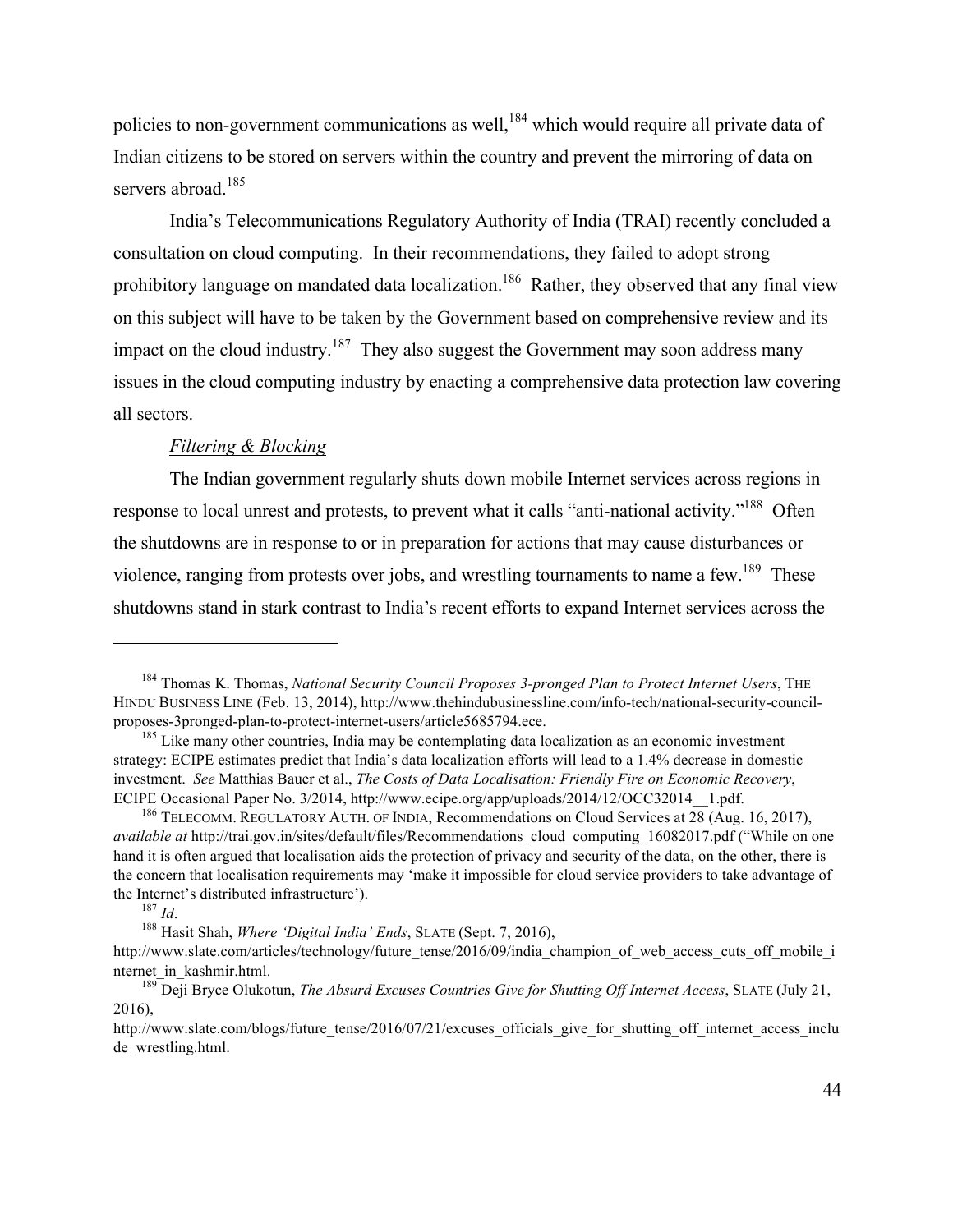country, and have led CCIA members including Facebook and Google to weigh in by developing Service Restriction Orders.<sup>190</sup> The Brookings research noted on page 8 estimates that Internet shutdowns cost India's GDP at least \$968 million over 70 days it was shut down in  $2016$ .<sup>191</sup>

# *Legal Liability for Online Intermediaries*

While India has sought to limit service provider liability, an empirical study found that rules for the administration of takedowns by intermediaries passed in 2011 have a chilling effect on free expression by encouraging over-compliance with takedown notices in order to limit liability, and by not establishing sufficient safeguards to prevent misuse and abuse of the takedown process.<sup>192</sup> CCIA thanks USTR for highlighting the dangerous effects of these rules in the 2017 NTE.<sup>193</sup> For example in 2012, U.S. Internet services were threatened with criminal prosecution in India for hosting material that "seeks to create enmity, hatred and communal violence" and "will corrupt minds,"194 and executives faced possible prison terms, in addition to financial penalties,  $195$  based on legal standards that are essentially strict liability.<sup>196</sup> Although India's Supreme Court earlier clarified and struck down some sections of the 2000 IT Act, $^{197}$  its

<sup>190</sup> *Id*.

<sup>191</sup> Darrell M. West, *Internet Shutdowns*, *supra* note 31, at 7.

<sup>&</sup>lt;sup>192</sup> Rishabh Dara, *Intermediary Liability in India: Chilling Effects on Free Expression on the Internet, CENTER* FOR INTERNET & SOC'Y (2011), http://cis-india.org/internet-governance/intermediary-liability-in-india.pdf.<br><sup>193</sup> See also 2017 NTE, supra note 44, at 217 ("India's 2011 Information Technology Rules fail to provide a

robust safe harbor framework to shield online intermediaries from liability for third-party user content. Any citizen can complain that certain content is "disparaging" or "harmful," and intermediaries must respond by removing that content within 36 hours. Failure to act, even in the absence of a court order, can lead to liability for the intermediary. The absence of a safe harbor framework discourages investment to Internet services that depend on user generated content.").

<sup>194</sup> Amol Sharma, *Facebook, Google to Stand Trial in India*, WALL ST. J. (Mar. 13, 2012), http://online.wsj.com/article/SB10001424052702304537904577277263704300998.html.

<sup>195</sup> Rebecca MacKinnon, *The War for India's Internet*, FOREIGN POLICY (June 6, 2012), http://www.foreignpolicy.com/articles/2012/06/06/the war for india s internet?page=0,0.

<sup>196</sup> Amol Sharma, *In Search of Justice at the Google, Facebook Trial*, INDIA REAL TIME (Mar. 13, 2012), http://blogs.wsj.com/indiarealtime/2012/03/13/in-search-of-justice-at-the-google-facebook-trial.

<sup>&</sup>lt;sup>197</sup> Shreya Singhal v. Union of India, A.I.R. 2015 SC 1523 (striking down a section of the IT Act which mandated intermediaries block content based on allegations that the content was "grossly offensive or has menacing character" or that false information was posted "for the purpose of causing annoyance, inconvenience, danger, obstruction, insult, injury, criminal intimidation, enmity, hatred, or ill will" due to overbreadth, and providing that "notice" for purpose of an intermediary's duty to remove content can only occur if an adjudicatory body issues an order on the intermediaries to remove the content). CCIA is glad to see revisions of prior decisions that limited safe harbor protections in copyright infringement cases, most recently with the Delhi High Court's order in the case of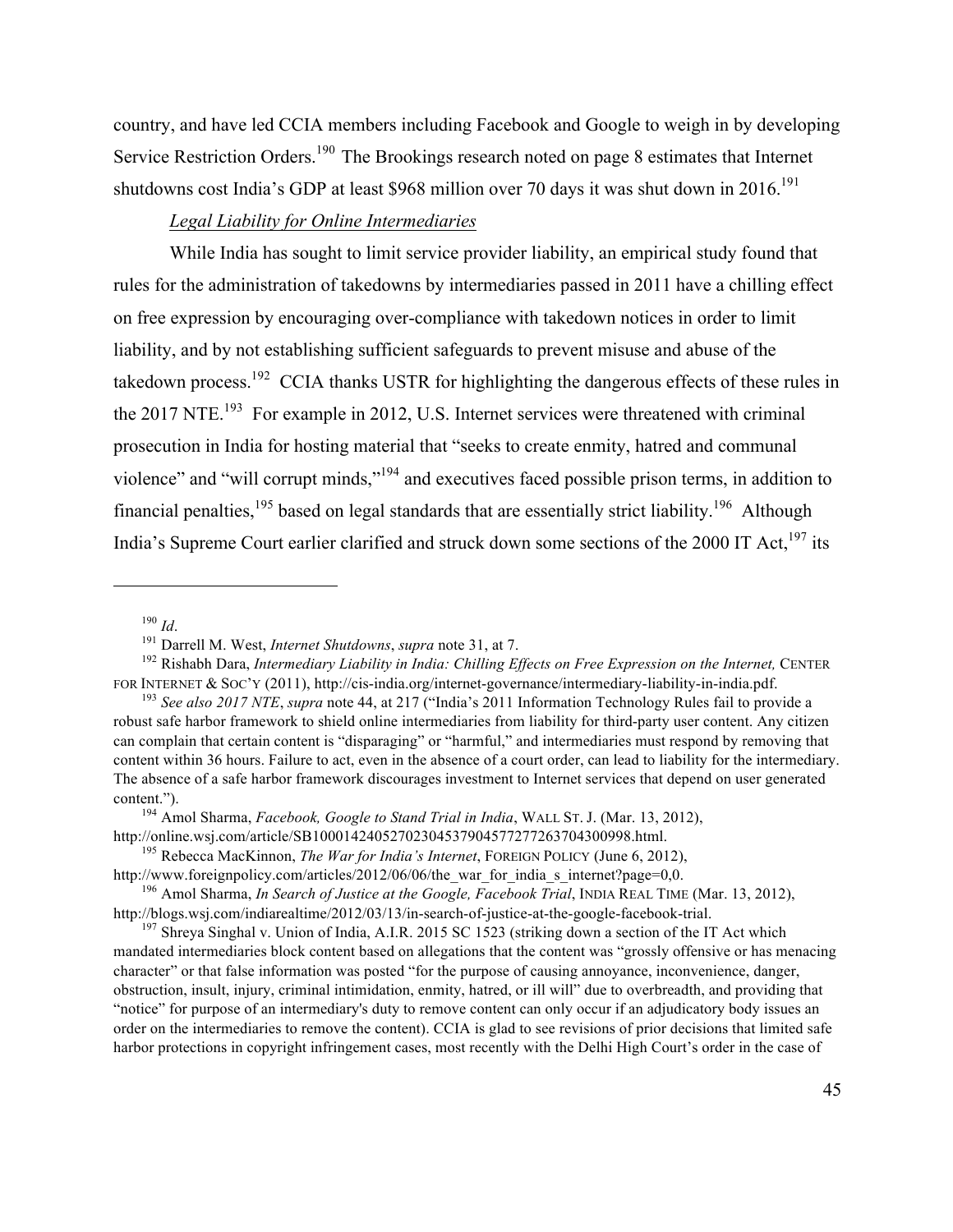existing provisions have still been harmful to intermediaries. In October 2015, an administrator of a WhatsApp group was arrested when someone in his group shared a video depicting violence toward a cow and the prime minister (notwithstanding the fact that group administrators in this application could not even delete members' posts in this app).<sup>198</sup> Imposing liability on an intermediary who cannot technologically respond to content is tantamount to a prohibition on use of the application.<sup>199</sup>

Last year,<sup>200</sup> the Supreme Court ordered Google, Microsoft, and Yahoo to filter terms related to online advertisements for prenatal gender determination kits, which are banned in India. When confronting industry's argument that banning by key terms will likely remove permitted speech as well, the Court informed them that they should stop operating in India if they cannot resolve those issues.<sup>201</sup> Last February, the Court further directed Google, Microsoft, and Yahoo to set up their own in-house experts to monitor and delete the prohibited ads.<sup>202</sup>

Myspace Inc. vs. Super Cassettes Industries. (2016) C.S(OS) 2682/2008, *available at* 

<sup>199</sup> A study by Copenhagen Economics found that online intermediaries can become a significant part of India's economy and their GDP contribution may increase to more than 1.3% by 2015 provided that the existing safe harbor regime is improved. Such opportunities would be valuable to American companies. *See* Copenhagen Economics, *Closing the Gap – Indian Online Intermediaries and a Liability System Not Yet Fit for Purpose*, GLOBAL NETWORK INITIATIVE (Mar. 2014), https://globalnetworkinitiative.org//sites/default/files/Closing%20the%20Gap%20- %20Copenhagen%20Economics\_March%202014\_0.pdf.

<sup>200</sup> Arap Gupta, *The Supreme Court's Slow March Towards Eroding Online Intermediary Liability*, THE WIRE (Jul. 14, 2017), http://thewire.in/51399/ignorance-is-not-an-excuse-in-law/ (noting that the Supreme Court had failed to deliver a final ruling but instead repeatedly issuing orders to investigate the possibility of website blocking and key word filtering for search engine to remove generated ads). 201 Manish Singh, *Google, Microsoft and Yahoo Slammed by India's Supreme Court Over Sex Selection*, CNET

(Jul. 6, 2016), https://www.cnet.com/news/indias-supreme-court-orders-google-yahoo-and-microsoft-to-stopshowing-sex-determination-ads/. 202 Krishnadas Rajagopal, *Banning Online Pre-Natal Sex Determination Content Dangerous: SC*, THE HINDU

(Apr. 11, 2017), http://www.thehindu.com/news/national/general-ban-on-online-pre-natal-sex-determinationcontent-may-smother-citizens-right-to-know-supreme-court/article17926261.ece.

http://lobis.nic.in/ddir/dhc/SRB/judgement/24-12-2016/SRB23122016FAOOS5402011.pdf. The court upheld the original interpretation of the law, providing that intermediaries cannot be held liable for infringement absent "actual knowledge" rather than "general knowledge" and that Section 81 ("nothing in this Act shall restrict any person from exercising any right under the Copyright Act") of the IT Act does not bar application of the safe harbor in the cases of copyright infringement.

<sup>198</sup> Varun B. Krishnan, *Social Media Administrator? You Could Land in Trouble*, NEW INDIA EXPRESS (Oct. 10, 2015), http://www.newindianexpress.com/states/tamil\_nadu/Social-Media-Administrator-You-Could-Land-in-Trouble/2015/10/10/article3071815.ece.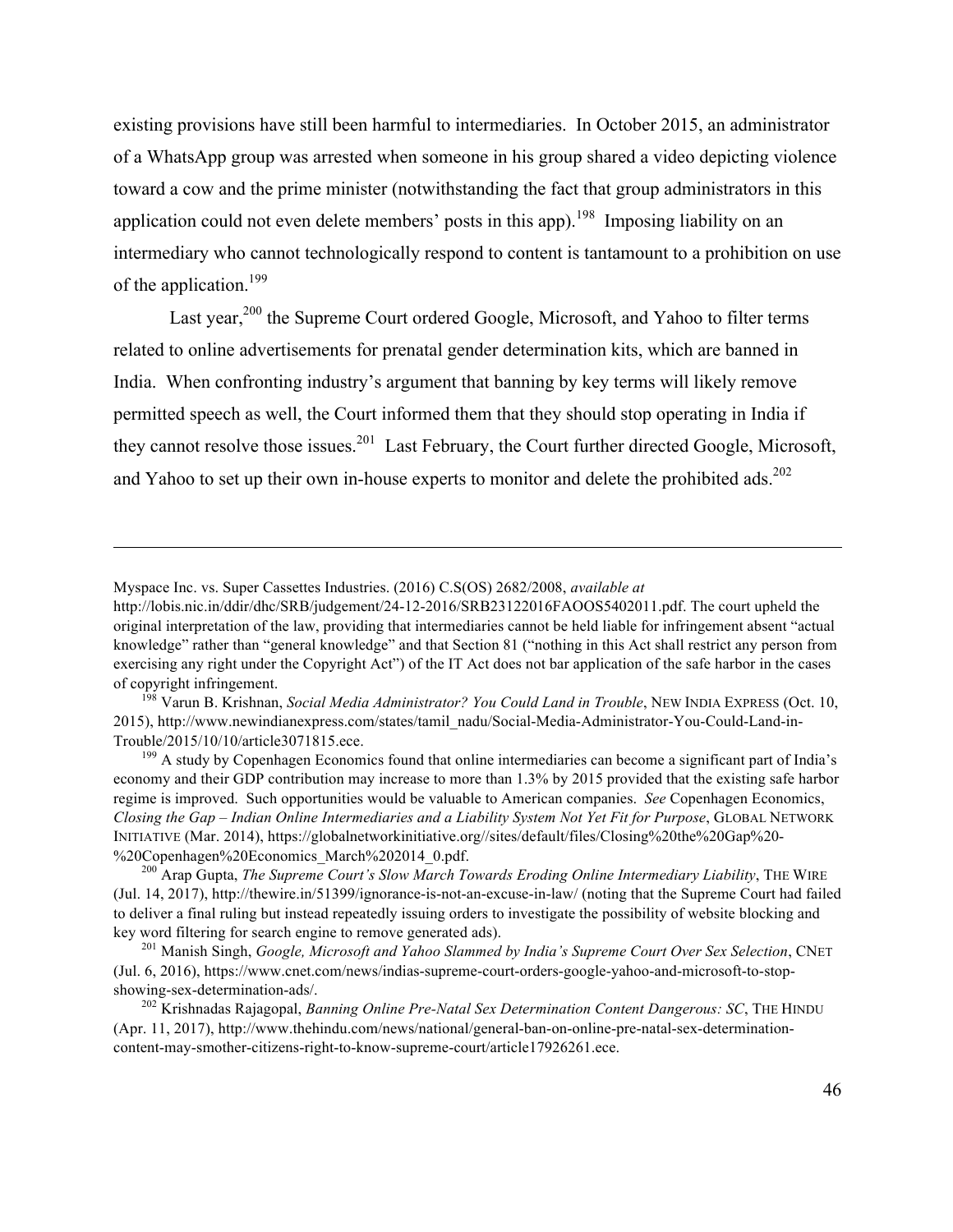#### *Undue Restrictions on Rich Interaction Applications (RIAs)*

TRAI has indicated that it will soon release a consultation paper on RIAs to address "residual issues" which reportedly may include attempts at "leveling the playing field" between RIAs and licensed telecom provides and imposing security requirements on data records and logs on RIAs services.<sup>203</sup> In 2015, TRAI proposed introducing licensing and regulatory obligations targeted at OTT VoIP.<sup>204</sup> However, TRAI Chairman RS Sharma has said that, since that time, the telecom sector had undergone a "lot of significant changes" and cited TRAI's parallel work around differential pricing and net neutrality as a reason the original proposal may not be necessary.

#### **G. Indonesia**

#### *Data and Infrastructure Localization*

As USTR noted in the 2017 NTE, data localization requirements remain a serious concern in Indonesia.205 Since 2012, service providers providing a "public service" have been required to localize data servers within the country.<sup>206</sup> USTR noted that these requirements "could prevent service suppliers from leveraging economies of scale from existing data centers and inhibit cross-border data flows" and that while larger companies may be able to comply, "such requirements could potentially impede access for small- and medium-sized businesses."<sup>207</sup> The Ministry of Communication has also recently sought to require domestic data centers for purposes of disaster recovery, extending the mandate to all information technology providers.<sup>208</sup>

As also noted in the 2017 NTE, the Indonesian government requires that the equipment used for certain wireless broadband services contain certain levels of local content, and that telecommunication providers use half of their capital expenditures on network development of

<sup>203</sup> *TRAI's Net Neutrality Views by October-End; OTT Consultation Soon*, THE ECONOMIC TIMES (Oct. 2, 2017), http://economictimes.indiatimes.com/tech/internet/trais-net-neutrality-views-by-october-end-ott-consultationsoon/articleshow/60910267.cms. 204 *TRAI seeks to regulate OTT players like Skype, Viber, WhatsApp, and Google Talk*, THE INDIAN EXPRESS

<sup>(</sup>Apr. 18, 2015), http://indianexpress.com/article/technology/social/trai-seeks-to-regulate-ott-players-like-skypeviber-whatsapp-and-google-talk/.<br><sup>205</sup> 2017 NTE, supra note 44, at 236.

<sup>&</sup>lt;sup>206</sup> 2017 Key Barriers to Digital Trade, *supra* note 2.

<sup>207</sup> *2017 NTE*, *supra* note 44, at 236.

<sup>208</sup> Chander & Lê, *Data Nationalism*, *supra* note 19, at 698.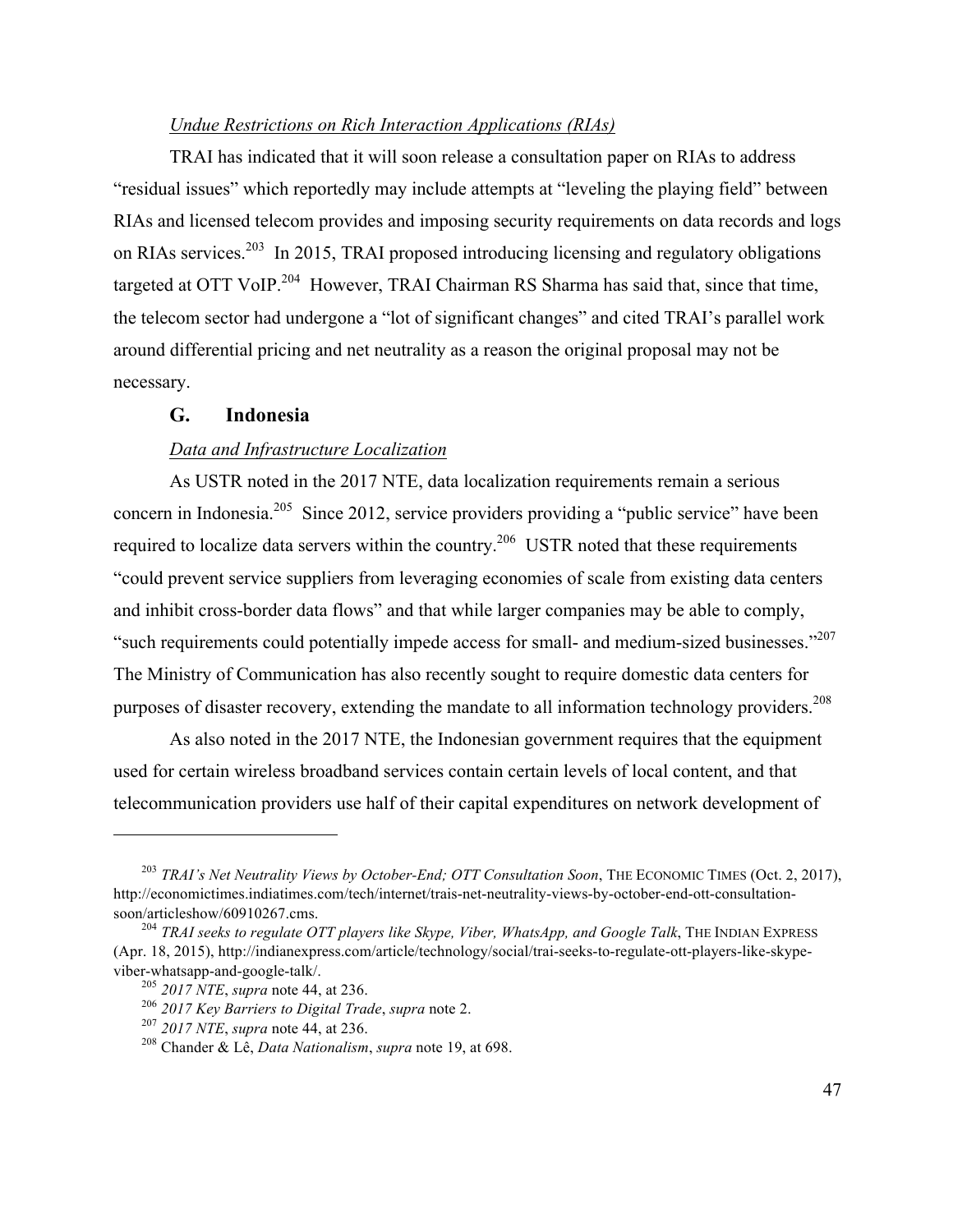locally sourced components and services.<sup>209</sup> Additionally, Indonesia has issued a regulation that requires 4G enabled devices to contain 30% local content.<sup>210</sup>

# *Undue Restrictions on Rich Interaction Applications (RIAs)*

Indonesia's Ministry of Communications and Informatics released draft over-the-top service regulations that essentially require offshore online services to come onshore or face a higher tax rate in 2016.<sup>211</sup> This law would require data localization, new liability and monitoring requirements for online services, creation of a local entity or permanent establishment, and numerous other market access barriers. CCIA was pleased by reports that the implementation of this regulation would be delayed until officials can address the concerns about the implications of the proposal to the digital ecosystem in Indonesia.<sup>212</sup> However, the government has since stated that they will issue a new a decree aimed at regulating such services at the end of this year, a plan that was recently revealed at the ITU Telecom World Global Forum in September.<sup>213</sup>

### **H. Iran**

#### *Filtering & Blocking*

In May 2014, Iran blocked access to Google's hosting platform, Google Sites, and censored at least two Wikipedia pages.214 The country also continues to block Twitter and Facebook, with YouTube being blocked intermittently, while some government officials have pushed to block WhatsApp and Viber.<sup>215</sup> Freedom House also ranked Iran as the third worst country for Internet freedom in its 2016 report.<sup>216</sup> In late 2014, reports from Iran suggested that

1

http://www.bbc.co.uk/monitoring/jokes-and-medicine-the-viber-lives-of-iranians.

<sup>209</sup> *2017 NTE*, *supra* note 44, at 234-35*.* 

<sup>210</sup> *Id*. at 235.

<sup>211</sup> *MCIT Issues Draft Regulation on OTT in Indonesia*, TELEGEOGRAPHY (May 5, 2016),

https://www.telegeography.com/products/commsupdate/articles/2016/05/05/mcit-issues-draft-regulation-on-ott-inindonesia/.

<sup>212</sup> *2017 Global Digital Trade Part I*, *supra* note 18, at 308 ("According to a January 2017 press report, the

Indonesian government plans to issue a final regulation after Indonesia's tax dispute with Google is resolved.").<br><sup>213</sup> Winny Tang, *Indonesia Set to Regulate OTT Content Providers*, THE JAKARTA POST (Sept. 28, 2017),<br>http

<sup>&</sup>lt;sup>214</sup> Lorenzo Franceschi-Bicchierai, *Iran Takes Aim at Google, Wikipedia in Latest Internet Censorship Effort*, MASHABLE (May 16, 2014), http://mashable.com/2014/05/16/iran-google-wikipedia/.

<sup>215</sup> *Jokes and Medicine: the Viber Lives of Iranians*, BBC NEWS *(*Mar. 9, 2015),

<sup>216</sup> *Internet Freedom 2016*, *supra* note 28. Freedom House previously ranked Iran as the worst country for Internet freedom in its 2014 report, and Iran tied for second worst in 2015.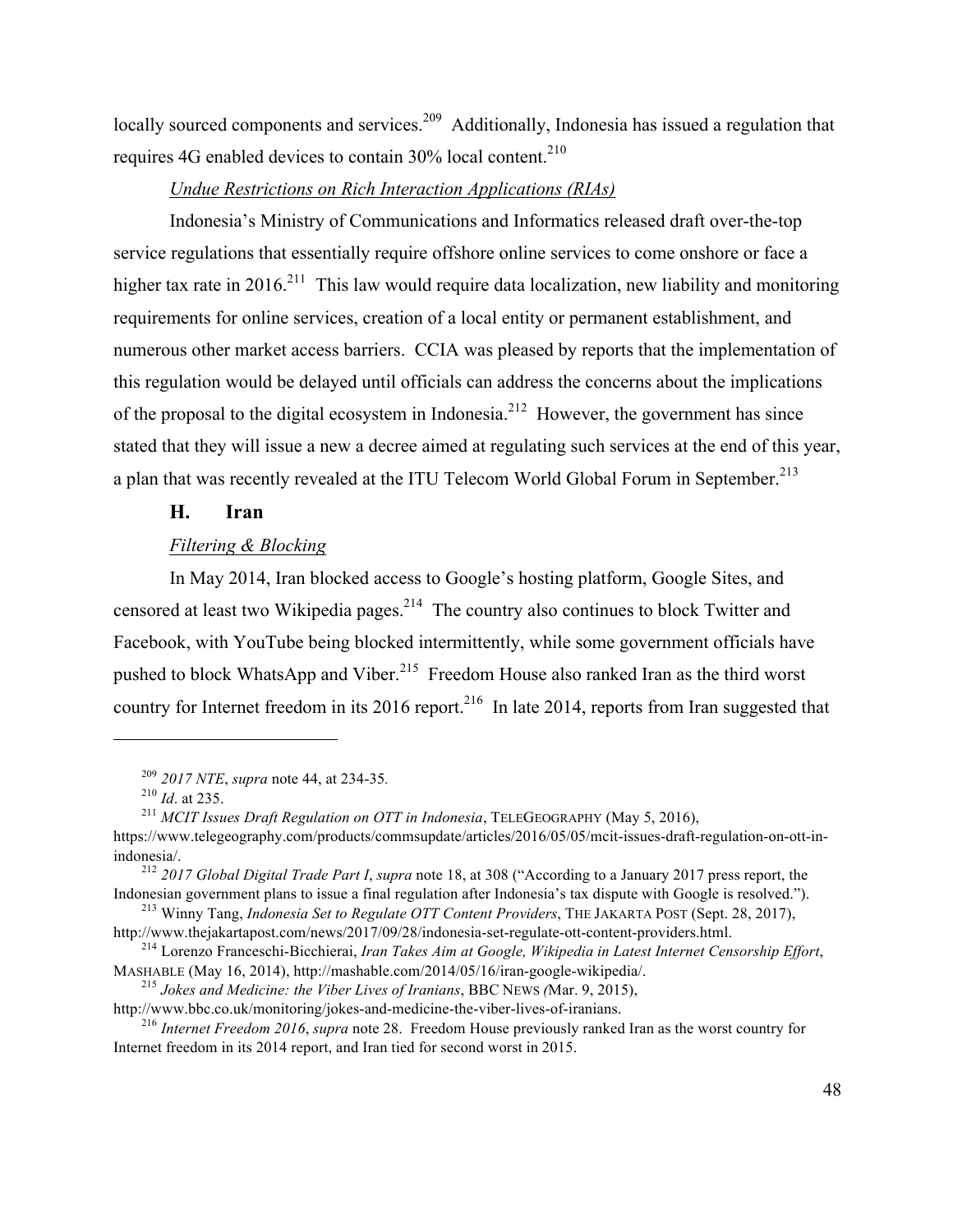the country would impose a filtering system, rather than blocking websites outright. In February 2016, Iranian Communications and Information Technology Minister Ali Asghar Amidian announced that the Iranian government, in connection with several Iranian universities, spent \$36 million to develop a "smart filtering" system intended to implement selective blocking of specific content. $217$ 

## **I. Mexico**

1

## *Data Localization*

Mexico should also resolve ambiguities surrounding the types of data that can be stored in the cloud following the cloud computing legislation. In January, Mexico passed the General Law on Data Protection. While the law was directed at the public sector, the law has implications for the private cloud computing market. The renegotiation of NAFTA provides a clear opportunity to resolve issues relating to cross-border data flows between U.S. and Mexico. In approaching the negotiations, USTR should adopt the policy of prohibiting government from interfering with data flows or the exchange of information online.<sup>218</sup>

#### *Value Added Tax/Customs Rules*

Mexico's Customs Agency seeks to drastically modify its simplified imports model by increasing the Value Added Tax and the duty for express shipments, transforming their simplified model into one more in line with the definite imports model.<sup>219</sup> The proposed changes would force higher prices, extend product shipment wait times, and decrease product selection for customers. Rejecting these proposed changes and sticking with a simplified imports model will help fuel the growth of the tech industry in Mexico, and will give consumers a wider selection of technology products at competitive prices. USTR should raise this issue in the

<sup>217</sup> *Iran to Spend \$36 Million on Internet "Smart Filtering" to No Avail*, INTERNATIONAL CAMPAIGN FOR HUMAN RIGHTS IN IRAN (Feb. 23, 2016), https://www.iranhumanrights.org/2016/02/iran-will-spend-36m-on-smartfiltering/.

<sup>218</sup> Bijan Madhani, *Digital Issues In NAFTA: Cross-Border Data Flows and Cybersecurity*, DISRUPTIVE COMPETITION PROJECT (June 15, 2017), http://www.project-disco.org/21st-century-trade/061517-digital-issues-innafta-cross-border-data-flows-and-cybersecurity/.<br><sup>219</sup> On June 22, 2016, Mexico's Tax Administration Service issued a ruling announcing amendments to the

current Foreign Trade Rule 3.7.3 and proposed new rule 3.7.35. *See (Mexico) SAT publishes new amendments to general foreign trade rules*, EDICOM (July 19, 2016), http://www.edicomgroup.com/en\_US/news/8488-mexico-satpublishes-new-amendments-to-general-foreign-trade-rules.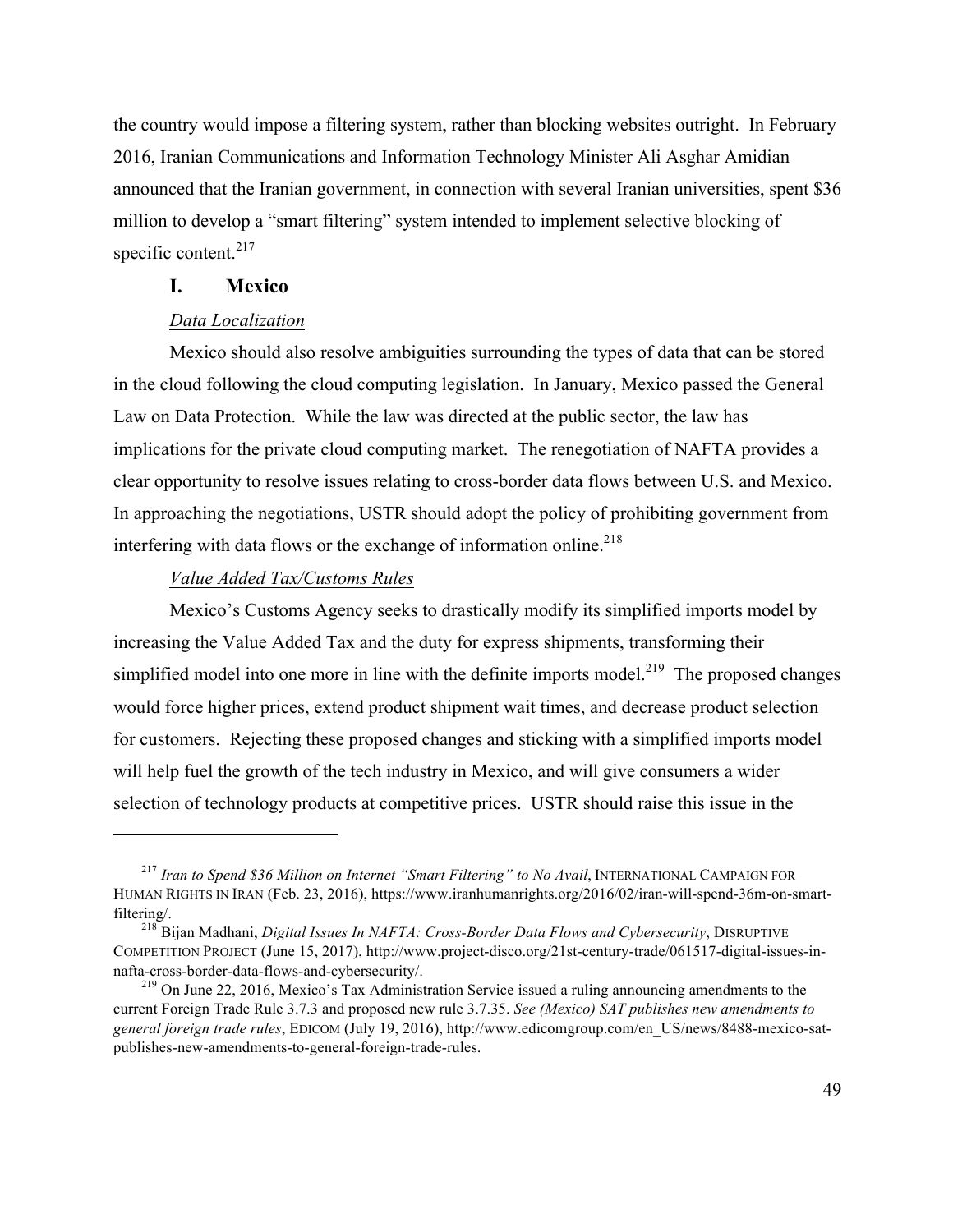upcoming NTE, and encourage the Mexican government to ensure compliance with international trade commitments.

# **J. Nigeria**

## *Data and Infrastructure Localization*

In December 2013, the National Information Technology Development Agency (NITDA), an agency of the Federal Ministry of Communication Technology, issued the Guidelines for Nigerian Content Development in the ICT sector. The guidelines require that within three years, makers of original ICT equipment utilize at least 50% of local manufactures in their products, and that ICT companies generally must use Nigerian companies to provide 80% of "value added services" on their networks. Other sections of concern require that all government data be hosted locally (unless officially exempted) and that all subscriber and consumer data be locally hosted. There remains a lack of clarification regarding the sanctions U.S. companies may face for not complying with the guidelines.

As a 2016 State Department report described the guidelines, "[t]he goal is to promote development of domestic production of ICT products and services for the Nigerian and global markets, but the guidelines present impediments and risks to foreign investment and U.S. companies by interrupting their global supply chain, increasing costs, disrupting global flow of data, and stifling innovative products and services."<sup>220</sup> One analysis concluded the guidelines "will prop up domestic technology enterprises at the expense of higher quality and/or more efficient foreign ones."221

# **K. Pakistan**

1

#### *Filtering & Blocking*

Both Twitter and Facebook have intermittently been blocked in Pakistan, while Facebook is also routinely asked by the government to censor material deemed

<sup>220</sup> U.S. DEP'T OF STATE, *Nigeria Investment Climate 2015* at 13 (May 2015), http://www.state.gov/documents/organization/241898.pdf.

<sup>221</sup> Michelle A. Wein, *The Worst Innovation Mercantilist Policies of 2014*, ITIF (Dec. 2014), http://www2.itif.org/2014-worst-mercantilist-fourteen.pdf.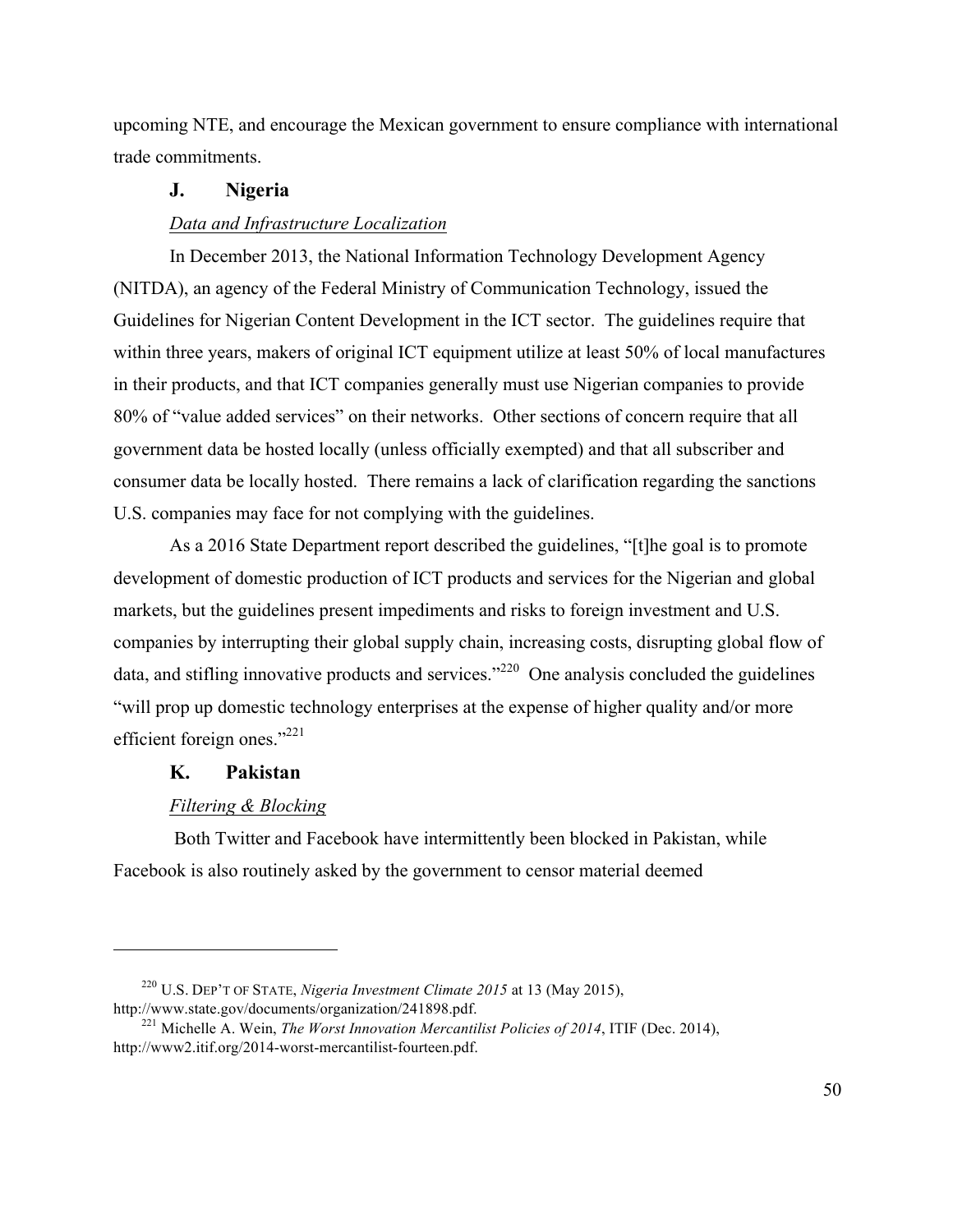"blasphemous".<sup>222</sup> The popular blog platform WordPress was also temporarily blocked for several days earlier in 2015 with little explanation from authorities.<sup>223</sup> These blocks have cost the Pakistani GDP an estimated  $$69$  million dollars so far, this year.<sup>224</sup>

## **L. Peru**

## *Legal Liability for Online Intermediaries*

Peru is out of compliance with key provisions under the U.S.-Peru Trade Promotion Agreement ("USPTPA") which require protections against copyright infringement claims for online intermediaries.<sup>225</sup> Understanding this threat to foreign investment in Peru, USTR rightly cited this discrepancy in its inclusion of Peru in the 2017 Special 301 Report.<sup>226</sup> We urge USTR to engage with Peruvian counterparts and push for full implementation of the agreement and establish limited liability for ISPs within the parameters of the USPTPA.

#### **M. Russia**

1

#### *Data and Infrastructure Localization*

Russia signed localization measures into law in July of 2014, which went into effect on September 1, 2015.<sup>227</sup> The law requires all operators that process the personal data of Russian citizens to maintain databases located in Russia, and to disclose the address of these databases to the Russian telecommunications authority.<sup>228</sup> In August 2015, the Ministry of Communications and Mass Media issued "clarifications" explaining the law's provisions, indicating that the localization requirements will apply to business activities that are "oriented towards" a Russian

<sup>222</sup> *See* Gibran Ashraf, *Facebook Censored 54 Posts for 'Blasphemy' in Pakistan in Second Half of 2014*, THE EXPRESS TRIBUNE (Mar. 18, 2015), http://tribune.com.pk/story/855030/facebook-censored-54-posts-for-blasphemyin-pakistan-in-second-half-of-2014/; Yoree Coh, *Jack Dorsey's Challenge: Simplify Twitter for Users Like Its Chairman*, WALL ST. J. (Oct. 22, 2015), http://blogs.wsj.com/digits/2015/10/22/jack-dorseys-new-boss-findstwitter-intimidating-to-use/.

<sup>223</sup> Bina Shah, *WordPress Ban*, DAWN (Mar. 26, 2015), http://www.dawn.com/news/1171842.

<sup>&</sup>lt;sup>224</sup> Darrell M. West, *Internet Shutdowns*, *supra* note 31, at 3.<br><sup>225</sup> U.S.-Peru Trade Promotion Agreement, art. 16.11, para. 29.

<sup>&</sup>lt;sup>226</sup> U.S. TRADE REPRESENTATIVE, 2017 Special 301 Report, at 68-69 (2017),<br>https://ustr.gov/sites/default/files/301/2017%20Special%20301%20Report%20FINAL.PDF.

<sup>&</sup>lt;sup>227</sup> Paul Sonne, *Russia Steps Up New Law to Control Foreign Internet Companies*, WALL ST. J. (Sept. 24, 2014), http://online.wsj.com/articles/russia-steps-up-new-law-to-control-foreign-internet-companies-1411574920.

<sup>228</sup> Reports have differed on whether regulators insist on data being *exclusively* located within Russia.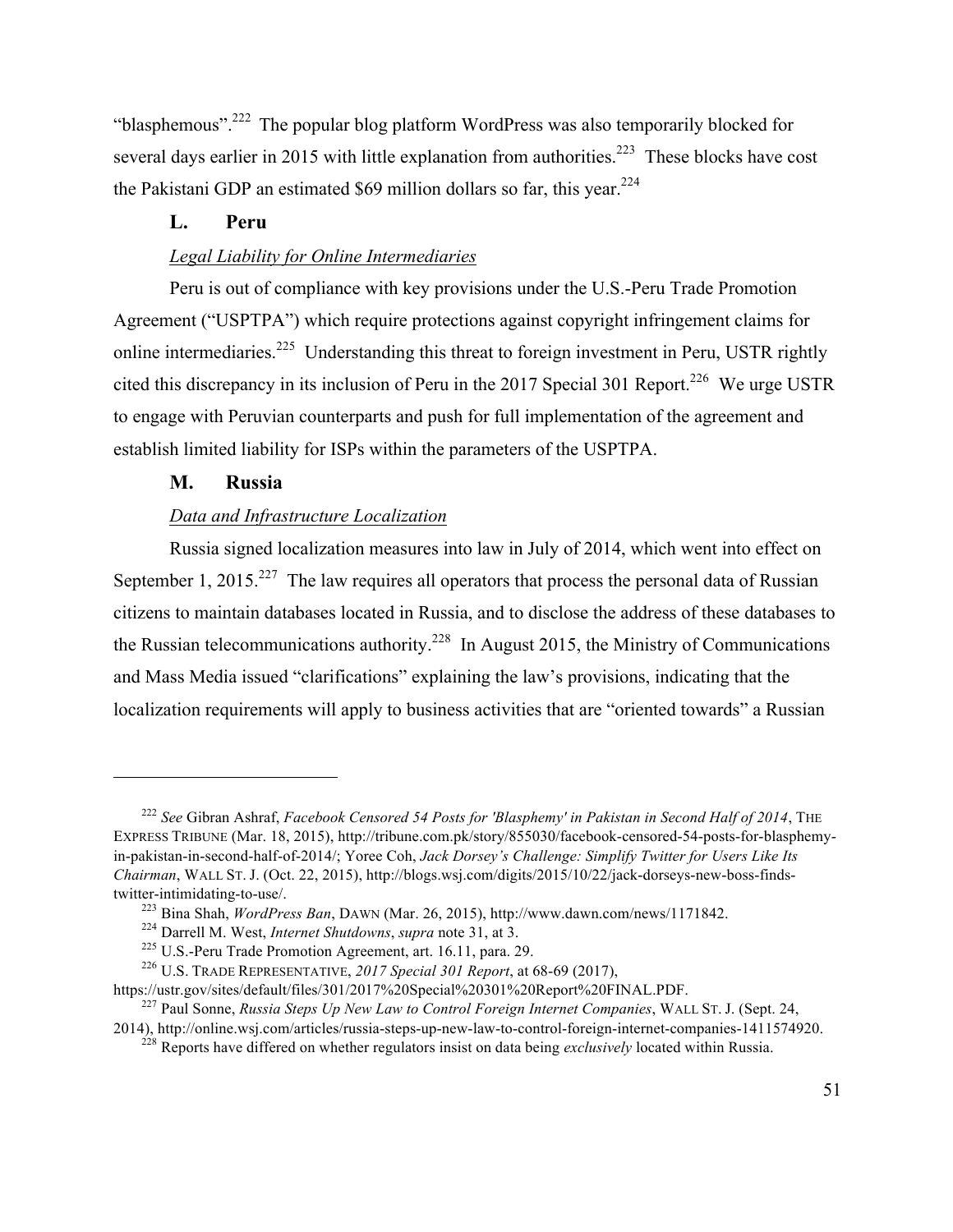audience.<sup>229</sup> Despite these clarifications, experts are concerned about the broad language of the rule, which would indicate that all multinational companies with Russian customers must comply,  $^{230}$  as well as the requirements to inform Russia's telecommunications authorities.  $^{231}$ Further, Russia has yet to issue implementing regulations, creating further uncertainty as to what the rules actually require.<sup>232</sup> The threat to U.S. industry was illustrated when Russia blocked access to LinkedIn in 2016 over perceived violations of the law.<sup>233</sup> CCIA thanks USTR for emphasizing this issue in the 2017 NTE, $^{234}$  and hopes that USTR will continue to highlight this issue moving forward.

Roskomnadzor, the Russian agency responsible for enforcing the new data localization laws, conducted 302 inspections for compliance with the new law in 2015 alone, though Roskomnadzor Head Alexander Zharov reported the inspections revealed only minor infractions that he believed would be easily fixed, and would not lead to fines.<sup>235</sup> However, Zharov also stated that Roskomnadzor planned to evaluate at least 1,500 inspections in 2016 under the new law.<sup>236</sup> While initially Roskomnadzor indicated it would focus inspections on small to medium-

<sup>229</sup> Sergei Blagov, *Russia Clarifies Looming Data Localization Law*, BLOOMBERG BNA (Aug. 10, 2015), http://www.bna.com/russia-clarifies-looming-n17179934521/.

 $^{230}$  News outlets have reported that the telecommunications authority has a list of 317 companies it will seek to investigate by the end of the year, and which may be banned from doing business in Russia if they are not found in compliance with the law. This may set a precedent for denial of market access in violation of Russia's trade agreements. *See, e.g.*, Georgy Bovt, *Will Data Law Isolate Russia Further? (Op-Ed)*, MOSCOW TIMES (Sept. 1, 2015), http://www.themoscowtimes.com/opinion/article/will-data-law-isolate-russia-further-op-ed/529229.html

<sup>231</sup> Courtney M. Bowman, *Primer on Russia's New Data Localization Law*, NAT'L LAW REVIEW (Aug. 28, 2015), http://www.natlawreview.com/article/primer-russia-s-new-data-localization-law/.

<sup>232</sup> *2017 NTE*, *supra* note 44, at 383.

<sup>233</sup> Christian Lowe, *U.S. Stays Concerned Over Russia Blocking Access to LinkedIn*, REUTERS (Nov. 18, 2016), http://www.reuters.com/article/us-russia-linkedin-diplomacy/u-s-says-concerned-over-russia-blocking-access-tolinkedin-idUSKBN13D0ST. 234 *2017 NTE*, *supra* note 44 at 382.

<sup>235</sup> Anthony L. Gallia, Luke P. McLoughlin, Maxim A. Voltchenko, *Russia's Personal Data Localization Law: Expanding Enforcement*, LEXOLOGY (Apr. 27, 2016), http: www.lexology.com/library/detail.aspx?g=b6eee37a-06b4-431a-9053-5400265739ed.

<sup>236</sup> Bret Cohen, Natalia Gulyaeva, Maria Sedykh, *Russia Data Localization Update: Results from Regulatory Inspections Clarify Enforcement Approach*, HOGAN LOVELLS: CHRONICLE OF DATA PROTECTION (June 23, 2016), http://www.hldataprotection.com/2016/06/articles/international-eu-privacy/russia-data-localization-update-resultsfrom-regulatory-inspections-clarify-enforcement-approach/ [hereinafter Cohen, Gulyaeva, and Sedykh].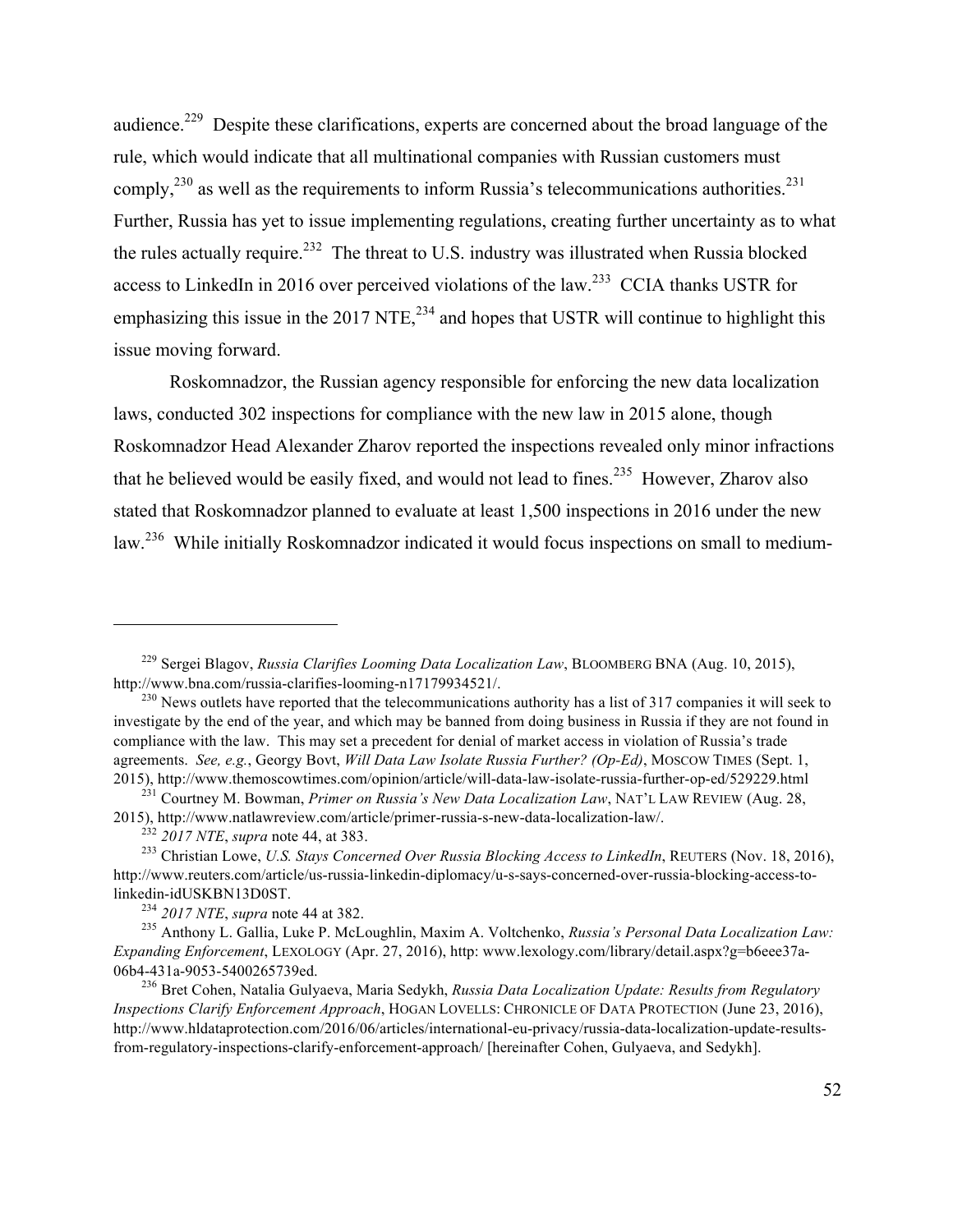sized companies, Roskomnadzor notified Facebook and Twitter of the various requirements of the law, and indicated both companies could be subject to audit in the future.<sup>237</sup>

ECIPE predicts that, due to productivity losses associated with these policies, the Russian economy would shrink by 286 billion rubles (equivalent to \$5.7 billion or -0.27% of Russia's GDP). Further, investment would drop by  $-1.41\%$  or 187 billion rubles.<sup>238</sup> These losses also reflect lost export opportunities for U.S. service providers. In the wake of the new law, 45,000 companies have informed Roskomnadzor that they are currently in compliance with the law.<sup>239</sup>

## *Filtering & Blocking*

1

Russia's 2012 Internet blacklist law, depending how expansively it is used, has the potential to block numerous American owned websites and services.<sup>240</sup> According to Freedom House, "blocking access to information on entire websites, IP addresses, and particular webpages has become the most common means in Russia to restrict user activity on the Internet."<sup>241</sup>

In August 2015, Russia temporarily took down the entire Wikipedia site, reportedly in response to a page regarding the preparation of a form of cannabis called "charas". After the page was edited to meet authorities' approval, the site came online again.<sup>242</sup> Russia also temporarily suspended Reddit in summer 2015 after a Russian user posted about psychedelic mushrooms. While the site was restored, Reddit now suppresses certain posts or subsections of its site for different countries, based on requests from authorities.<sup>243</sup>

<sup>237</sup> *See* Sergei Blagov, *Russia Pledges More Data Localization Audits*, BLOOMBERG BNA (Nov. 12, 2015), http://bna.com/russia-pledges-data-n57982063580/; *see also Interview with Alexander Zharov*, http://rkn.gov.ru/news/rsoc/news34448.htm (unofficial translation).

<sup>238</sup> Matthias Bauer, Hosuk Lee-Makiyama, & Erik van der Marel, *Data Localisation in Russia: A Self-imposed Sanction*, EUROPEAN CENTRE FOR INTERNATIONAL POLITICAL ECONOMY (June 2015),

http://ecipe.org/publications/data-localisation-russia-self-imposed-sanction/.

<sup>239</sup> Cohen, Gulyaeva, and Sedykh, *supra* note 236.

<sup>240</sup> Miriam Elder, *Censorship Row Over Russian Internet Blacklist*, THE GUARDIAN (Nov. 12, 2012), http://www.theguardian.com/world/2012/nov/12/censorship-row-russian-internet-blacklist.

<sup>241</sup> Freedom House, *Freedom on the Net 2013*, at 592 (Oct. 2013),

http://freedomhouse.org/sites/default/files/resources/FOTN%202013\_Full%20Report\_0.pdf.

<sup>242</sup> Amar Toor, *Russia Banned Wikipedia Because It Couldn't Censor Pages*, THE VERGE (Aug. 27, 2015), http://www.theverge.com/2015/8/27/9210475/russia-wikipedia-ban-censorship.

<sup>243</sup> Rob Price, *Reddit is Now Censoring Posts and Communities on a Country-by-Country Basis*, BUSINESS INSIDER (Aug. 14, 2015), http://www.businessinsider.com/reddit-unbanned-russia-magic-mushrooms-germanywatchpeopledie-localised-censorship-2015-8.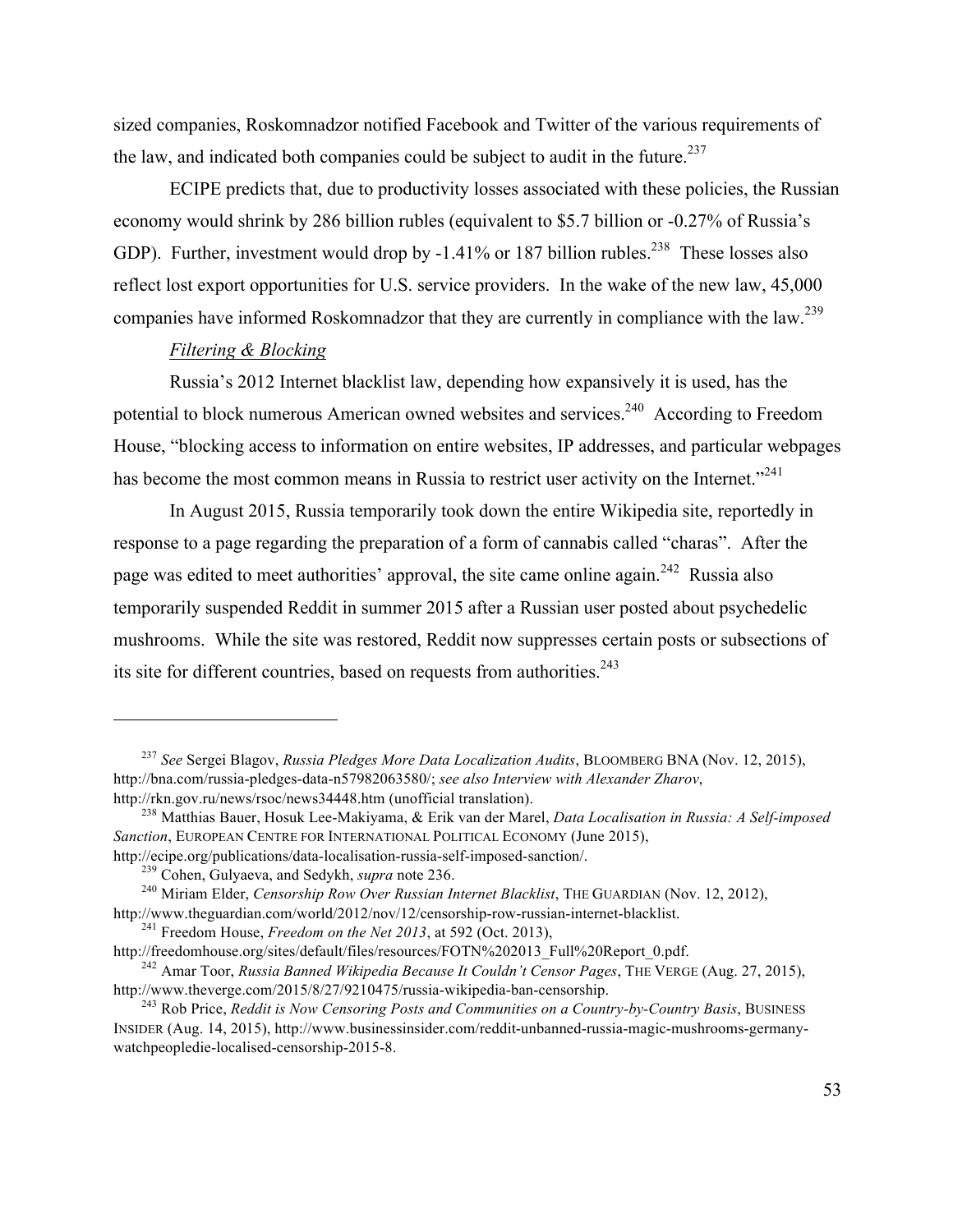#### *Legal Liability for Online Intermediaries*

The recently enacted "Mirrors Law" extends Russia's copyright strict enforcement rules<sup>244</sup> into new domains by requiring search providers to delist website links within 24 hours of a removal request, including for so-called "mirrors" or websites that are "confusingly similar" to a previously blocked website.<sup>245</sup> This law, which came into effect on October 1, 2017, conflicts with principles in Section 512 of the Digital Millennium Copyright Act and U.S. copyright jurisprudence.

### *"Right to Be Forgotten"*

In addition to the EU and France, Russia adopted a "right to be forgotten" law, which took effect January 1, 2016.<sup>246</sup> The law requires search engine operators to delete personal information that is false, obsolete, or violates Russian law; however, search engines working on behalf of the government are excluded from the law. The law requires search engine operators to remove the infringing content within 3 to 10 days, or the individual requesting deletion may go to court and get a warrant demanding removal of the information.<sup>247</sup>

#### *Undue Restrictions on Over-the-Top Services*

With the entry of Netflix in Russia in 2016, Russia sought immediately to further $248$ restrict foreign ownership in media services, with a disproportionate effect on U.S.-based companies.249 In May, Russia adopted amendments to the Federal Law on Information,

<sup>&</sup>lt;sup>244</sup> Under Russian copyright law, a copyright owner may seek a preliminary injunction to block the site hosting infringing content prior to a judgement. A website may be permanently blocked if it receives two preliminary injunctions. Federal Law No. 187-FZ, on Amending Legislative Acts of the Russian Federation Concerning Questions of Protection of Intellectual Rights in Information and Telecommunications Networks, July 2, 2013.

<sup>&</sup>lt;sup>245</sup> Russia: New Law on Blocking Copies of Pirate Websites Without Launching a Lawsuit, LEXOLOGY (Aug. 9, 2017), https://www.lexology.com/library/detail.aspx?g=ccd719d9-6628-4935-8ed9-e944dca4118e. 246 *Russia's 'Right to be Forgotten' Bill Comes into Effect*, RT (Jan. 1, 2016),

https://www.rt.com/politics/327681-russia-internet-delete-personal/.

<sup>247</sup> *Id*.

<sup>&</sup>lt;sup>248</sup> A similar law directed at media companies was passed in January 2016 which limited foreign ownership to 20%. 249 Vladimir Kozlov, *Netflix Continues Operating in Russia Despite Foreign Ownership Restrictions*, THE

HOLLYWOOD REPORTER (Jul. 3, 2017), http://www.hollywoodreporter.com/news/netflix-continues-operating-russiaforeign-ownership-restrictions-1015525 ("The law on online video service ownership was largely provoked by Netflix's launch in Russia. In 2016, a number of local online video services complained that Netflix, as a global player, would present unfair competition to their operations.").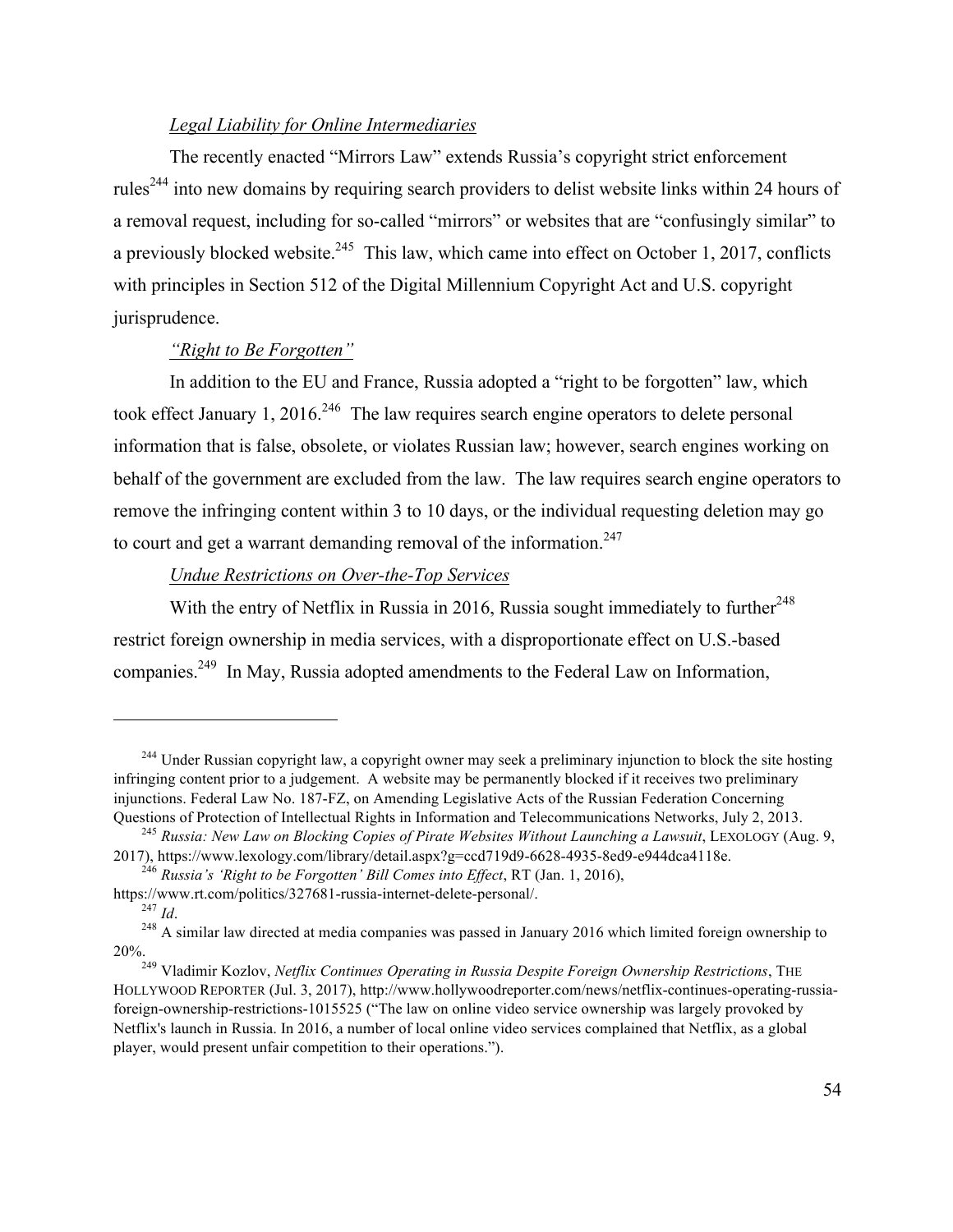Information Technologies and Protection of Information and Certain Laws of the Russian Federation, targeted at over-the-top (OTT) platforms that also provide audiovisual content.<sup>250</sup> The law does not apply to services whose content is provided mostly by users, search engines, and network mass media. Under the new law, an OTT service qualifies as an "audiovisual resource" if it is used for organizing and providing online distribution of fee-based or adsupported audiovisual products, directed at Russian users, and has more than 100,000 average daily users.<sup>251</sup> All audiovisual resources registered in Russia must either be owned (1) by a Russian entity with no more than 20% of foreign-owned shares or (2) by a Russian citizen without foreign citizenship.<sup>252</sup>

Under the law, OTT services that qualify as an audiovisual resource must prevent the use of their services for "illegitimate purposes" such as disseminating information, inciting or advocating violence or other illegal activities; classify and label content directed at children; comply with mass media distribution requirements which include preventing the broadcasting of content not registered as mass media under Russian law; and install software for keeping records of users.253 Failure to comply may result in a country-wide block of the service.

## **N. South Korea**

1

## *Extraterritorial Regulation*

On September 23, 2016, South Korea's Amendment to the Act on the Promotion of IT Network Use and Information Protection became law. The Amendment provides for stricter

<sup>&</sup>lt;sup>250</sup> Federal Law No. 87-FZ on Amendments to the Federal Law on Information, Information Technologies and Protection of Information and Certain Laws of the Russian Federation (2017). 251 Gail Crawford and Ksenia Koroleva, *Russia Introduces New Definition and Obligations for Audiovisual* 

*Service Owners*, LATHAM & WATKINS GLOBAL PRIVACY AND SECURITY COMPLIANCE BLOG (July 20, 2017), http://www.globalprivacyblog.com/legislative-regulatory-developments/russia-introduces-new-definition-andobligations-for-audiovisual-service-owners/. 252 The restrictions are also dependent on the Russian audience size of the service. If more than 50% of the

service's users are Russian users, then there is no restriction on foreign ownership. If less than 50% of the service's users are Russian users and they have greater than 20% foreign ownership, the service needs approval of a government commission. 253 Dmitri Nikiforov et al, *Client Update: New Regulation of Online Cinemas in Russia*, DEBEVOISE &

PLIMPTON (May 31, 2017),

https://www.debevoise.com/~/media/files/insights/publications/2017/05/20170531en\_new\_regulation\_of\_online\_ci nemas in russia.pdf.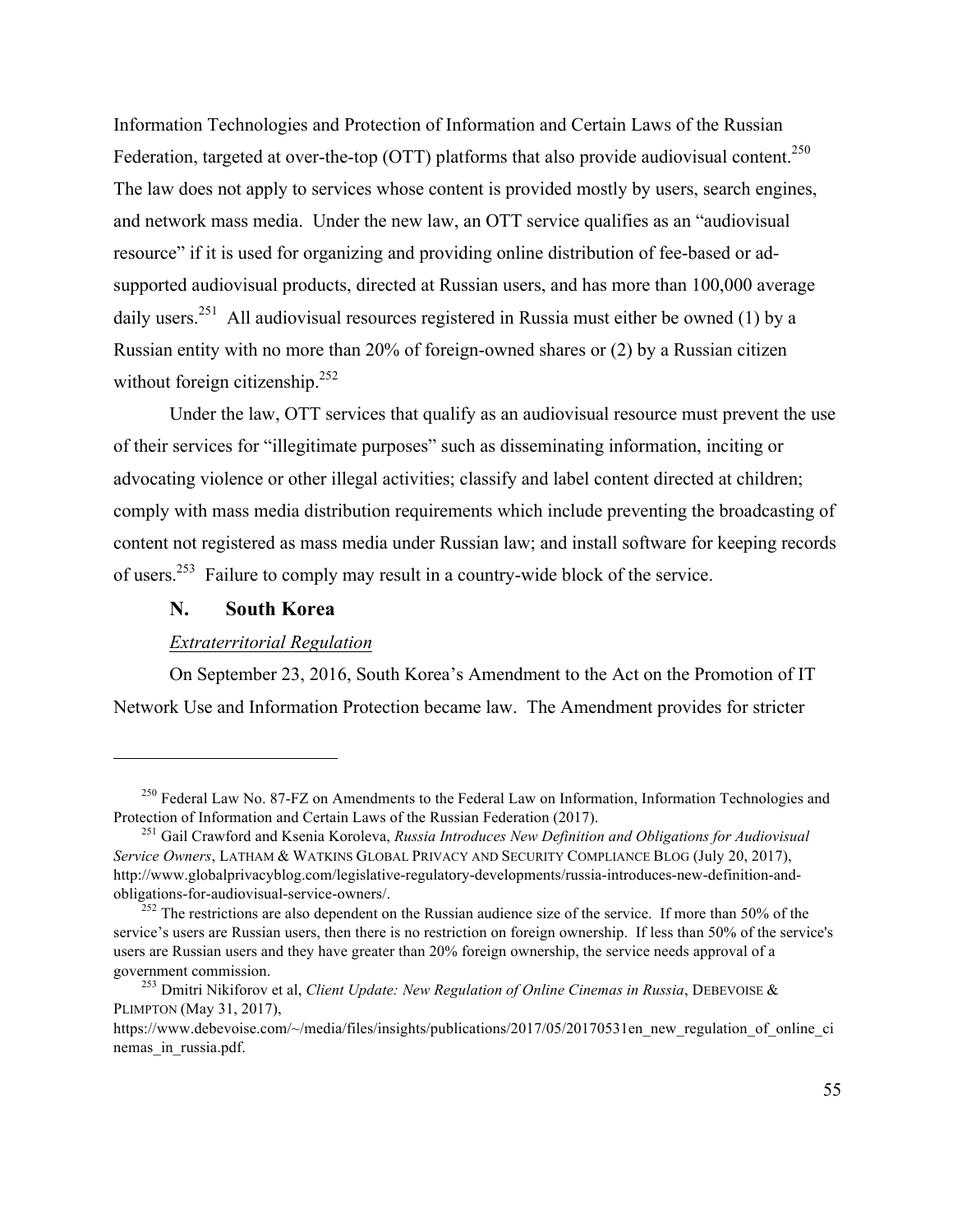penalties in the case of a data breach than were originally provided for in the Act, in addition to heavy fines for noncompliant overseas transfer of information.<sup>254</sup> U.S. tech firms have been threatened with investigations and fines for not complying with the more stringent regime, even though the data at issue is not subject to South Korea's physical jurisdiction. The extraterritorial enforcement of South Korean laws forces these firms to adjust the way they operate both in South Korea and globally.

#### **O. Thailand**

## *Filtering and Blocking*

In December 2016, Thailand's National Legislative Assembly passed amendments to the 2007 Computer Crime Act.<sup>255</sup> The amendments became effective earlier this year and five Ministerial Notifications were issued in August outlining regulations and procedures pursuant to the amendments to the Act.<sup>256</sup> These changes greatly expanded the authority of the Thai government to regulate content online.<sup>257</sup> Among the changes is the creation of a "Computer" Data Filtering Committee" comprised of five individuals with the power to obtain court approval to block a website that is contrary to the "good morality" of the people or violation of public order.<sup>258</sup>

The government regularly blocks social media accounts of users that criticize the royal family under *lèse-majesté* laws, an action that has increased since the 2014 military coup. In

<sup>254</sup> Colleen Theresa Brown, Yuet Ming Tham, Samuel Yim, *South Korea Enacts Stricter Penalties for Data Protection Violations by Telecommunications and Online Service Providers*, SIDLEY AUSTIN LLP DATA MATTERS (Apr. 22, 2016), http://datamatters.sidley.com/south-korea-enacts-stricter-penalties-for-data-protection-violationsby-telecommunications-and-online-services-providers/.

<sup>&</sup>lt;sup>255</sup> Computer Crime Act B.E. 2550 (2007).<br><sup>256</sup> Dhiraphol Suwanprateep, *Five Ministerial Notifications Under the Computer Crime Act Finally Come into Forc*e, BAKER MCKENZIE (Aug. 4, 2017), http://www.bakermckenzie.com/en/insight/publications/2017/08/fiveministerial-notifications/.<br><sup>257</sup> Further, the amendments lack clarity with respect to what constitutes illegal content or an offensive online

activity. Officials are given broad authority to judge the illegality of online activities of users based on vague offenses including distributing false information threatening national security or distributing obscene data. This will significantly impact users online, and human rights organizations have spoken out in response to the law. *See Thailand: Cyber Crime Act Tightens Internet Control*, HUMAN RIGHTS WATCH (Dec. 21, 2016), https://www.hrw.org/news/2016/12/21/thailand-cyber-crime-act-tightens-internet-control. 258 Dhiraphol Suwanprateep, *Thailand: NLA Finally Approves Amendment to Thai Computer Crime Act*, BAKER

MCKENZIE (Dec. 29, 2016), http://www.bakermckenzie.com/en/insight/publications/2016/12/the-amendment-to-thethai-computer.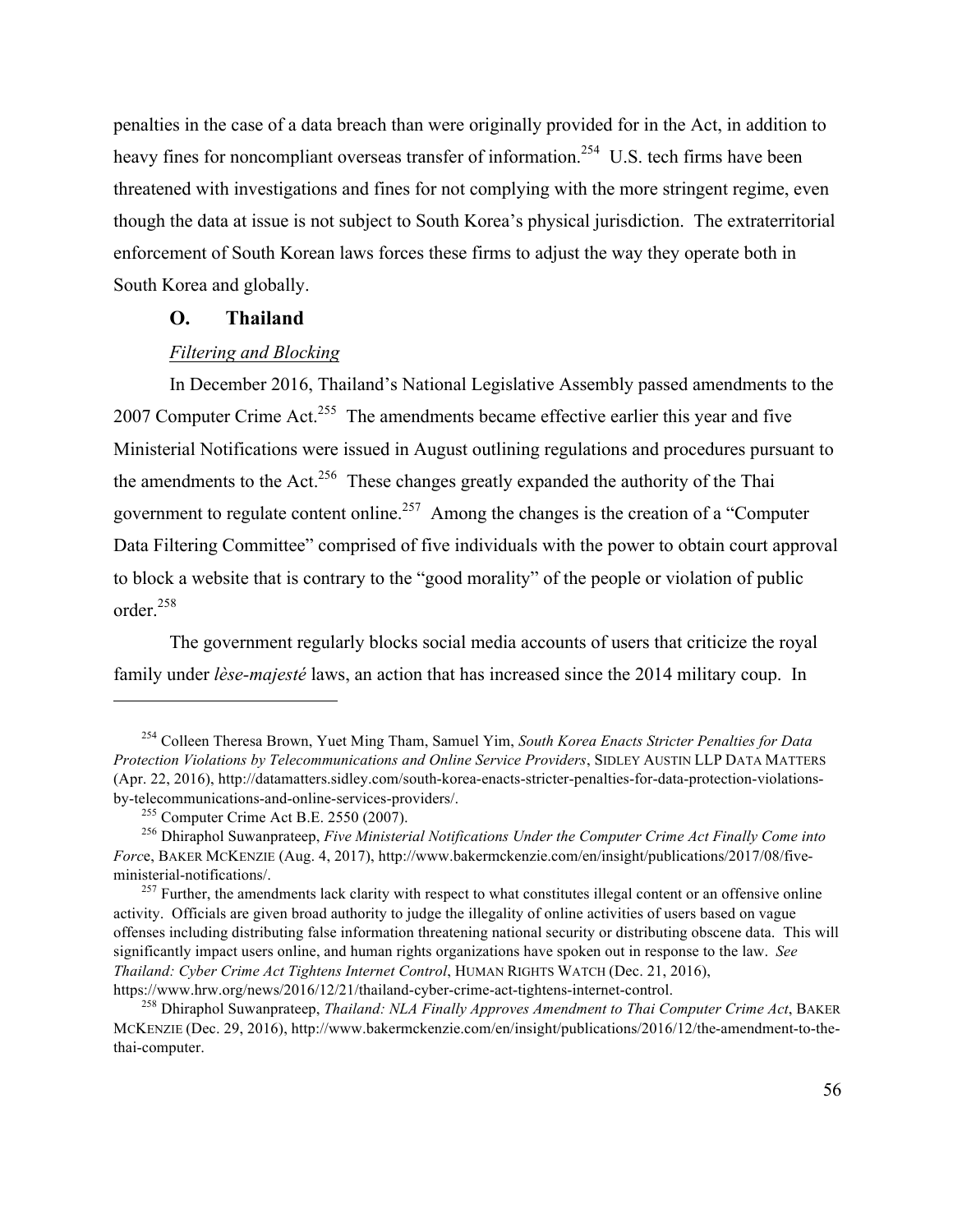2017, the government asked Facebook to block over 300 posts from users compared to the 80 blocking instances from mid-2014 to the end of  $2016$ <sup>259</sup>. The government is also developing legislation to further expand government surveillance powers to enforce such laws.<sup>260</sup>

## *Legal Liability for Online Intermediaries*

1

The lack of intermediary liability protections in Thailand has long been a concern to service providers. A notable case in 2012 involved a criminal conviction under Thailand's Computer Crimes Act of a webmaster whose only crime was "failing to quickly delete posts considered insulting to Thailand's royal family."<sup>261</sup> The 2016 amendments only furthered this trend. While the recent amendments created a safe harbor for service providers for the first time in Thai law, the mandated timeframes for removal vary across content types.<sup>262</sup> Without strict compliance with the notification requirements,  $263$  the service provider will be subject to the same penalty as if they uploaded the content themselves.<sup>264</sup>

http://online.wsj.com/article/SB10001424052702303674004577435373324265632.html (noting that this "sets a concerning precedent for prosecuting website owners for what their users say online."). *See also* Ctr. for Democracy & Technology, Comments on Thailand's Proposed Computer-Related Offenses Commission Act, (March 2012), *available at* https://cdt.org/files/pdfs/Comments-Thailand-CCA-Draft.pdf.

during which providers must take down content, corresponding to different types of illegal content. In cases such as national security, the content must be removed within 24 hours. *See* Dhiraphol Suwanprateep, *Five Ministerial Notifications Under the Computer Crime Act Finally Come into Force*, BAKER MCKENZIE (Aug. 4, 2017), http://www.bakermckenzie.com/en/insight/publications/2017/08/five-ministerial-notifications/. 264 Danny O'Brien and Gennie Gebhart, *The Amended Computer Crime Act and the State of Internet Freedoms* 

*in Thailand*, THE ELECTRONIC FRONTIER FOUNDATION (Dec. 21, 2016),

https://www.eff.org/deeplinks/2016/12/amended-computer-crime-act-and-state-internet-freedoms-thailand ("While

<sup>259</sup> Patpicha Tanakasempipat, *Thailand Plans Cyber Network Scrutiny, Law to Toughen Online Monitoring*, U.S. NEWS (June 19, 2017), https://www.usnews.com/news/world/articles/2017-06-19/thailand-plans-cybernetwork-scrutiny-law-to-toughen-online-monitoring. 260 Wendy Zeldin, *Thailand: New, Tough Law on Cyber Security Drafted*, LIBRARY OF CONGRESS (July 21,

<sup>2017),</sup> http://www.loc.gov/law/foreign-news/article/thailand-new-tough-law-on-cyber-security-drafted/ ("The cyber security bill calls for the establishment of a National Cyber Security Committee, led by Prayuth Chan-ocha, interim Prime Minister. The Committee would have the broad authority to order public agencies and private businesses alike to assist in cyber security investigations."); *Id*. ("[T]he authorities would be empowered 'to order anyone to report for questioning or hand over information' and 'to tap all communication devices including phones and computers in 'emergency cases,' without court approval.'"). 261 James Hookway, *Conviction in Thailand Worries Web Users*, WALL ST. J. (May 30, 2012),

<sup>262</sup> Dhiraphol Suwanprateep, *Five Ministerial Notifications Under the Computer Crime Act Finally Come into Force*, BAKER MCKENZIE (Aug. 4, 2017), http://www.bakermckenzie.com/en/insight/publications/2017/08/fiveministerial-notifications/.<br><sup>263</sup> The procedures were laid out in a Ministerial Notification issues in August 2017. There are specific timelines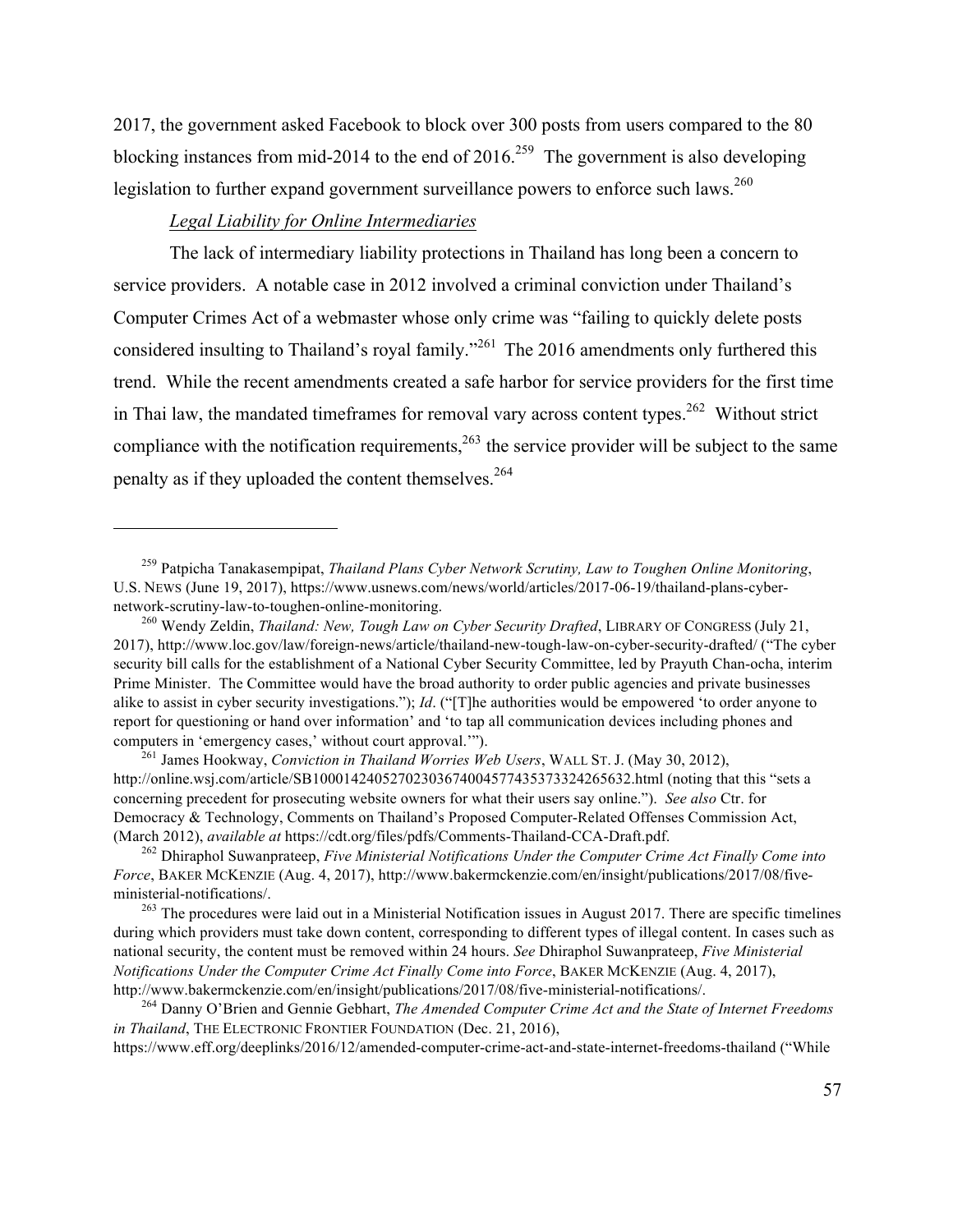## **P. Turkey**

#### *Filtering & Blocking*

CCIA has previously noted barriers to social media such as Twitter and YouTube in Turkey,<sup>265</sup> which adopted laws in February 2014 "allowing it to 'preventively' block websites on such vague grounds as the presence of content that is 'discriminatory or insulting towards certain members of society.<sup>'"266</sup> The recent unrest in Syria, and subsequent attempted coup of Turkey's government, has led to further government censorship, with Turkish authorities recently censoring websites and Twitter accounts accused of spreading Kurdish propaganda, including journalism sites.<sup>267</sup>

In June 2016, Turkey passed a law featuring an "Internet kill switch", which allows Turkey's Information and Communication Technologies authority to "partially or entirely" suspend Internet access due to war or in matters related to national security, without seeking ministerial oversight first.<sup>268</sup> Use of this law may have led to immediate shutdowns of various social media sites in Turkey.<sup>269</sup>

This past June, Cloudflare was taken offline making multiple popular websites hosted on the Cloudflare content delivery network unavailable.<sup>270</sup> While the underlying causes were not

https://turkeyblocks.org/2016/08/25/social-media-blocked-turkey/.

that may be seen as relieving the pressure on ISPs, putting the burden of proof on them will actually result in more censorship—whether intermediaries take down content at the state's request or preemptively censor themselves and their users to avoid state scrutiny."). 265 Joe Parkinson *et al*., *Turkey's Erdogan: One of the World's Most Determined Internet Censors*, WALL ST. J.

<sup>(</sup>May 2, 2014), http://online.wsj.com/articles/SB10001424052702304626304579505912518706936.

<sup>266</sup> Reporters Without Borders, *Turkey, Enemy of the Internet?* (Aug. 28, 2014), http://en.rsf.org/turquie-turkeyenemy-of-the-internet-28-08-2014,46856.html; Emre Peker, Joe Parkinson & Sam Schechner, *Google, Others Blast Turkey Over Internet Clampdown*, WALL ST. J. (Apr. 1, 2014),

http://online.wsj.com/articles/SB10001424052702303978304579473190997035788.

<sup>267</sup> Zeynep Karataş, *Ongoing Censorship Blocks Kurdish, Critical, Data-based Media During Time of Crisis*, TODAY'S ZAMAN (Aug. 15, 2015), http://www.todayszaman.com/anasayfa\_ongoing-censorship-blocks-kurdishcritical-data-based-media-during-time-of-crisis\_396569.html.

<sup>268</sup> *Social Media Blocked in Turkey*, TURKEY BLOCKS (Aug. 25, 2016),

<sup>269</sup> *Id*.

<sup>270</sup> *Major Internet Access Issues in Turkey as Cloudflare Knocked Offline*, TURKEY BLOCKS (June 5, 2017), https://turkeyblocks.org/2017/06/05/major-internet-access-issues-turkey-cloudflare-knocked-offline/.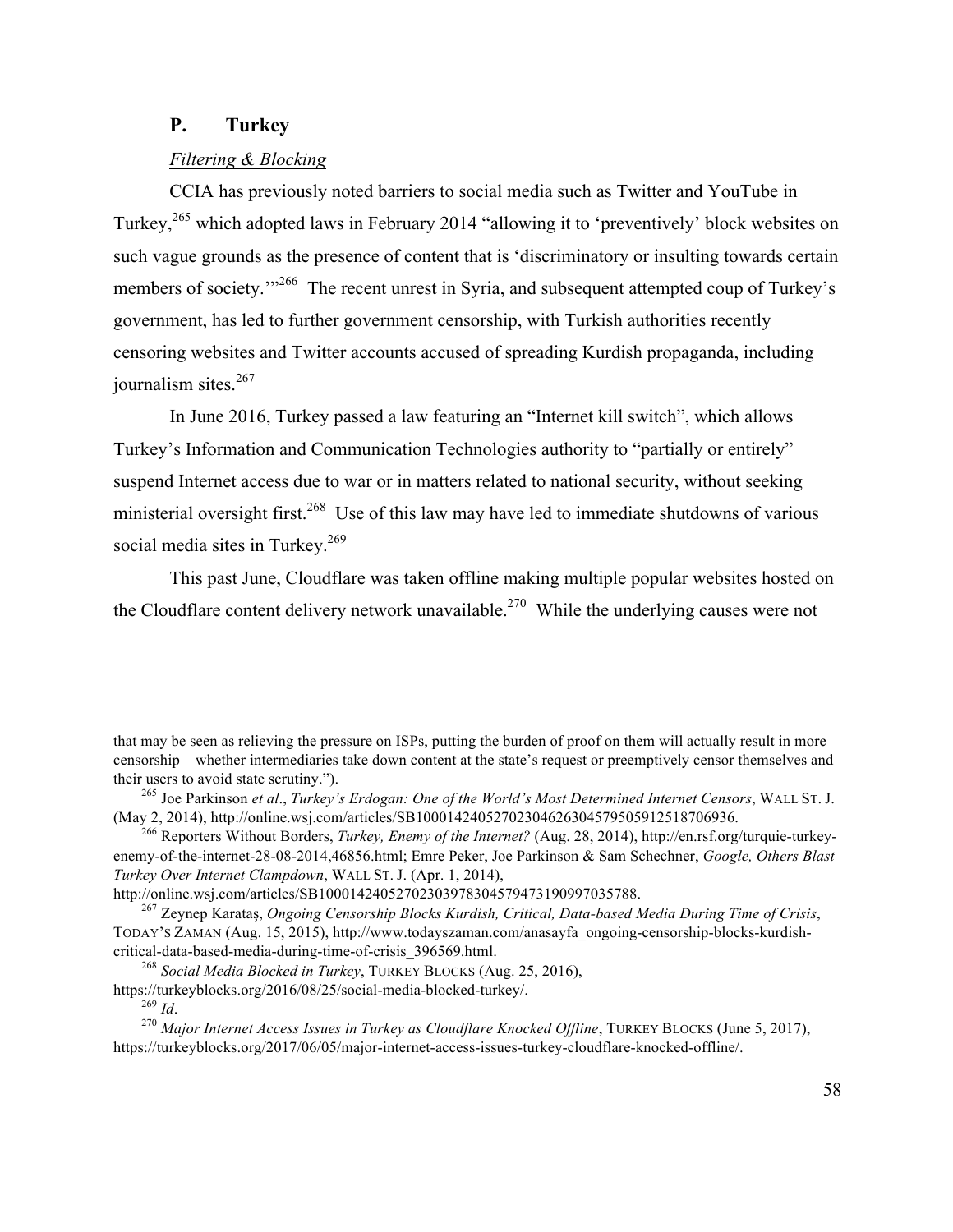clear, "similar issues have previously been connected to attempts by [Turkish] authorities to block individual websites or filter specific content."<sup>271</sup>

# **Q. Ukraine**

# *Legal Liability for Online Intermediaries*

Ukraine adopted "On State Support of Cinematography in Ukraine" in March 2017 which established a notice and takedown system for copyright enforcement.<sup>272</sup> However, the final law goes beyond what the notice and takedown system under Section 512 of the DMCA requires in the United States.

It appears that the legislation revises Article 52 of Ukrainian copyright law to impose 24 and 48-hour "shot clocks" for online intermediaries to act on demands to remove content in order for them to avoid liability. This deadline may be feasible at times for some larger platforms who can devote entire departments to takedown compliance, but will effectively deny market access to smaller firms and startups, and are inconsistent with the "expeditious" standard under U.S. copyright law.273 The law also effectively imposes an affirmative obligation to monitor content and engage in site-blocking, by revoking protections for intermediaries if the same content reappears on a site twice within three months, even despite full compliance with the notice and takedown system. This is inconsistent with Section 512 of the DMCA, parallel FTA provisions, and article 15 of the 2000 EU E-Commerce Directive.

## **R. Vietnam**

#### *Forced Data Localization and Intermediary Liability*

The Decree on Management, Provision, and Use of Internet Service and Information Content Online imposes a mandate on Internet service providers to maintain a copy of all data they hold within Vietnam for purposes of access by the Vietnamese authorities. This law has been accompanied by numerous burdensome regulations for service providers, including local storage of user registration information and complete histories of posting activities on "general

 $^{271}$  *Id*.

 $^{272}$  Law of Ukraine No. 1977-VIII of March 23, 2017, on State Support of Cinematography in Ukraine, (translation *available at* http://www.wipo.int/wipolex/en/text.jsp?file\_id=438250). 273 17 U.S.C. § 512(1)(C).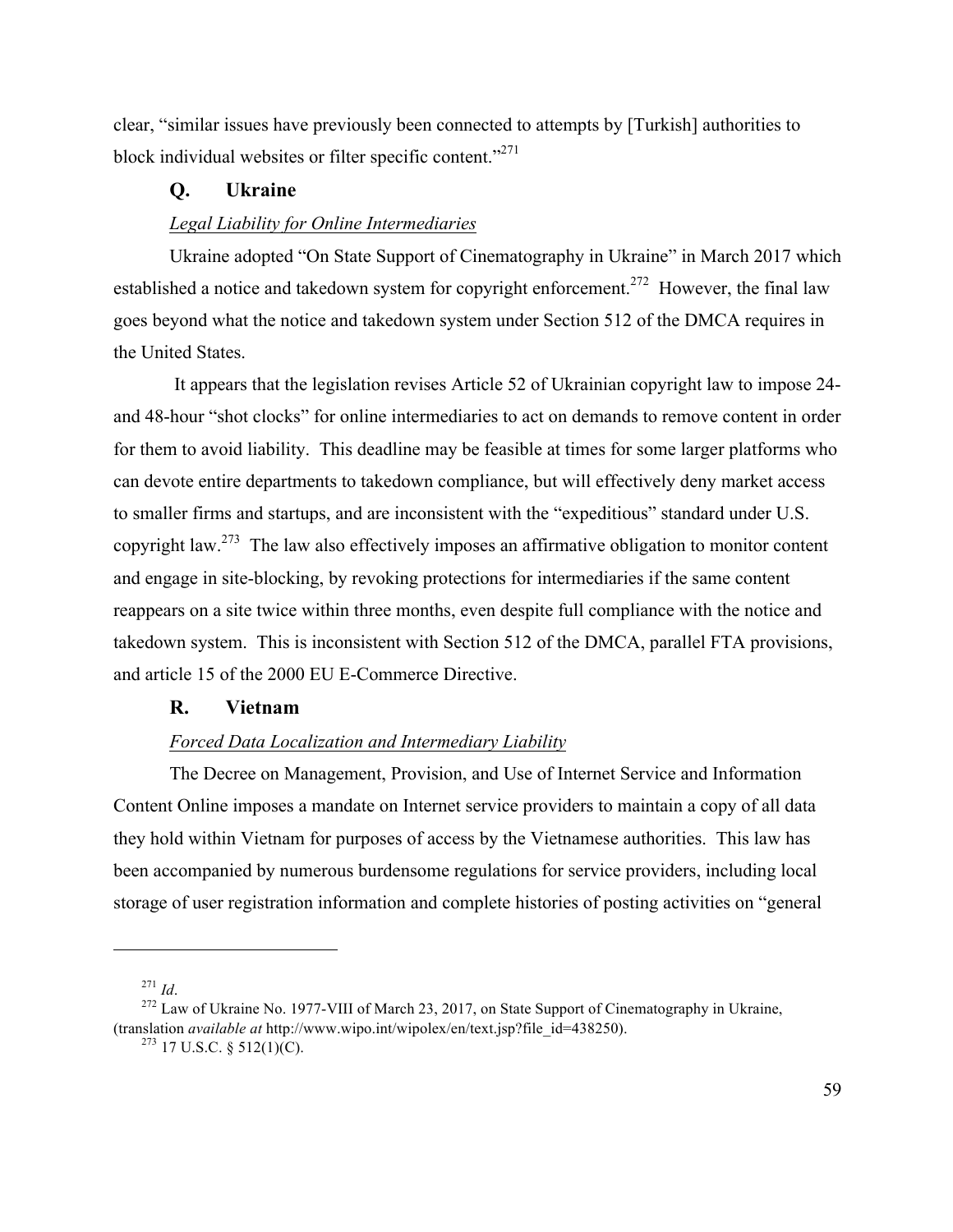information websites" and social networks. These "general information websites" and social networks must also have a high-level representative of the company be a Vietnamese national and local resident.

The Vietnamese authorities are also considering other forms of forced localization. For instance, the draft decree on IT services would require offshore web-based services to establish a local representative in the country in order to continue providing the service to Vietnamese companies and individuals. A recent proposal from the Vietnamese government involved "banning people from copying and pasting news articles and other information on blogs—which could restrict the growth of informal news portals," noting that Vietnam's Communist rulers are subjected to criticism online. Government officials denied any intent to limit free speech, indicating that they aimed to "manage" growth and "protect intellectual property."<sup>274</sup>

Vietnam's Decree No. 55 also contains provisions that require Internet exchange providers, "ISPs, online service providers (OSPs), ICPs, and Internet service agents to act as gatekeepers in adopting appropriate measures to block the prohibited content defined under the Press Law and the Publication Law, among others."<sup>275</sup> This prohibited content includes behaviors that are, in the law's words, "seditious, libelous, defamatory, obscene and violent, and those that constitute hate speech or disclose State secrets."<sup>276</sup>

#### *Undue Restrictions on Rich Interaction Applications (RIAs)*

In October 2014, Vietnam's government released a draft "Circular on Managing the Provision and Use of Internet-based Voice and Text Services" that proposed unreasonable restrictions on VoIP and Internet Based Text Services provided over IP broadband connections.277 These restrictions would require foreign providers of RIAs to install a local server to store data or enter into a commercial agreement with a Vietnam-licensed

<sup>274</sup> James Hookway, *Vietnam Rights Record Cools U.S. Ties*, WALL ST. J. (Aug. 8, 2013), http://online.wsj.com/article/SB10001424127887323838204579000160962041046.html.

<sup>275</sup> Thuy Nguyen, *Online Intermediaries Case Studies Series: Roles and Liabilities of Online Intermediaries in Vietnam – Regulations in the Mixture of Hope and Fear*, THE GLOBAL NETWORK OF INTERNET & SOCIETY

RESEARCH CENTERS, at 8 (2015) *available at* http://papers.ssrn.com/sol3/papers.cfm?abstract\_id=2566364. <sup>276</sup> *Id*. at 3.

<sup>277</sup> *Circular Regulates OTT Services*, VIET NAM NEWS (Nov. 15, 2014), http://vietnamnews.vn/economy/262825/circular-regulates-ott-services.html.